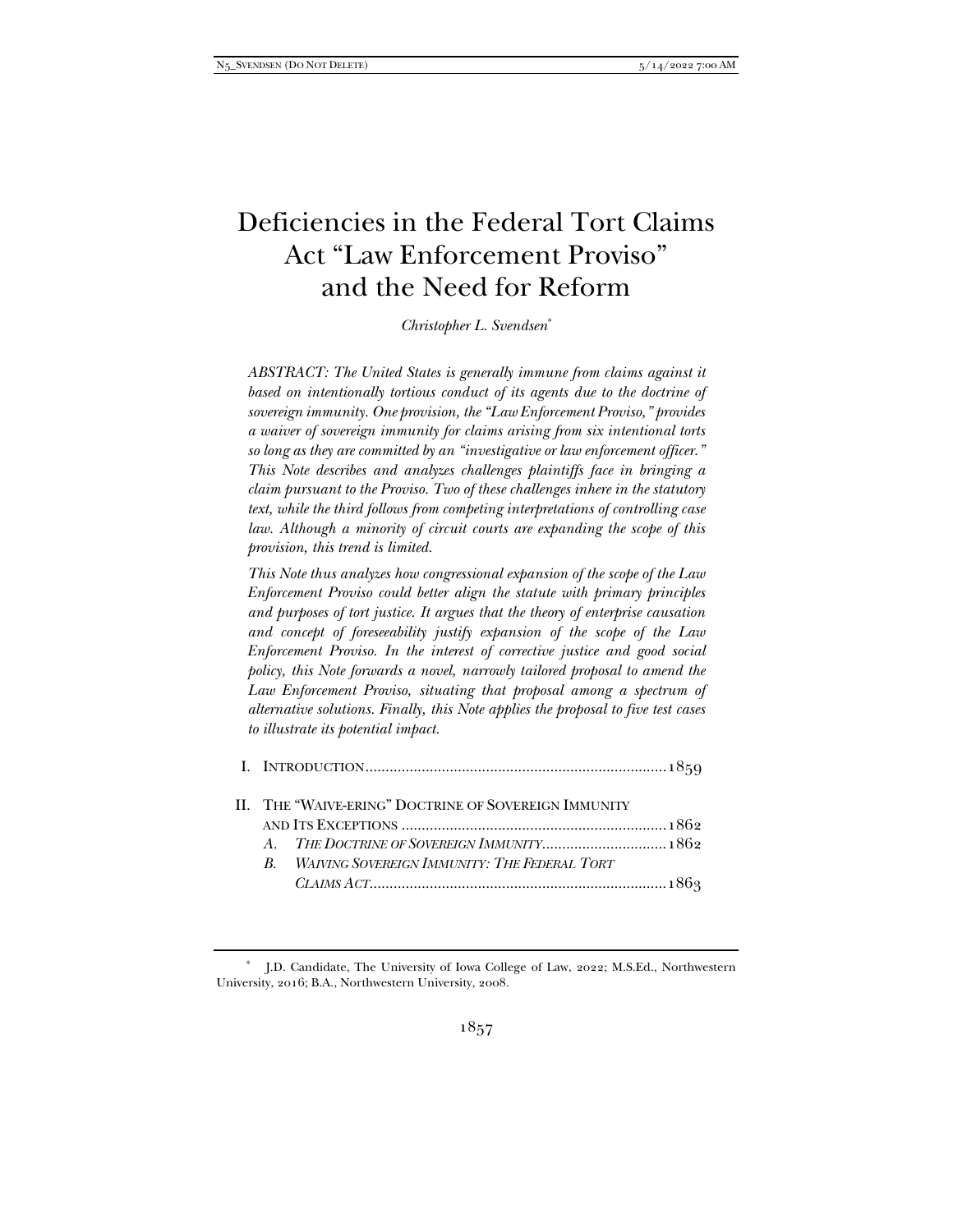|     | $C_{\cdot}$ | (UN) WAIVING SOVEREIGN IMMUNITY: EXCEPTIONS                        |
|-----|-------------|--------------------------------------------------------------------|
|     |             |                                                                    |
|     | D.          | (RE) WAIVING SOVEREIGN IMMUNITY: THE LAW                           |
|     |             |                                                                    |
|     |             |                                                                    |
|     |             | III. JUDICIAL INTERPRETATION, APPLICATION, AND DEFICIENCIES        |
|     |             |                                                                    |
|     | A.          | THREE ROADBLOCKS IMPEDING BROADER APPLICATION                      |
|     |             |                                                                    |
|     |             | Roadblock One: The Arbitrary Distinction<br>1.                     |
|     |             | Between Officer and Employee  1870                                 |
|     |             | Roadblock Two: The Limitations of the<br>2.                        |
|     |             |                                                                    |
|     |             | i.<br>The Enumerated Functions of the Law Enforcement              |
|     |             | Proviso and the Canon of Noscitur a Sociis 1872                    |
|     |             | Indirect Performance of an Enumerated Function  1874<br><i>ii.</i> |
|     |             | Roadblock Three: The Problems Presented by<br>3.                   |
|     |             |                                                                    |
|     |             | Does Millbrook v. United States Necessitate<br>i.                  |
|     |             | <b>Broad Application of the Law Enforcement</b>                    |
|     |             |                                                                    |
|     |             | Must a Waiver of Sovereign Immunity Be Stated<br><i>ii.</i>        |
|     |             |                                                                    |
|     | $B_{\cdot}$ | A LIMITED TREND TOWARD BROADER APPLICATION                         |
|     |             |                                                                    |
|     |             | The Third and Eighth Circuits Expansively Apply<br>1.              |
|     |             |                                                                    |
|     |             | The Seventh Circuit Expansively Applies the<br>2.                  |
|     |             |                                                                    |
|     |             | The Trend in These Circuits Is Necessarily<br>3.                   |
|     |             |                                                                    |
|     |             |                                                                    |
| IV. |             | THE CURRENT INTERPRETATION OF THE LAW ENFORCEMENT                  |
|     |             |                                                                    |
|     | А.          | THE CURRENT INTERPRETATION DOES NOT ACCORD                         |
|     |             | WITH PRINCIPLES OF CORRECTIVE JUSTICE 1884                         |
|     |             | The Theory of Enterprise Causation Justifies<br>1.                 |
|     |             | Amending the Law Enforcement Proviso  1885                         |
|     |             | The Concept of Foreseeability Also Justifies<br>2.                 |
|     |             | Amending the Law Enforcement Proviso  1886                         |
|     | $B_{\cdot}$ | THE CURRENT INTERPRETATION DOES NOT ACCORD                         |
|     |             |                                                                    |
|     |             | Does Holding the Government Liable Have<br>ı.                      |
|     |             | Only a Limited Deterrent Effect on Conduct?  1888                  |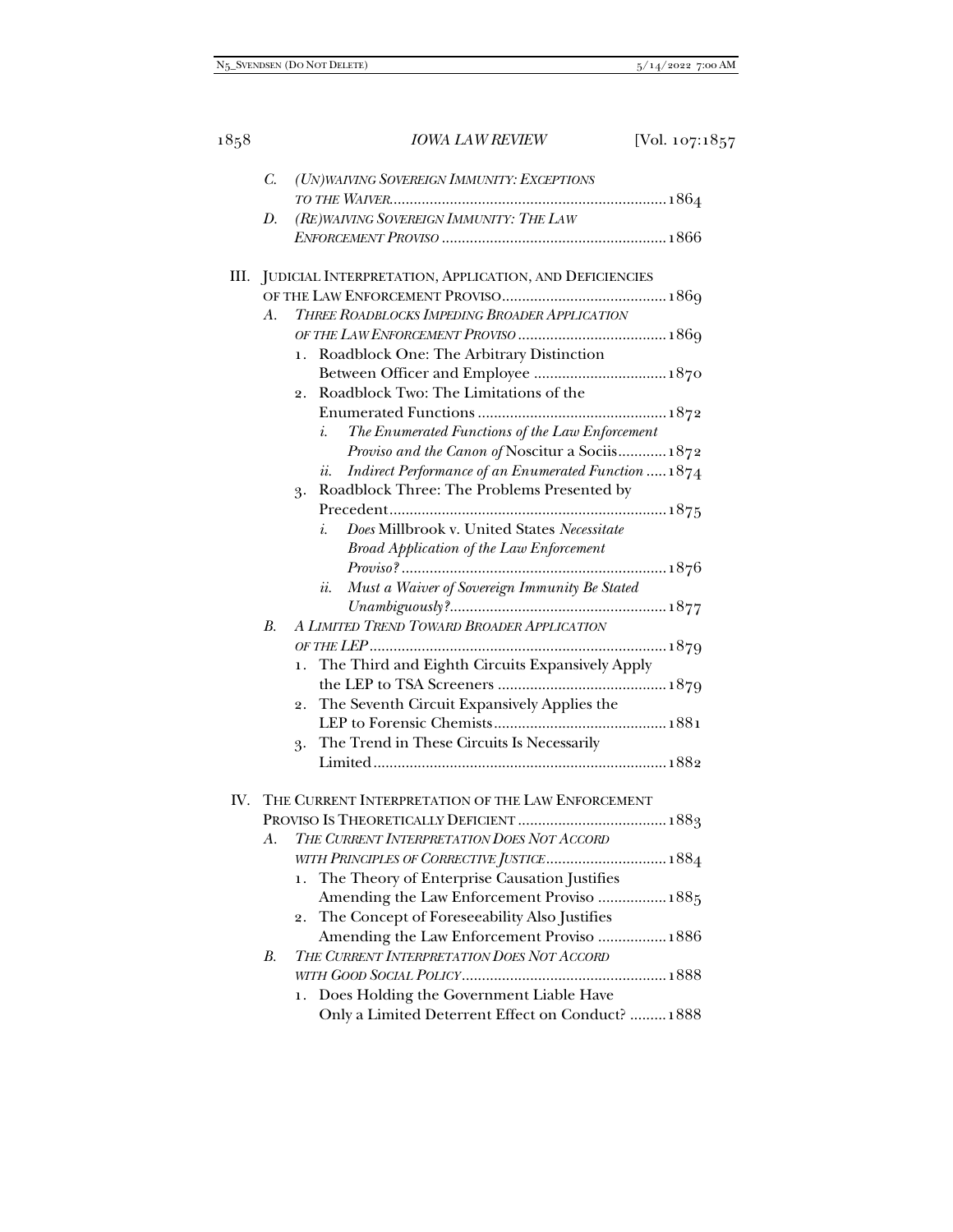|    | V. THE LAW ENFORCEMENT PROVISO SHOULD BE AMENDED TO           |
|----|---------------------------------------------------------------|
|    | PREMISE LIABILITY UPON A FEDERAL AGENT'S FUNCTION 1890        |
| A. | SEVERAL ALTERNATIVE OPTIONS ADDRESS THE CURRENT               |
|    |                                                               |
|    | $\mathbf{1}$ .                                                |
|    | Completely Remove the Intentional Torts<br>$i$ .              |
|    |                                                               |
|    | Remove the Six Enumerated Torts from the<br>ii.               |
|    |                                                               |
|    | Expressly Identify Every Actor to Whom the Law<br><i>iii.</i> |
|    |                                                               |
|    | 2. A Novel Proposal: Amend the Law Enforcement                |
|    |                                                               |
| B. | APPLYING AN AMENDED LAW ENFORCEMENT PROVISO TO                |
|    |                                                               |
|    | 1.                                                            |
|    | $\overline{2}$ .                                              |
|    | 3.                                                            |
|    | $\overline{4}$                                                |
|    | Actors Remaining Outside an Amended Proviso  1899<br>ҕ.       |

APPENDIX A ................................................................................ 1900

## I. INTRODUCTION

The early 1970s featured several events that focused public attention on the actions of federal officers.<sup>1</sup> Bookending this period were two abuses of federal power. At the beginning of the decade, in May 1970, Ohio National Guardsmen killed four students and injured nine others by firing into a crowd of protestors at Kent State University.2 At the other end of this period was the Watergate scandal, which culminated in the adoption of articles of impeachment

 <sup>1.</sup> *See* Jack Boger, Mark Gitenstein & Paul R. Verkuil, *The Federal Tort Claims Act Intentional Torts Amendment: An Interpretative Analysis*, 54 N.C. L. REV. 497, 498–99 (1976) (describing periods from 1970–71).

 <sup>2.</sup> Jerry M. Lewis & Thomas R. Hensley, *The May 4 Shootings at Kent State University: The Search for Historical Accuracy*, KENT STATE UNIV.: M4Y, https://www.kent.edu/may-4-historicalaccuracy [https://perma.cc/SJ42-BNQF].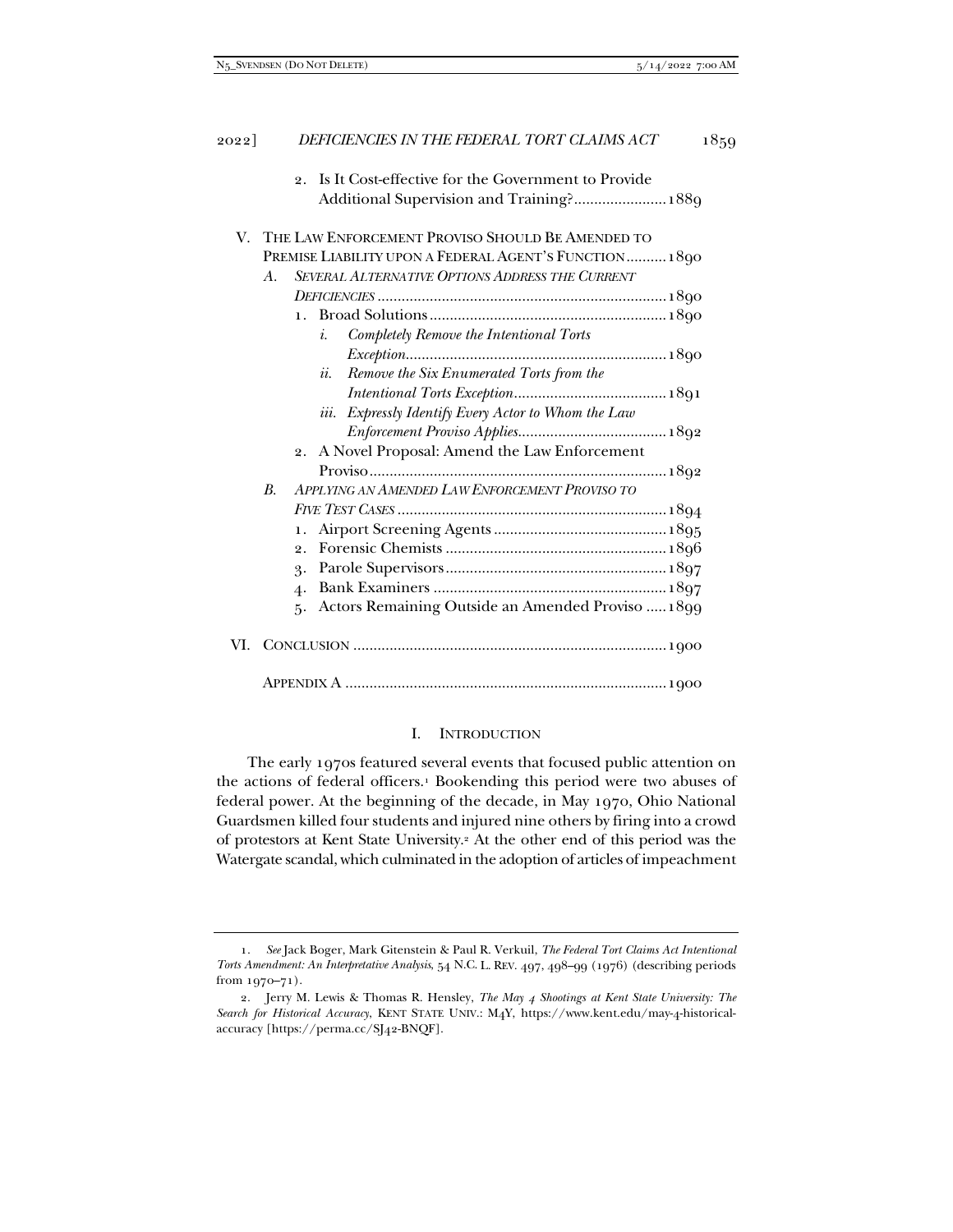against President Nixon in 1974.3 In the midst of this social tumult, in April 1973, government agents conducted a "no-knock" raid on two homes in Collinsville, Illinois.4 The agents had the wrong homes. As a result, two families were assaulted, humiliated, had their personal property damaged, and were threatened with murder by federal agents.5 After the dust cleared these families did not have any civil recourse for the damage to their property or the personal indignities they suffered.6 They could not sue the individual officers, the federal agency employing the officers, or the United States because of the doctrine of sovereign immunity. And they thus could not be compensated for their injuries.

Congress recognized the need to provide a remedy for plaintiffs such as the Collinsville families.7 After inviting the two families to testify about the raids in committee hearings, senators recognized that simply repealing the "no-knock" authority of the law enforcement agents would not go far enough to compensate the families for the abuse they suffered.8 Congress thus enacted a remedy known as the Law Enforcement Proviso ("LEP").9 The LEP provides a means for plaintiffs who are the victims of certain intentional torts to sue the United States for damages. The Senate Report accompanying the enactment of the LEP called it "a minimal first step in providing a remedy against the Federal Government for innocent victims of Federal law enforcement abuses."10

Over 45 years after the Collinsville incidents, an airline passenger named Denise Gesty was passing through an airport security checkpoint at Las Vegas International Airport.11 After Gesty was informed she needed to be physically searched, a female agent of the Transportation Security Administration ("TSA") had Gesty lower her pants.12 Gesty "state[d] that the [agent] 'put her hand under [Gesty's] underpants and sexually assaulted her by digitally penetrating her vagina.'"13 Despite the seeming promise of a remedy provided through the LEP, Denise Gesty did not have an actionable claim for damages

7. Boger et al., *supra* note 1, at 505–07.

8*. Id.*

- 9. 28 U.S.C. § 2680(h) (2018).
- 10. S. REP. NO. 93-588 (1973), *as reprinted in* 1974 U.S.C.C.A.N. 2789, 2792.
- 11. Gesty v. United States, 400 F. Supp. 3d 859, 861–62 (D. Ariz. 2019).

13*. Id.*

 <sup>3.</sup> *The Articles of Impeachment Against Nixon*, ASSOCIATED PRESS, http://academic.brooklyn cuny.edu/history/johnson/rnimparticles.htm [https://perma.cc/59KR-WYTJ].

 <sup>4.</sup> Boger et al., *supra* note 1, at 500.

<sup>5</sup>*. Id.* at 500–02.

 <sup>6.</sup> S. REP. NO. 93-588 (1973), *as reprinted in* 1974 U.S.C.C.A.N. 2789, 2790 ("There is no effective legal remedy against the Federal Government for the actual physical damage, must [sic] less the pain, suffering and humiliation to which the Collinsville families have been subjected.").

<sup>12</sup>*. Id.* at 862.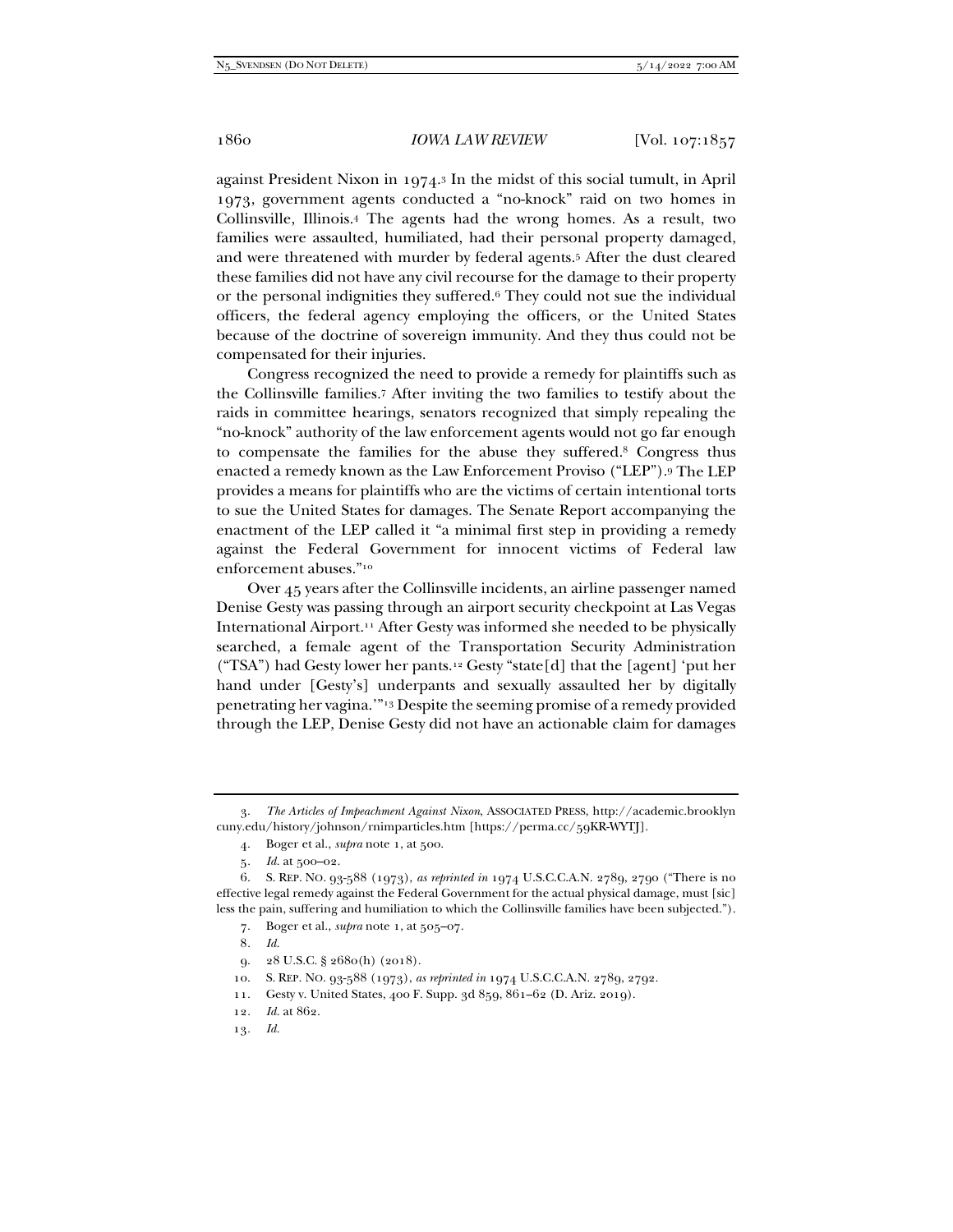against the United States.14 Because the remedy created by the LEP only applies to the wrongful actions of "investigative or law enforcement officers,"15 the actions of the agents<sup>16</sup> in Gesty's story did not give rise to tort claims.<sup>17</sup>

The language of the LEP has not changed since Congress enacted it in 1974. This Note asks whether that "minimal first step" still suffices as a remedy for plaintiffs today. Moreover, since its enactment, new issues have arisen regarding the scope of the LEP. The primary issue is whether the actions of a government agent who is not *traditionally* considered a law enforcement officer is within the ambit of the proviso. Because cases like Gesty's feature government agents *at the margins* of the LEP—many of whom fill roles yet undefined in 1974 (such as TSA screeners)—this remedy is no longer sufficient in its current form.<sup>18</sup>

This Note focuses on those government agents at the margins. In particular, it addresses agents whose status under the LEP has been the subject of disagreement among courts and agents who are not covered under the LEP but likely should be. In Part II, this Note begins by examining how the LEP fits into the doctrine of sovereign immunity and the broader federal framework of tort remedies. Then, in Part III, this Note comprehensively examines the boundaries of the LEP with a focus on recent legal developments expanding its scope. In light of that expansion, however, this Note argues that the current potential for further evolution is necessarily limited. And from a broader perspective, this Note argues in Part IV that the LEP is outmoded at the margins because it no longer comports with principles of corrective justice or good social policy. Accordingly, in Part V, this Note proposes a novel solution for amending the LEP to provide a remedy based primarily upon the function a government agent performs.

<sup>14</sup>*. Id.* at 867. In granting leave to amend the complaint, the District Court noted that Gesty might have a *Bivens* claim against the individual officers. *See infra* notes 62–64 and accompanying text.

 <sup>15. 28</sup> U.S.C. § 2680(h) (2018).

 <sup>16.</sup> This Note repeatedly uses the term "agent" to broadly refer to any federal employee.

 <sup>17.</sup> This Note addresses how plaintiffs *do* have an actionable claim in two Circuits that have addressed the question, specifically with respect to the actions of TSA screening agents. *See*  Section III.B.1.

<sup>18</sup>*. See* Gregory C. Sisk, *Holding the Federal Government Accountable for Sexual Assault*, 104 IOWA L. REV. 731, 781 (2019). Professor Sisk, writing about tort reform specifically to address sexual assault committed by federal agents, writes:

Ensuring that the federal government is accountable for a larger range of tortious harms also properly adjusts for the larger scope of federal government activities today. As government grows and the number of public employees increases, so the occasions expand for misconduct by federal agents to impact on individual members of the populace.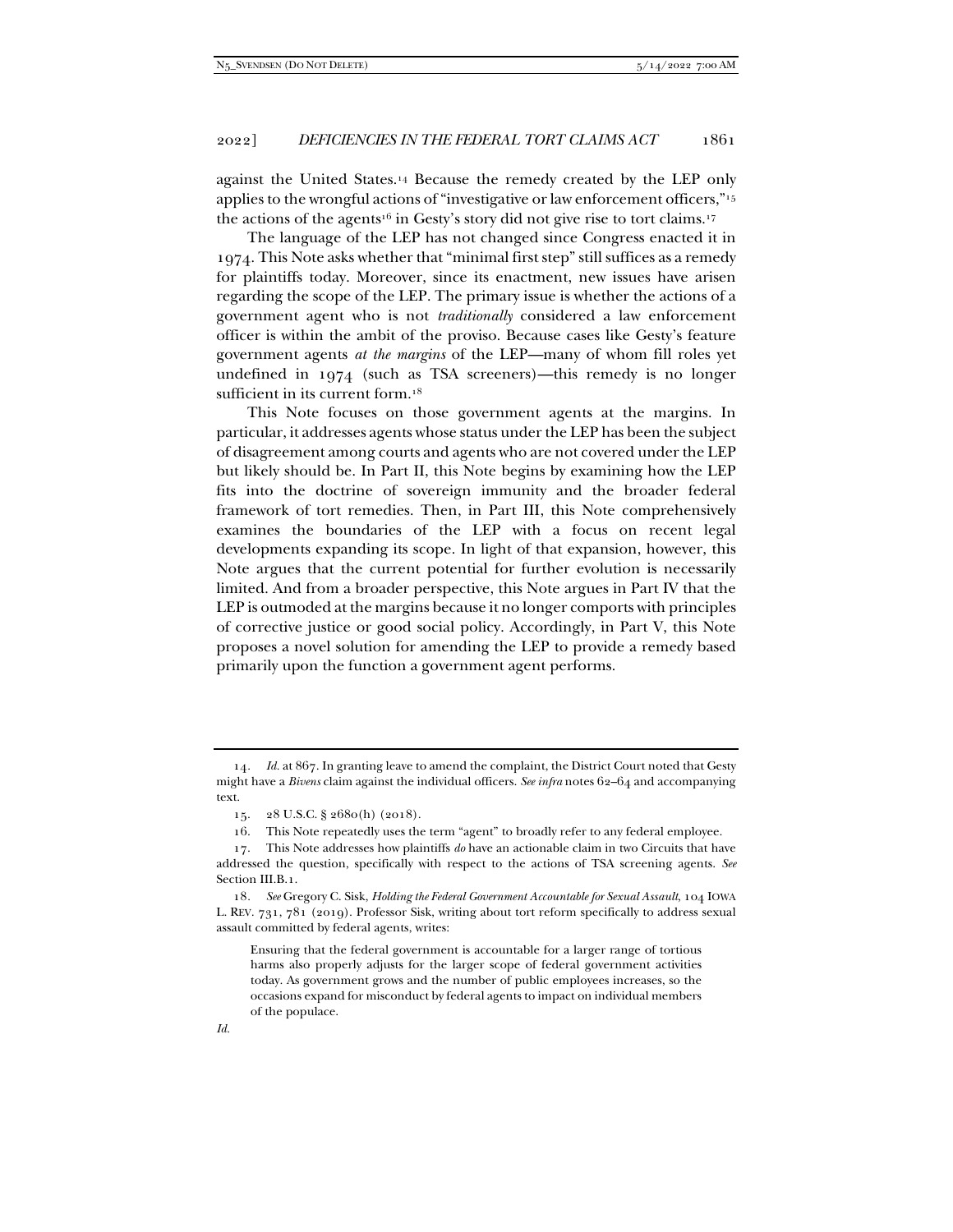# II. THE "WAIVE-ERING" DOCTRINE OF SOVEREIGN IMMUNITY AND ITS EXCEPTIONS

Victims of intentional torts perpetrated by federal investigative or law enforcement officers have virtually only one remedy.19 That remedy, contained within the Federal Tort Claims Act, hangs on the Law Enforcement Proviso —a tenuous exception to an exception. This Part traces the contours of how the LEP came to be the exclusive remedy for plaintiffs who are victims of intentional torts committed by federal law enforcement. This Part begins by examining the doctrine of sovereign immunity and why that doctrine presents complications when the United States is a defendant in an intentional tort lawsuit. It then summarizes the Federal Tort Claims Act and how intentional torts fit into that congressionally created framework. Within that framework, it examines the pertinent exceptions to the general waiver of sovereign immunity.

## *A. THE DOCTRINE OF SOVEREIGN IMMUNITY*

No plaintiff can sue the United States "without its consent."20 This doctrine, known as sovereign immunity, distinguishes lawsuits against the United States from most other civil lawsuits. While the doctrine may be an "anachronistic" holdover "derived from the premise that 'the King can do no wrong,'" it is omnipresent in American jurisprudence.<sup>21</sup> And although the doctrine is criticized academically,22 in federal courts the doctrine is axiomatic.23 Over time sovereign immunity has been pared away, $24$  but the core of the doctrine remains: In order to bring a tort claim against the United States as a defendant, Congress must first authorize the claim. Therefore, the doctrine provides either a foundation or a foil to suits against the United States.

Although the doctrine of sovereign immunity underscores tort claims against the United States, it is not an impenetrable bulwark. Congress, as the representative of the people and in place of the King, has consented to certain lawsuits against the United States. For much of the United States' history,

 <sup>19.</sup> Fed. Deposit Ins. Corp. v. Craft, 157 F.3d 697, 706 (9th Cir. 1998) ("The FTCA is the exclusive remedy for tortious conduct by the United States, and it only allows claims against the United States.").

 <sup>20.</sup> United States v. Mitchell, 463 U.S. 206, 212 (1983).

<sup>21</sup>*. See* Erwin Chemerinsky, *Against Sovereign Immunity*, 53 STAN. L.REV. 1201, 1201–02 (2001) ("[T]he Supreme Court is dramatically expanding [the doctrine's] scope.").

<sup>22</sup>*. See generally id.* (arguing that the doctrine of sovereign immunity should be reconsidered due to being "inconsistent with basic principles of the American legal system"); *id.* at 1201.

 <sup>23.</sup> Price v. United States, 174 U.S. 373, 375 (1899) ("It is useless to cite all the authorities, for they are many, upon the proposition. It is an axiom of our jurisprudence."). *But see generally* Gregory C. Sisk, *Twilight for the Strict Construction of Waivers of Federal Sovereign Immunity*, 92 N.C. L. REV. 1245 (2014) (discussing recent cases in which the Court declined to apply the canon of strict construction when construing statutory waivers of immunity).

<sup>24</sup>*. See generally* Sisk, *supra* note 23 (noting that the Supreme Court is applying canons of strict construction to cases involving the doctrine of sovereign immunity with less frequency).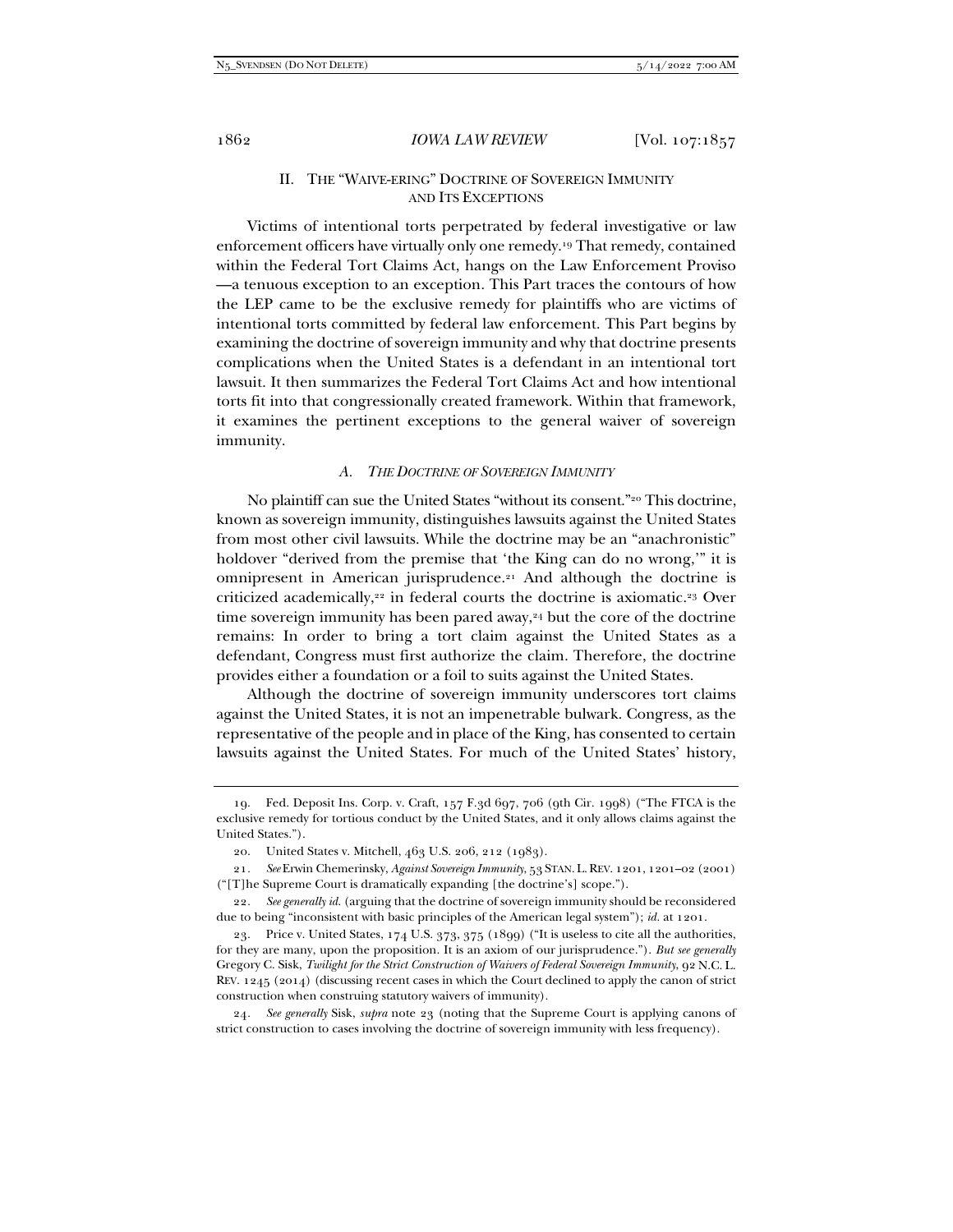however, congressional consent for a lawsuit came through the process of a tort victim petitioning Congress by means of a "private bill."<sup>25</sup> This process allowed an individual to directly petition Congress for relief, seeking "benefits in response to a specific request in an area such as immigration or private claims."26 The practice, according to the Supreme Court, was "notoriously clumsy."27 And in modern history the private bill process for tort claims is effectively dead—no private bills compensating tort victims have been introduced since at least  $1946.^{28}$ 

# *B. WAIVING SOVEREIGN IMMUNITY: THE FEDERAL TORT CLAIMS ACT*

Partially concerned with streamlining this "private bill" process, in the middle of the twentieth century Congress began providing its consent to tort lawsuits against the United States by way of statutory grants.29 This approach generally transferred responsibility for dealing with grievances and claims from the legislative branch to the judicial branch.30

The primary waiver of sovereign immunity for tort claims against the United States is the Federal Tort Claims Act ("FTCA").31 In a tort claim against the United States, the United States will be a defendant "in the same manner and to the same extent as a private individual under like circumstances."32 This specification that the United States is situated under "like circumstances" means that the FTCA is predicated on, interacts with, and fills in the gaps of state tort law.33 One commentator notes that "Congress elected to use the 'law of the place' language to avoid devising comprehensive federal tort jurisprudence."34 While Congress consents to any waivers of the United States' sovereign immunity, courts must interpret that waiver. To that end, the FTCA

32. 28 U.S.C. § 2674.

34. Stern, *supra* note 28, at 660.

<sup>25</sup>*. See* Kent Sinclair & Charles A. Szypszak, *Limitations of Action Under the FTCA: A Synthesis and Proposal*, 28 HARV. J. ON LEGIS. 1, 5 (1991).

 <sup>26.</sup> David W. Fuller, *Intentional Torts and Other Exceptions to the Federal Tort Claims Act*, 8 U. ST. THOMAS L.J. 375, 378 (2011).

<sup>27</sup>*. Id.* (quoting Dalehite v. United States, 346 U.S. 15, 25 (1953)).

<sup>28</sup>*. See* Paul David Stern, *Tort Justice Reform*, 52 U. MICH. J.L. REFORM 649, 662 (2019).

 <sup>29.</sup> Sinclair & Szypszak, *supra* note 25, at 5–6.

<sup>30</sup>*. See id.*

 <sup>31. 28</sup> U.S.C. § 1346(b) (2018); *id.* §§ 2671–2680; *see also* Ali v. Fed. Bureau of Prisons, 552 U.S. 214, 217–18 (2008) ("In the FTCA, Congress waived the United States' sovereign immunity for claims arising out of torts committed by federal employees.").

 <sup>33.</sup> Richards v. United States, 369 U.S. 1, 6–7 (1962). ("It is evident that the Act was not patterned to operate with complete independence from the principles of law developed in the common law and refined by statute and judicial decision in the various States. Rather, it was designed to build upon the legal relationships formulated and characterized by the States, and, to that extent, the statutory scheme is exemplary of the generally interstitial character of federal law.").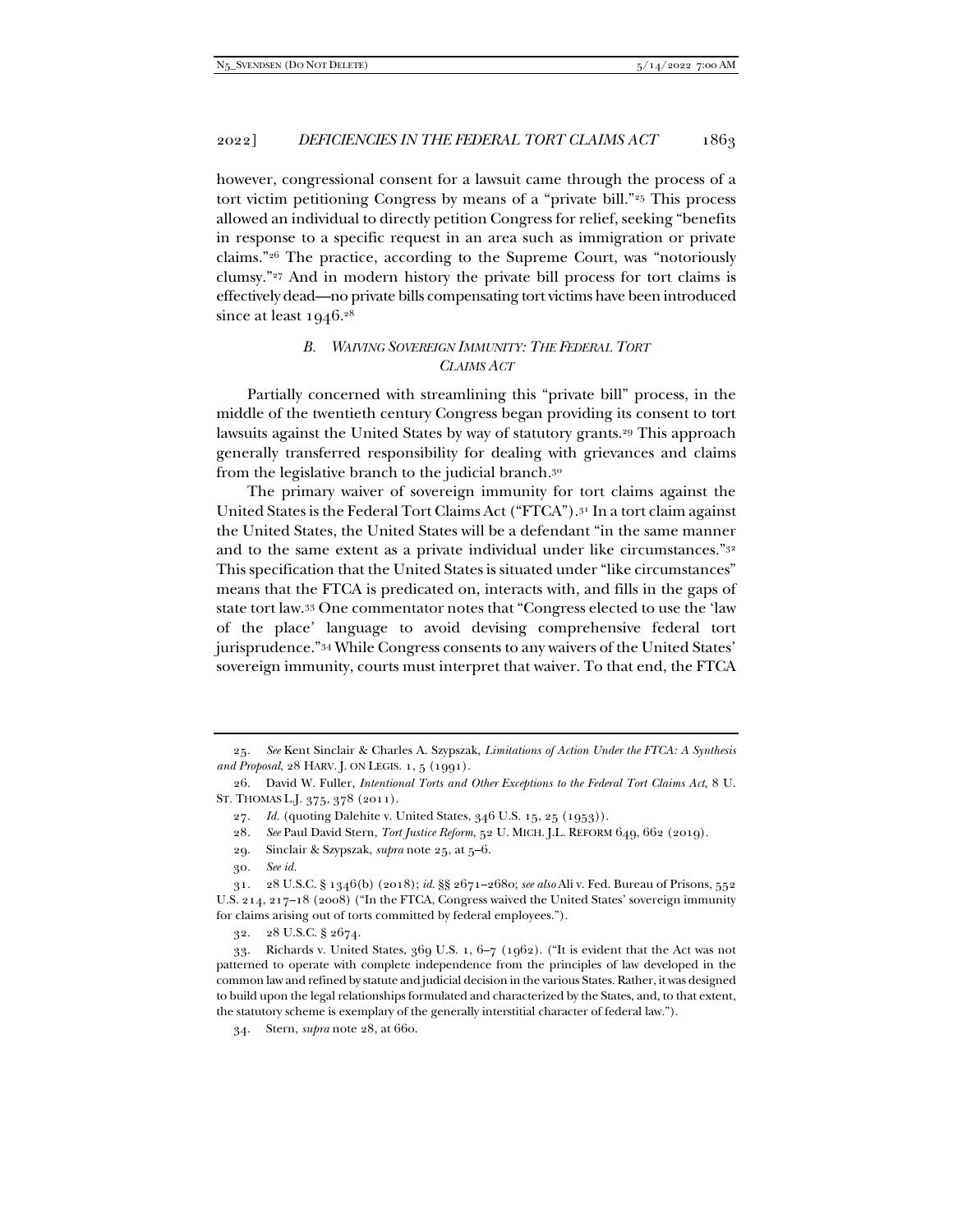contains a hook, granting jurisdiction over its application to the federal courts.35

The FTCA provides a basis for a variety of claims. Some members of Congress envisioned that the FTCA would provide a remedy for some of the more "mundane, common law torts" caused by federal employees.36 The quintessential examples of these "'garden variety' negligence torts . . . [were] accidents involving government vehicles."37 In the decades since the enactment of the FTCA, however, plaintiffs have used it to bring a remarkable range of claims.38 And as a result of unfavorable judgments and settlements in these lawsuits, the government yearly pays out millions of dollars to the victims of the torts of federal employees.39

# *C. (UN)WAIVING SOVEREIGN IMMUNITY: EXCEPTIONS TO THE WAIVER*

While the FTCA waives sovereign immunity for tort claims against the United States, it is not a complete waiver. Indeed, through the exceptions to the FTCA, the United States retains its sovereign immunity for many claims which might be brought against it. These exceptions include "[a]ny claim arising out of the loss, miscarriage, or negligent transmission of letters or postal matter,"40 "[a]ny claim for damages caused by the imposition or establishment of a quarantine by the United States,"41 or "[a]ny claim arising in a foreign country,"42 among others. Many of these exceptions are found in 28 U.S.C. § 2680. But additional exceptions are embedded in other sections of the FTCA, other statutes, or are "implied by the courts."43 Injured parties who litigate their tort claims must frequently argue whether these exceptions bar their claims.44

The numerous express and judicially implied exceptions in the FTCA reflect a balancing of principles. On one hand, through enactment of the

42*. Id.* § 2680(k).

 <sup>35. 28</sup> U.S.C. § 1346(b)(1); Fed. Deposit Ins. Corp. v. Meyer, 510 U.S. 471, 475–76 (1994) ("Sovereign immunity is jurisdictional in nature. Indeed, the 'terms of [the United States'] consent to be sued in any court define that court's jurisdiction to entertain the suit.'" (alteration in original) (quoting United States v. Sherwood, 312 U.S. 584, 586 (1941))).

 <sup>36.</sup> Sinclair & Szypszak, *supra* note 25, at 6.

 <sup>37.</sup> Fuller, *supra* note 26, at 377.

 <sup>38.</sup> Gregory C. Sisk, Foreword, *Official Wrongdoing and the Civil Liability of the Federal Government and Officers*, 8 U. ST. THOMAS L.J. 295, 298 (2011) ("Lawsuits under the FTCA have challenged the regulatory approval of the polio vaccine[,] . . . negligence of federal mine inspectors[,] . . . and . . . negligence of the Army Corps of Engineers . . . for exacerbating the damage caused by Hurricane Katrina." (footnotes omitted)).

<sup>39</sup>*. See generally* U.S. DEPT. OF THE TREASURY, BUREAU OF THE FISCAL SERV., JUDGMENT FUND TRANSPARENCY REPORT TO CONGRESS (2020) (listing damages the government has paid to victims of torts committed by federal employees).

 <sup>40. 28</sup> U.S.C § 2680(b).

<sup>41</sup>*. Id.* § 2680(f).

 <sup>43.</sup> Fuller, *supra* note 26, at 375–76.

<sup>44</sup>*. Id.* at 376.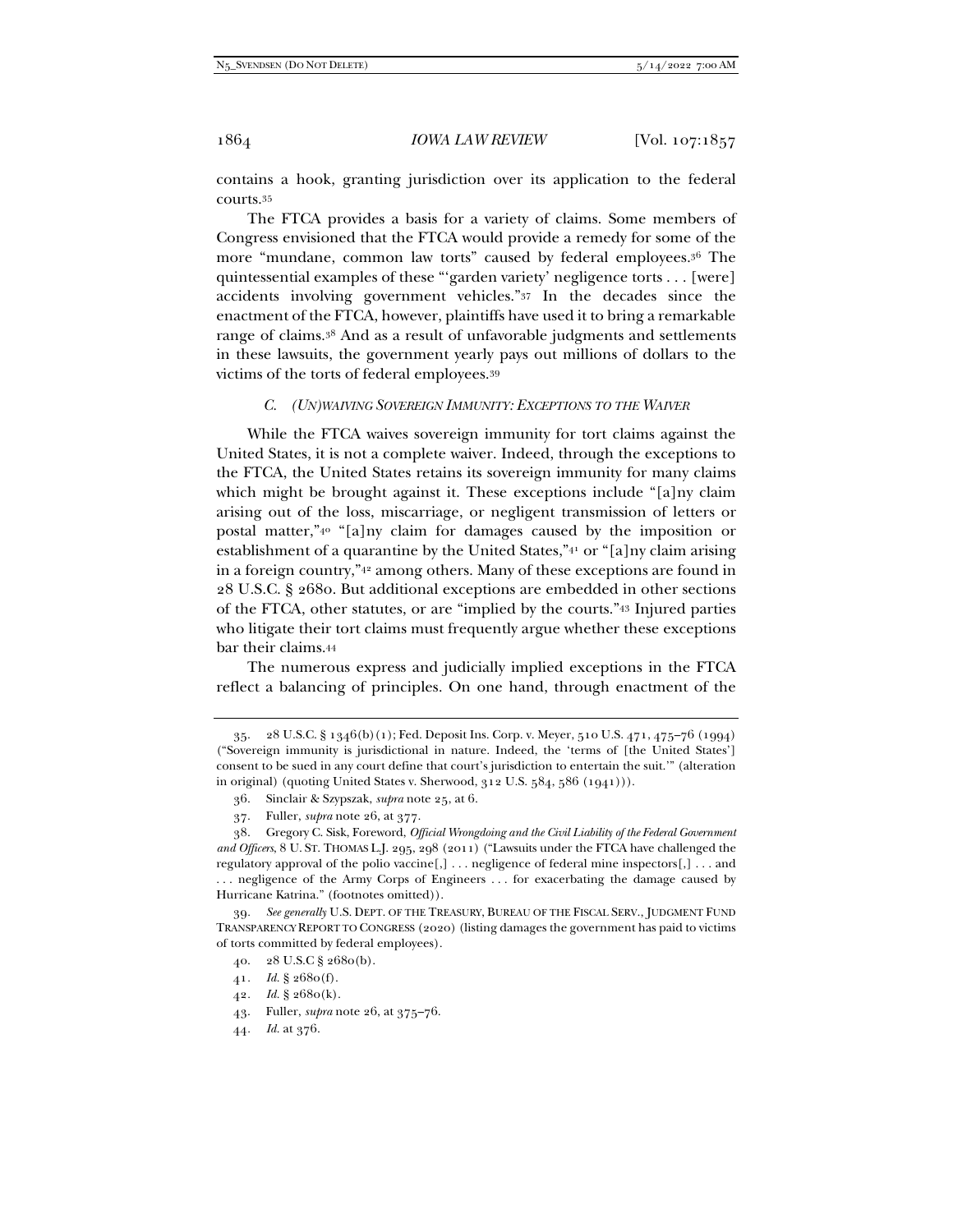FTCA, Congress expressed "a concern for fairness and equity in favor of aggrieved plaintiffs."45 On the other hand, the exceptions express a belief that "collateral . . . consequences of vital or policy-oriented government operations . . . should be shielded from judicial review."46 These principles are unique to tort claims when the United States is a defendant.47

One of the broadest exceptions to the FTCA—the exception of relevance to this Note—bars claims arising from intentional torts. The text of the intentional torts exception states that: "The provisions of [the FTCA] and section 1346(b) of this title shall not apply to ... [a]ny claim arising out of assault, battery, false imprisonment, false arrest, malicious prosecution, abuse of process, libel, slander, misrepresentation, deceit, or interference with contract rights."48 The 11 specific torts for which the United States is excepted from liability cover a wide range of potential intentional malfeasance by federal employees. Despite the breadth of this exception, some intentional torts, such as conversion or invasion of privacy, are excluded.49 And while this exception is traditionally referred to as the "intentional torts exception," one commentator has argued that Congress "exclude[d] only a subset of intentional torts from the scope of the FTCA" on purpose.50 Despite what is seemingly a clear enumeration of torts for which the United States cannot be held liable, courts struggle when actions giving rise to a claim blur the boundaries of the exceptions.51

47*. Id.* ("If a private manufacturer provides or transports a dangerous product, while bypassing measures that could have made the product safer to avoid additional expense or delay in production, the manufacturer may be liable for injuries. The courts will not hesitate to question the economic efficiency choices made by the manufacturer and to instead elevate human safety. But if the federal government specifies how a product is to be manufactured, making production choices that are susceptible to analysis as policy decisions under exigent circumstances, the courts are not empowered to evaluate the wisdom of the judgments made by the government.").

<sup>45</sup>*. Id.* at 377; *see also* Sisk, *supra* note 38, at 296 ("[I]t is as much the duty of Government to render prompt justice against itself, in favor of its citizens, as it is to administer the same between private individuals." (quoting CONG. GLOBE, 37th Cong., 2d Sess., at 2 (1862))).

 <sup>46.</sup> Sisk, *supra* note 38, at 296. This principle reflects the view that "[t]he process of governing almost always helps some and hurts others, but those who are hurt should not necessarily be entitled to damages from the government." *Id.* (alteration in original) (quoting 3 RICHARD J. PIERCE, JR., ADMINISTRATIVE LAW TREATISE § 19.4, at 1435 (4th ed. 2002)).

 <sup>48. 28</sup> U.S.C. § 2680(h)(2018).

 <sup>49.</sup> Fuller, *supra* note 26, at 379 ("Notably, at least four intentional torts are not included in this list: trespass, conversion, invasion of privacy, and intentional infliction of emotional distress.").

<sup>50</sup>*. Id.* ("Congress made clear its intent to exclude only a subset of intentional torts from the scope of the FTCA as the statute (a) does not contain the term 'intentional torts'; (b) fails to include all intentional torts in the list of excluded causes of action at § 2680(h); and (c) excludes some torts that courts have held need not always be intentional.").

<sup>51</sup>*. See* Sisk, *supra* note 18, at 756. This is especially the case for the tort of Intentional Infliction of Emotional Distress. As Professor Sisk notes: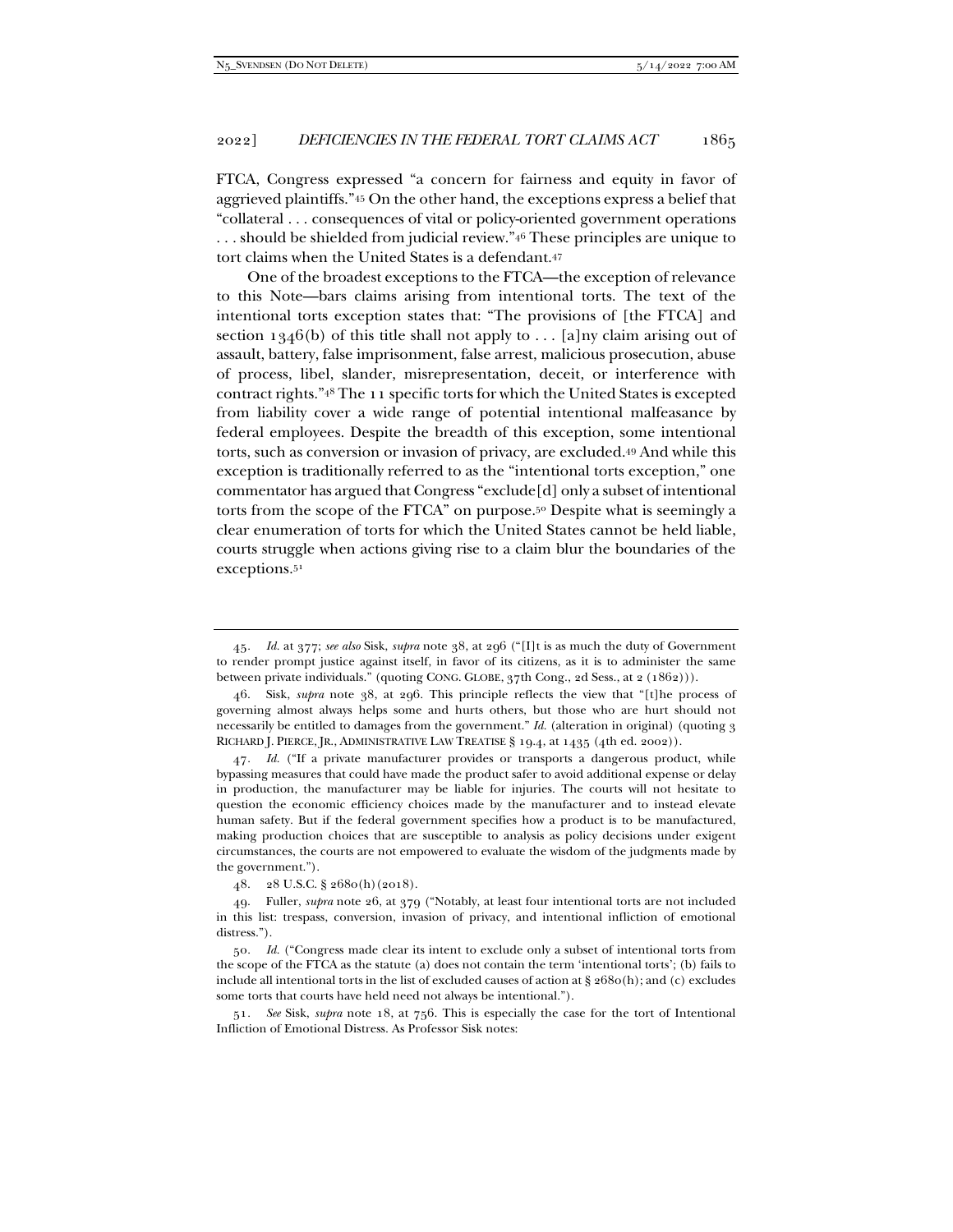It is not clear why Congress chose to carve out such a broad exception in the FTCA for intentional torts.52 This lack of clarity is partially because there is not much recorded legislative history discussing this exception.53 However, David W. Fuller notes three persistent themes in the legislative commentary.54 First, some legislators believed that plaintiffs would "exaggerate" their claims and thereby fleece the government.55 Second, because the FTCA marked a radical change for the doctrine of sovereign immunity and federal liability, Congress wanted to implement the changes gradually.56 And third, some legislators wished to retain the process of passing private bills for intentional tort claims to maintain some control over the payment of damages.57

## *D. (RE)WAIVING SOVEREIGN IMMUNITY: THE LAW ENFORCEMENT PROVISO*

Although the FTCA intentional torts exception generally precludes action based on intentional torts, it allows plaintiffs to sue the United States for six specific intentional torts when those torts are committed by investigative or law enforcement officers in the scope of their employment. The "patchwork" of liability created by the exceptions to the FTCA is thus further complicated by this "exception to the exception."58 In 1974, following the Collinsville incidents, Congress amended the FTCA to include what has come to be known as the "Law Enforcement Proviso." The text of the Proviso

[M]ost federal Courts of Appeals have recognized the IIED cause of action as proper under the FTCA because it is omitted from the list of other excluded intentional torts and can be given meaning independent of those excepted claims. At the same time, the courts have struggled to ensure that an IIED claim does not become the alter ego of an excluded claim, such as assault and battery . . . . [C]onduct that would constitute another excluded tort, such as assault or battery, is barred, even if it could alternatively be framed as constituting a non-barred tort . . . . Because drawing these lines can be difficult, "courts have seemingly reached widely divergent conclusions on whether IIED claims fall within one of the many FTCA exclusions."

*Id.* (footnotes omitted) (quoting Fuller, *supra* note 26, at 393).

- 52*. See* Fuller, *supra* note 26, at 383.
- 53*. Id.* at 383–84.
- 54*. Id.* at 384–85.

<sup>55</sup>*. Id.* at 384 ("[T]here was a sentiment that exposing the public fisc to potential liability for assault, battery, and other listed torts would be 'dangerous,' based on the notion that these torts are both easy for plaintiffs to exaggerate and difficult to defend against.").

<sup>56</sup>*. Id.* ("Thus, in passing the 'intentional tort' exception, Congress took a 'wait and see' or 'step by step' approach to the scope of liability under the FTCA.").

<sup>57</sup>*. Id.* at 385 ("[C]laims arising under any of the excluded torts could and would be 'settled on the basis of private acts.' This is a reminder of what Congress intended to do in 1946 by enacting the FTCA—transfer decision-making authority concerning the payment of certain '[d]ebts of the United States' from the legislature to the federal courts. By indicating an ongoing willingness to entertain private bills for excepted torts, Congress made clear that this transfer was not meant to be complete." (second alteration in original) (footnotes omitted) (quoting U.S. CONST. art. I, § 8)).

<sup>58</sup>*. See* Hernandez v. United States, 34 F. Supp. 3d 1168, 1177 (D. Colo. 2014).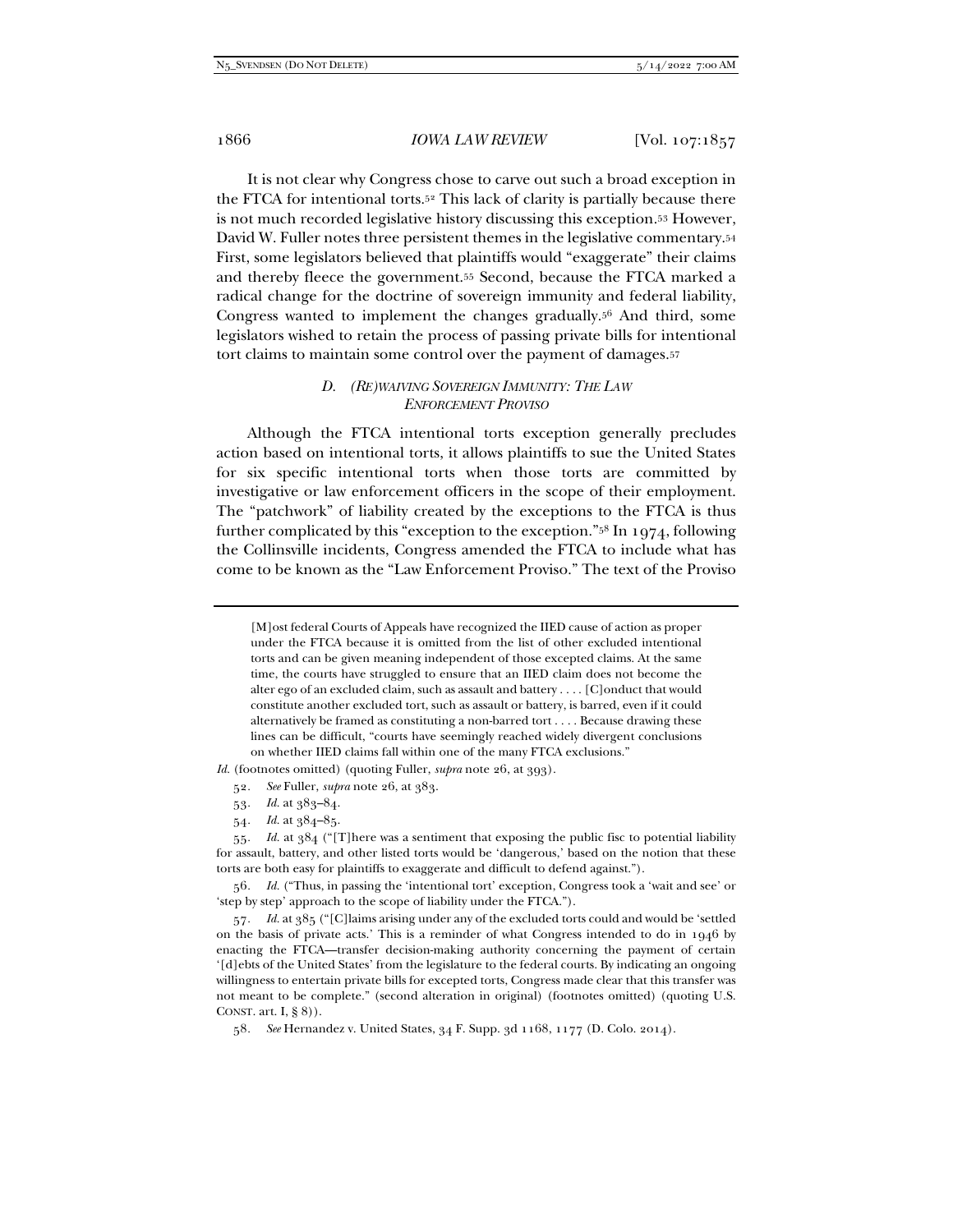is concatenated to the Intentional Torts Exception at  $28$  U.S.C. §  $2680(h)$ . Its text reads:

*Provided*, That, with regard to acts or omissions of investigative or law enforcement officers of the United States Government, the provisions of [The FTCA] *shall apply* to any claim arising, on or after the date of the enactment of this proviso, out of assault, battery, false imprisonment, false arrest, abuse of process, or malicious prosecution. For the purpose of this subsection, "investigative or law enforcement officer" means any officer of the United States who is empowered by law to execute searches, to seize evidence, or to make arrests for violations of Federal law.59

Thus, the Proviso "re-waives" the sovereign immunity of the United States for claims under these six torts for the actions of "investigative or law enforcement officers" arising in the scope of their employment.60

It is necessary to understand some of the LEP's preliminary limitations before engaging in a deeper analysis of the complex challenges that courts face when they determine who is an "investigative or law enforcement officer." First, the LEP is not a remedy for violations of constitutional rights.<sup>61</sup> If an individual's right to not be charged excessive bail is infringed, for example, the FTCA does not provide a cause of action by which they may sue the United States.<sup>62</sup> Instead, plaintiffs must bring these claims under what is known as a "*Bivens* action."63 A "*Bivens* action" is a judicially created cause of action that predates the 1974 congressionally enacted LEP. Unlike a claim brought under the FTCA, a claim in a *Bivens* case is brought against an individual employee of the United States, for a violation of a constitutional right.<sup>64</sup>

Second, while the FTCA defines the cause of action for a victim of an intentional tort, it does not define the substantive law to be applied.<sup>65</sup> Instead, the elements of the tort are defined by state law. The application of state substantive law also affects the "scope of employment" inquiry inherent to the

 <sup>59. 28</sup> U.S.C. § 2680(h) (2018) (second emphasis added).

 <sup>60.</sup> Millbrook v. United States, 569 U.S. 50, 52–53 (2013) (quoting 28 U.S.C. § 2680(h)).

 <sup>61.</sup> Fed. Deposit Ins. Corp. v. Meyer, 510 U.S. 471, 478 (1994) ("[T]he United States simply has not rendered itself liable under [the FTCA] for constitutional tort claims.").

<sup>62</sup>*. See* U.S. CONST. amend. VIII.

 <sup>63.</sup> Diana Hassel, *A Missed Opportunity: The Federal Tort Claims Act and Civil Rights Actions*, 49 OKLA. L. REV. 455, 469 (1996) ("Judicial interpretations of the FTCA as a remedy for constitutional torts were brought up short by the Supreme Court's decision in *Carlson v. Green*.").

<sup>64</sup>*. Id.* at 458. In *Bivens v. Six Unknown Federal Agents*, "[t]he Court . . . determin[ed] that a claim for damages based on a violation of the Fourth Amendment against a federal law enforcement official was appropriate even in the absence of congressional action authorizing such a claim." *Id.*

 <sup>65.</sup> Sisk, *supra* note 18, at 747 ("The Supreme Court has confirmed that the plaintiff invoking the Law Enforcement Proviso still must state a cause of action arising under state tort law . . . .").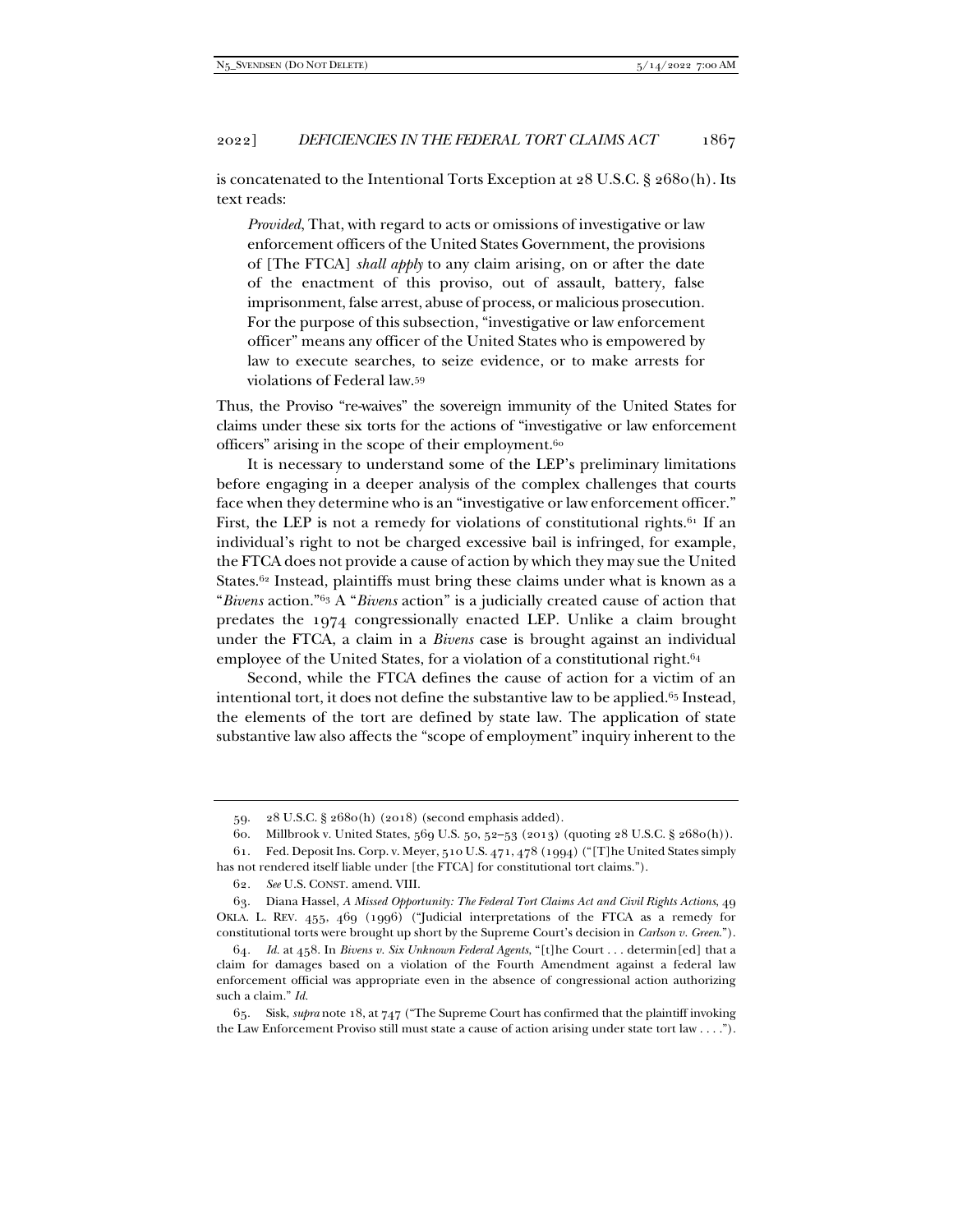LEP.66 Because state law varies widely, the determination of whether an investigative or law enforcement officer is acting within the scope of their employment is not consistent from case to case.<sup>67</sup> Furthermore, state scopeof-liability laws are not especially clear.68

Third, the LEP does not act as a trump card over other exceptions in the FTCA. This limitation is especially relevant with respect to the "discretionary function exception," which excepts the United States from liability for "[a]ny claim . . . based upon the exercise or performance or the failure to exercise or perform a discretionary function or duty on the part of a federal agency or an employee of the Government, whether or not the discretion involved be abused."69 The rationale for this exception is based on the doctrine of separation of powers and the deference the judiciary gives to the other two branches of government.70 As many actions of investigative and law enforcement officers are discretionary, courts frequently must decide whether the discretionary exception or the LEP applies.71

The federal circuit courts do not agree whether the discretionary function exception or the waiver in the LEP dominates. The majority of circuits hold, however, "that *discretionary* acts by law-enforcement personnel remain outside the FTCA by virtue of  $\S$  2680(a)."<sup>72</sup> Only the Eleventh Circuit holds "that to the extent of any overlap and conflict between that proviso and [the discretionary function exception], the proviso wins."73 Therefore, with the exception of cases in the Eleventh Circuit, if a plaintiff brings a suit against the United States for an intentional tort committed by an investigative or law enforcement officer, they must establish that the actions of the officer were not discretionary.

 <sup>66.</sup> Dianne Rosky, *Respondeat Inferior: Determining the United States' Liability for the Intentional Torts of Federal Law Enforcement Officials*, 36 U.C. DAVIS L. REV. 895, 896 (2003) ("[C]ourts have applied state law to determine whether a law enforcement officer acted within the scope of employment when the tort was committed, which in turn determines the United States' liability.").

<sup>67</sup>*. Id.* ("Application of widely varied state *respondeat superior* law to claims under the 1974 Amendment has resulted in a random pattern of government liability lacking any coherent policy rationale.").

<sup>68</sup>*. Id.* ("[T]he United States' vicarious liability for the intentional torts of federal law enforcement officers is left to the vagaries of state *respondeat superior* law.").

 <sup>69. 28</sup> U.S.C. § 2680(a) (2018).

 <sup>70.</sup> Stern, *supra* note 28, at 661. Even if the FTCA did not expressly include an exception for the discretionary actions of government actors, "some courts have opined that . . . the court would necessarily read it into the statute as a matter of constitutional comity." *Id.* 

 <sup>71.</sup> Sutton v. United States, 819 F.2d 1289, 1297–98 (5th Cir. 1987).

 <sup>72.</sup> Linder v. United States, 937 F.3d 1087, 1089 (7th Cir. 2019) (citing Medina v. United States, 259 F.3d 220, 224–26 (4th Cir. 2001)); Campos v. United States, 888 F.3d 724, 737 (5th Cir. 2018); Gasho v. United States, 39 F.3d 1420, 1434–35 (9th Cir. 1994); Gray v. Bell, 712 F.2d 490, 507–08 (D.C. Cir. 1983)).

 <sup>73.</sup> Nguyen v. United States, 556 F.3d 1244, 1252–53 (11th Cir. 2009).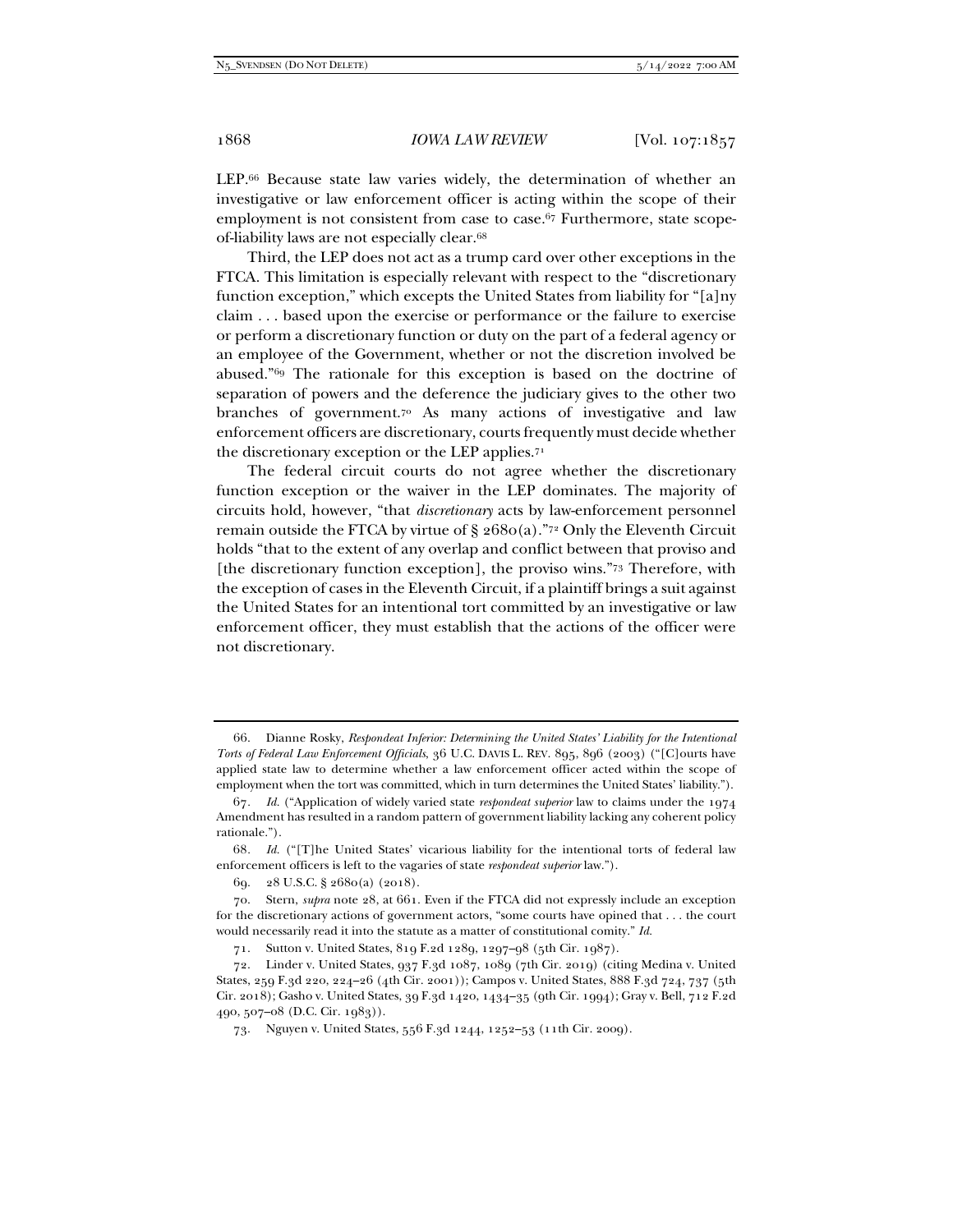## III. JUDICIAL INTERPRETATION, APPLICATION, AND DEFICIENCIES OF THE LAW ENFORCEMENT PROVISO

While the LEP was initially implemented to expand the liability of the United States, this Note argues that several roadblocks illustrate how the Proviso is an under-inclusive remedy. The LEP clearly applies to actors who are unambiguously considered investigative or law enforcement officers, but at the margins courts disagree with respect to whom it applies. This Part begins by analyzing the current boundaries of the LEP and highlighting the aspects of the LEP that act as roadblocks for plaintiffs bringing claims against the United States.74 Next, this Part addresses how some courts are moving in the direction of a functional analysis, but the functional definition these courts have provided is limited.75 Finally, Part IV will argue that the current boundaries of the LEP do not support the goals of corrective justice or serve compelling social policy goals.76

# *A. THREE ROADBLOCKS IMPEDING BROADER APPLICATION OF THE LAW ENFORCEMENT PROVISO*

Courts interpret and apply the LEP by using the common tools of statutory interpretation. Courts have found that the LEP clearly applies to many government agents who are unambiguously or traditionally considered "investigative or law enforcement officers," such as FBI agents, U.S. Marshals, and federal police officers.77 However, at the margins, courts repeatedly disagree whether government agents such as TSA screeners or parole officers are "investigative or law enforcement officers."78 While a small trend is coalescing in favor of deriving an agent's status as an investigative or law enforcement officer from the agent's functional role rather than statutory designation, this trend is likely limited.79 Indeed, as one district court recently noted, "[t]he split within and among courts demonstrates that the issue presents a close call, and . . . [may] need to be resolved by the Supreme Court or Congress."80

There are three interpretative issues about which the federal courts routinely disagree: (1) the distinction between an "officer" and an "employee"; (2) the limitations of the functions enumerated in the Law Enforcement Proviso; and (3) the degree to which precedent necessitates a broad or narrow interpretation of the Law Enforcement Proviso. Because these issues present

<sup>74</sup>*. Infra* Section III.A.

<sup>75</sup>*. Infra* Section III.B.

<sup>76</sup>*. Infra* Part IV.

<sup>77</sup>*. See infra* notes 227–33 and accompanying text.

<sup>78</sup>*. See* Millbrook v. United States, 569 U.S. 50, 56 (2013) (noting that the Law Enforcement Proviso "focuses on the *status* of persons whose conduct may be actionable").

<sup>79</sup>*. Infra* Section III.B.3.

 <sup>80.</sup> Frey v. Pekoske, No. 18-CV-7088, 2021 WL 1565380, at \*4 (S.D.N.Y. Apr. 21, 2021).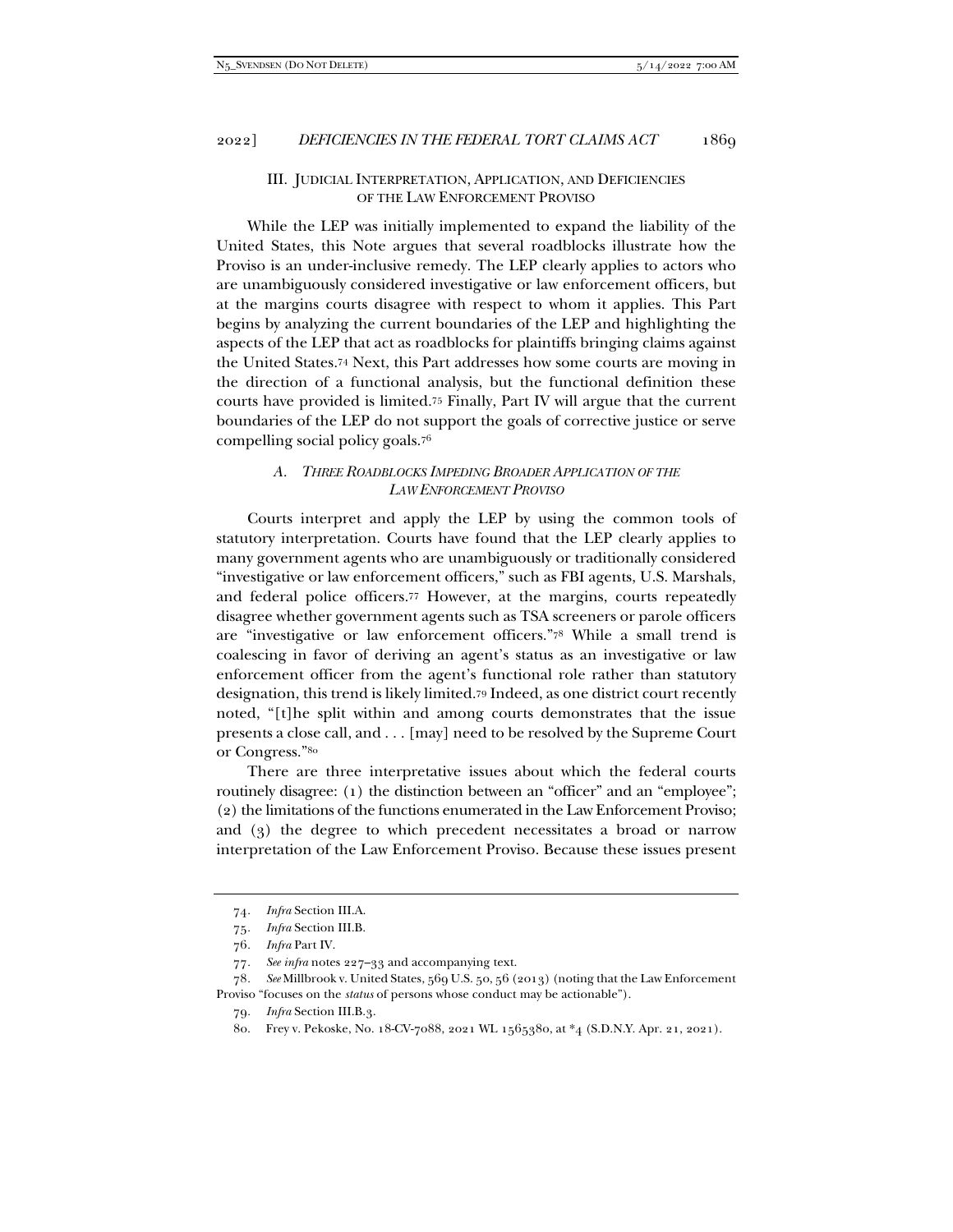legal questions, rather than factual determinations, clarity in the law is vital. $81$ Furthermore, the outcome of these legal questions determines whether liability attaches to the actions of government agents and whether an injured plaintiff has a remedy. Therefore, these areas of disagreement, from the perspective of plaintiffs, each represent a roadblock to a remedy.

# 1. Roadblock One: The Arbitrary Distinction Between Officer and Employee

The first issue over which courts disagree is whether a government agent should be considered an "investigative or law enforcement officer." Courts uniformly begin with the definition of "investigative or law enforcement officer" contained in the LEP itself.82 That definition states that "'investigative or law enforcement officer' means any officer of the United States who is empowered by law to execute searches, to seize evidence, or to make arrests for violations of Federal law."83 But, pointing to this statutory definition is only the first step in courts' analysis.

Because the LEP "defines 'investigative or law enforcement officer' [first as] 'any *officer of the United States*,'" some courts have held that an agent who is merely an employee of the United States is outside the ambit of the LEP.84 The Eleventh Circuit noted that this distinction in the LEP is underscored by the text of the Federal Tort Claims Act as a whole.<sup>85</sup> The FTCA refers to "any employee" in its grant of jurisdiction to federal district courts in 28 U.S.C.  $\S$  1346(b)(1).<sup>86</sup> And where the FTCA excepts "discretionary action" from its waiver of sovereign immunity it refers to "an act or omission of *an employee* of the Government."87 Therefore, the LEP's use of the phrase "any officer of the United States" "shows that the law enforcement proviso applies only when the person, whose conduct is at issue, is an 'officer of the United States.'"88

Courts also examine statutes or regulations outside the FTCA to determine whether an agent is considered an employee or an officer.<sup>89</sup> An agent may be

<sup>81</sup>*. See* Baggett v. Bullitt, 377 U.S. 360, 367 (1964) ("[A] law forbidding or requiring conduct in terms so vague that men of common intelligence must necessarily guess at its meaning and differ as to its application violates due process of law.").

<sup>82</sup>*. See* Iverson v. United States, 973 F.3d 843, 847–48 (8th Cir. 2020) (noting the court "begin[s] with the statute's text," then proceeding to examine the definition of "investigative or law enforcement officer" in 28 U.S.C. § 2680(h) (2018)).

 <sup>83. 28</sup> U.S.C. § 2680(h).

 <sup>84.</sup> Corbett v. Transp. Sec. Admin., 568 F. App'x 690, 700–01 (11th Cir. 2014) (quoting 28 U.S.C. § 2680(h)) ("The TSA screeners are not subject to the law enforcement proviso for a simpler reason—they are not 'officers of the United States Government,' as required by § 2680(h)'s statutory language.").

<sup>85</sup>*. Id.* at 701 (discussing the FTCA's distinct usage of the terms "employee" and "officer").

 <sup>86. 28</sup> U.S.C. § 1346(b)(1).

<sup>87</sup>*. Id.* § 2680(a) (emphasis added).

<sup>88</sup>*. Corbett*, 568 F. App'x at 700–01.

<sup>89</sup>*. See id.* at 701.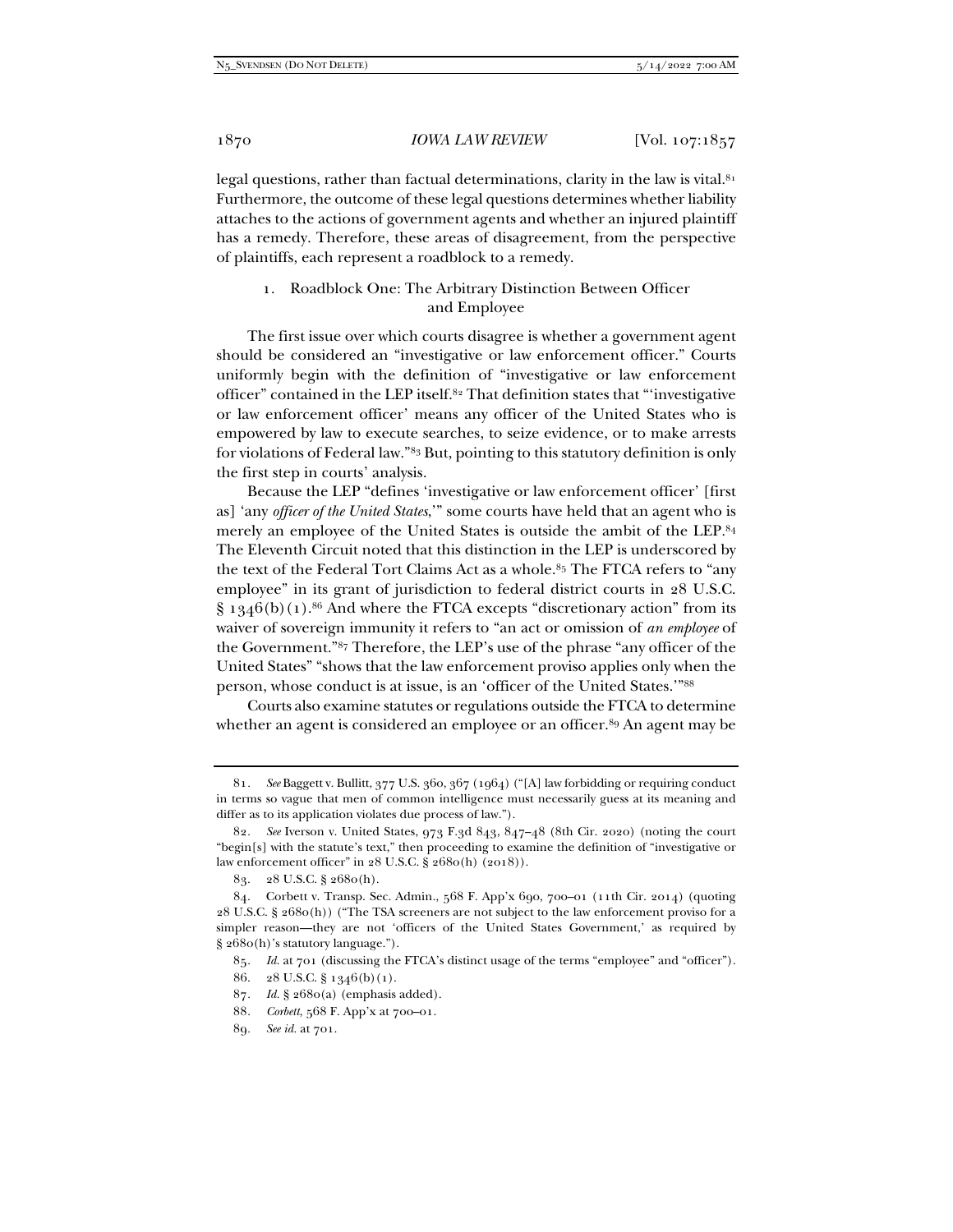inferred to be an employee if an agency's empowering statute creates a distinction between officers and employees and the agent fits into the latter role. For example, in *Corbett v. Transportation Security Administration*, the court reasoned that because the Aviation Transportation Security Act ("ATSA") distinguishes between employees and officers, an agent defined by the ATSA as an employee could not be considered an officer.90 The court concluded that "[m]erely being a TSA employee does not make one an 'officer of the United States Government.'"91 Likewise, in Title 5, the definitions section of the U.S. Code, while an "officer" is necessarily an employee, an individual may be an employee but not an officer.92 Thus, the phrase "officers of the United States" could be construed to block claims against a wide swath of government agents. Where an agent clearly performs traditional law enforcement functions, but is otherwise classified by statute as an employee, the agent may be held outside the LEP.

Allowing the officer/employee distinction to preclude liability under the LEP is an incorrect approach because some government agents may be clearly empowered to conduct a function contemplated by the statute but may be deemed by courts to be only an employee. The distinction between employees and officers is a "distinction without a difference."93 It is arbitrary and irrelevant for two reasons. First, the distinction between "officer" and "employee" in Title 5 of the United States Code is based on who has appointed the individual, not any functions that actor performs.94 Second, since the officer/employee distinction is not based upon the function a government agent performs, there could easily be overlap between the functions performed by an "officer" and those performed by an "employee."95 Since the LEP only applies to "officers," this distinction has broad implications for restricting liability of government agents at the margins of coverage under the LEP. Courts of appeal taking up the issue, and Congress should reevaluate whether it is a worthwhile distinction.96

95*. See* Nicholas Henes, Case Comment, *The United States Supreme Court Interprets the Federal Tort Claim Act's Law Enforcement Proviso:* Millbrook v. United States, *133 S. Ct. 1141 (2013)*, 89 N.D. L. REV. 341, 355 & n.110 (2013) (noting that meat inspectors "are unquestionably vested with these types of powers," but are nevertheless employees and not officers).

<sup>90</sup>*. Id.*

<sup>91</sup>*. Id.* 

<sup>92</sup>*. Compare* 5 U.S.C. § 2104(a) (defining "Officer"), *with id.* § 2105(a) (defining "Employee").

<sup>93</sup>*. See* Rapanos v. United States, 547 U.S. 715, 748 (2006) (discussing how distinguishing ponds from wetlands would be "the ultimate distinction without a difference").

<sup>94</sup>*. Compare* 5 U.S.C. § 2104(a) (narrowly defining officer as one appointed by "the President; . . . a court of the United States; . . . the head of an Executive agency; or . . . the Secretary of a military department"), *with id.* § 2105(a) (defining "employee" as one appointed by a broader cast of government officials).

<sup>96</sup>*. See infra* Part V.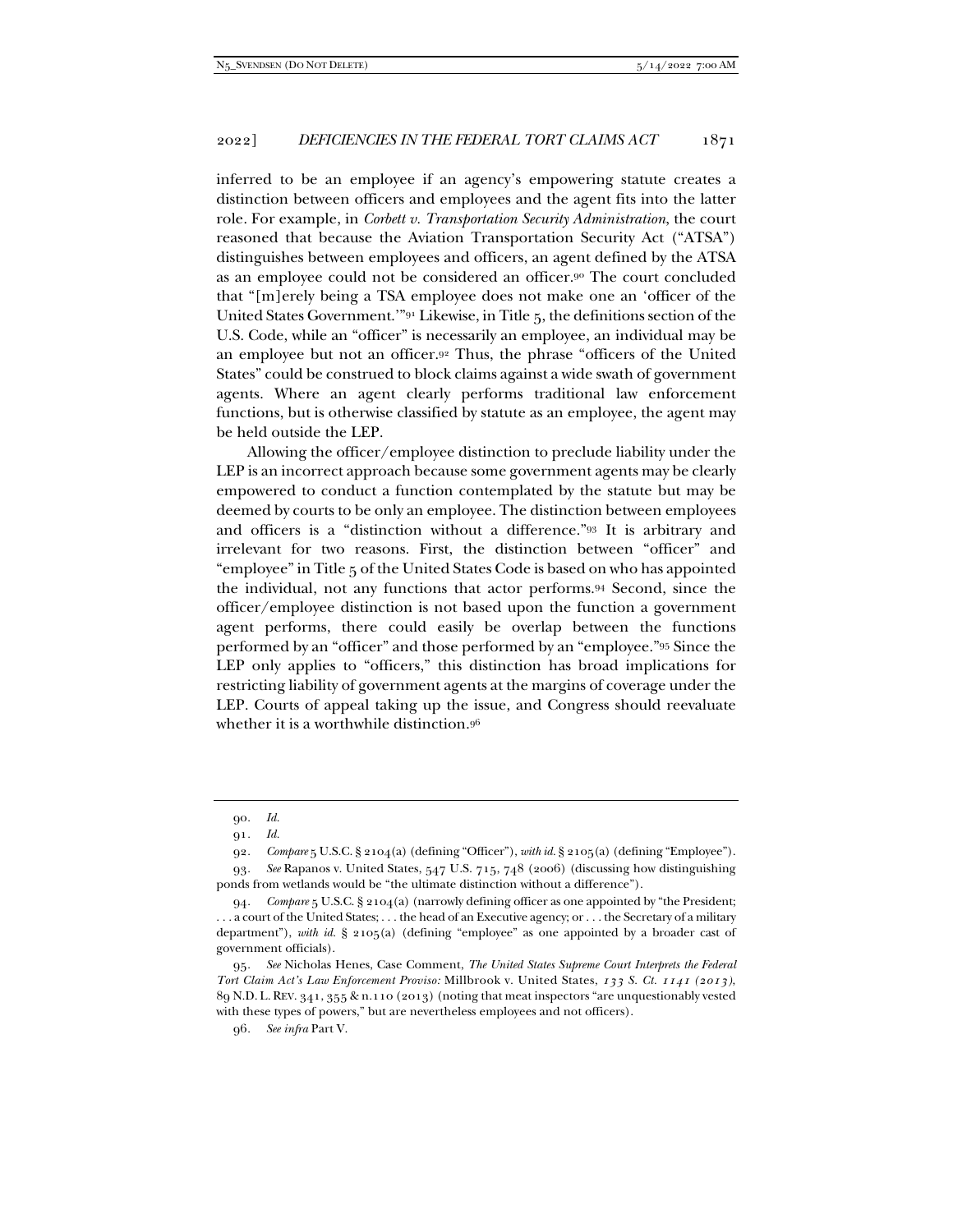# 2. Roadblock Two: The Limitations of the Enumerated Functions

The second point courts do not agree upon is whether the agent in question necessarily performs the functions contemplated by the LEP. That is, whether the agent "is empowered by law to execute searches, to seize evidence, or to make arrests."97 Courts tend to read these functions narrowly, usually for one of two reasons. First, a court may interpret the functions listed in the LEP as covering only "traditional law enforcement" functions.98 This is especially true when courts interpret the function "execute searches." Courts have thus distinguished consensual "administrative" searches, such as those performed by the TSA, from "traditional law enforcement" searches, holding consensual administrative searches outside the scope of the enumerated functions of the LEP.99 Second, a court may determine that an agent's conduct is outside the scope of the LEP because that agent only indirectly performs a given function.100

# *i. The Enumerated Functions of the Law Enforcement Proviso and the Canon of* Noscitur a Sociis

Courts have employed the canon of statutory interpretation known as *noscitur a sociis* ("a word is known by the company it keeps")<sup>101</sup> to determine that the functions in the LEP must be functions of traditional criminal law enforcement.102 When this canon is applied, each term in a list is interpreted to match the breadth of the other terms in the list.103 Under the LEP, "'investigative or law enforcement officer' means any officer of the United States who is empowered by law to execute searches, to seize evidence, or to make arrests for violations of Federal law."104 Because "seizing evidence" and

 <sup>97. 28</sup> U.S.C. § 2680(h).

 <sup>98.</sup> Hernandez v. United States, 34 F. Supp. 3d 1168, 1179 (D. Colo. 2014) ("Each of the[] functions [in the LEP] are commonly understood to be traditional law enforcement functions . . . commonly performed by FBI agents, Bureau of Prison Officers, postal inspectors, and INS agents, all of which have broad investigative and law enforcement powers . . . .").

 <sup>99.</sup> Weinraub v. United States, 927 F. Supp. 2d 258, 263 (E.D.N.C. 2012) ("[I]t would be unreasonable to interpret 'to execute searches' to include the TSA screener's performance of narrowly focused, consensual searches that are administrative in nature, when considered in light of the other traditional law enforcement functions . . . .").

 <sup>100.</sup> Metz v. United States, 788 F.2d 1528, 1532 (11th Cir. 1986) ("[T]he provision permitting governmental liability on the basis of actions of law enforcement officers cannot be expanded to include governmental actors who procure law enforcement actions, but who are themselves not law enforcement officers.").

 <sup>101.</sup> Dolan v. U.S. Postal Serv., 546 U.S. 481, 495 (2006) (Thomas, J., dissenting).

 <sup>102.</sup> Iverson v. United States, 973 F.3d 843, 862 (8th Cir. 2020) (Gruender, J., dissenting) (The LEP "pairs 'execute searches' with other traditional law enforcement functions, 'seiz[ing] evidence' and 'mak[ing] arrests'" (alternations in original)).

<sup>103</sup>*. Dolan*, 546 U.S. at 495 (Thomas, J., dissenting).

 <sup>104. 28</sup> U.S.C. § 2680(h) (2018).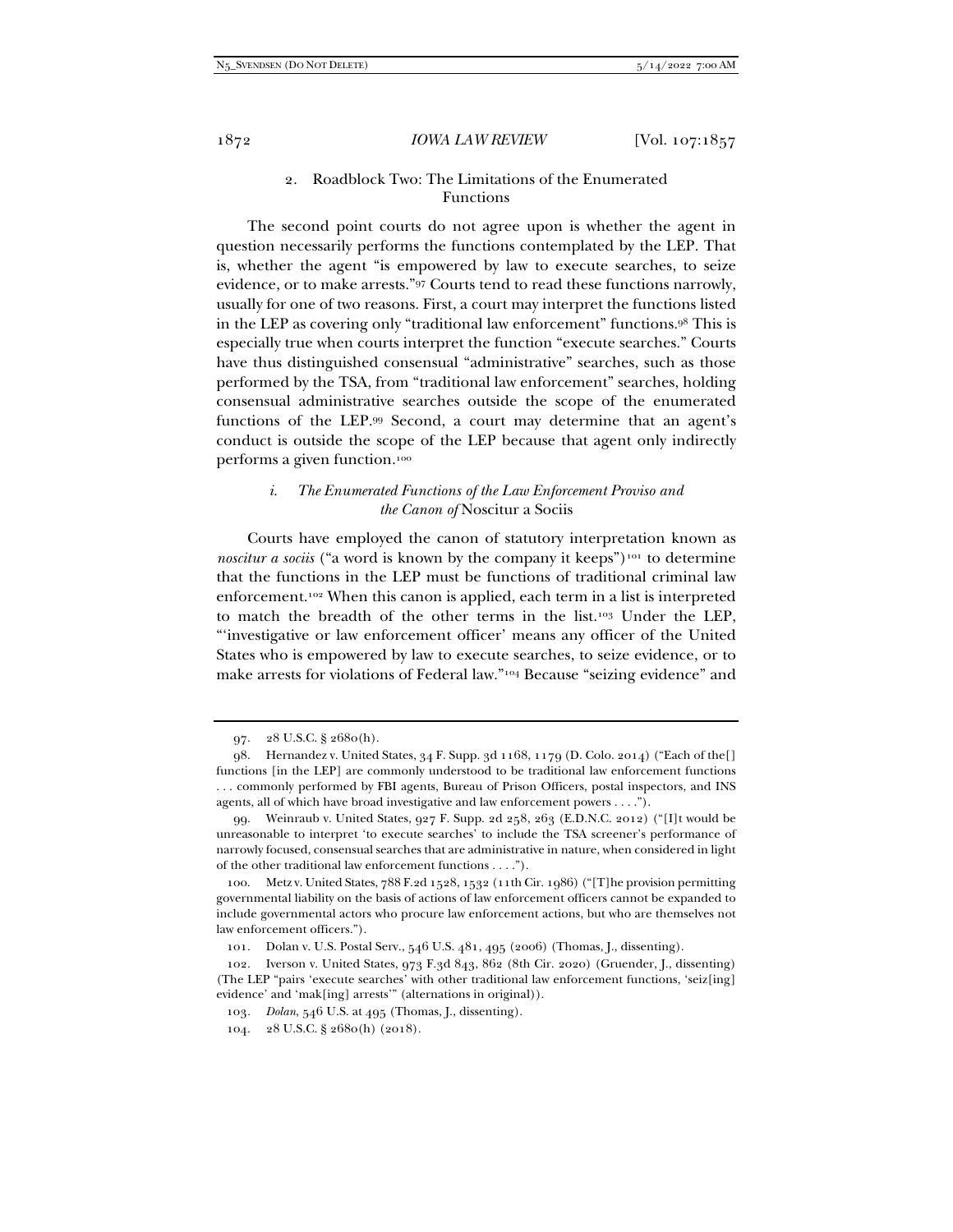"making arrests" are unambiguously functions of criminal law enforcement, this canon is typically applied when interpreting the meaning of "execute searches." This canon has been employed by the Supreme Court in interpreting another exception to sovereign immunity under the FTCA.105 Therefore, there is ample precedent for its applicability to the LEP. When courts have applied this canon to the LEP, the outcome is that the function of executing a search is held to be limited to a criminal law enforcement context.106 Since some searches, such as in the TSA context, are not performed for the purpose of criminal law enforcement, this canon would hold them to be outside the ambit of the LEP.107 Without invoking the canon, other courts have simply held that the LEP only pertains to "investigatory" searches (that is, for the purpose of law enforcement), not "administrative" searches.<sup>108</sup>

If a case were to come before the Supreme Court on the question of whether the LEP applies only to government agents who perform searches for the purpose of traditional criminal law enforcement, it is possible the Court would answer the question in a way which restricts the government's liability. Because the Court has used the canon of *noscitur a sociis* in the FTCA context before, it is possible they would continue to employ it to interpret the FTCA.<sup>109</sup>

106*. Iverson*, 973 F.3d at 862–63 (Gruender, J., dissenting).

107*. Id.* at 852 (majority opinion); Pellegrino v. U.S. Transp. Sec. Admin., 937 F.3d 164, 174 (3d Cir. 2019) (en banc).

 108. Weinraub v. United States, 927 F. Supp. 2d 258, 263 (E.D.N.C. 2012) ("[I]t would be unreasonable to interpret 'to execute searches' to include the TSA screener's performance of narrowly focused, consensual searches that are administrative in nature, when considered in light of the other traditional law enforcement functions (i.e., seizure of evidence and arrest) that Congress chose to define 'investigative or law enforcement officers.'"); Hernandez v. United States, 34 F. Supp. 3d 1168, 1180 (D. Colo. 2014) ("[W]hile TSA screeners do check passengers and their bags for items, such as explosives, that are contraband under federal law, screeners are primarily looking for items . . . which are prohibited on airplanes, but not illegal to possess. If a screener does find something that is illegal to possess under law . . . the screener is not authorized to arrest the person or seize the item, but instead must call a police officer to do so."); Gesty v. United States, 400 F. Supp. 3d 859, 864 (D. Ariz. 2019) ("[B]ecause [TSA screeners] do not search or seize materials that violate Federal laws, but rather collect items that are prohibited in carry-on luggage, they cannot generally be considered law enforcement officers . . . . [L]aw enforcement security functions . . . are carried out by the regulations stated in the Code of Federal Regulations, which require the utilization of state, local, and private law enforcement officers.").

109*. See* VALERIE C. BRANNON, CONG. RSCH. SERV., STATUTORY INTERPRETATION: THEORIES, TOOLS, AND TRENDS  $4-5$  & nn.41-47 (2018), https://sgp.fas.org/crs/misc/R45153.pdf [https:// perma.cc/NCC4-SGJ9] (discussing the purposes of statutory interpretation). Because judges seek "to give effect to the intent of Congress," it follows that in interpreting the same statute, here namely

<sup>105</sup>*. Iverson*, 973 F.3d at 862–63 (Gruender, J., dissenting) (citing *Dolan*, 546 U.S. at 486). In *Dolan*, instead of applying the canon to *preclude* liability, the Supreme Court applied the canon to *allow a claim to proceed*. *Dolan*, 546 U.S. at 483. Had they determined that "negligent transmission" included leaving mail in a place where the homeowner could trip and fall on the package, then these facts would be excepted from establishing a prima facie case against the government. *Id.* at 486. Instead they determined "negligent transmission" was limited by its surrounding words and therefore the claim did not fall under an exception to the government's waiver of sovereign immunity in the FTCA. *Id.* at 486–87.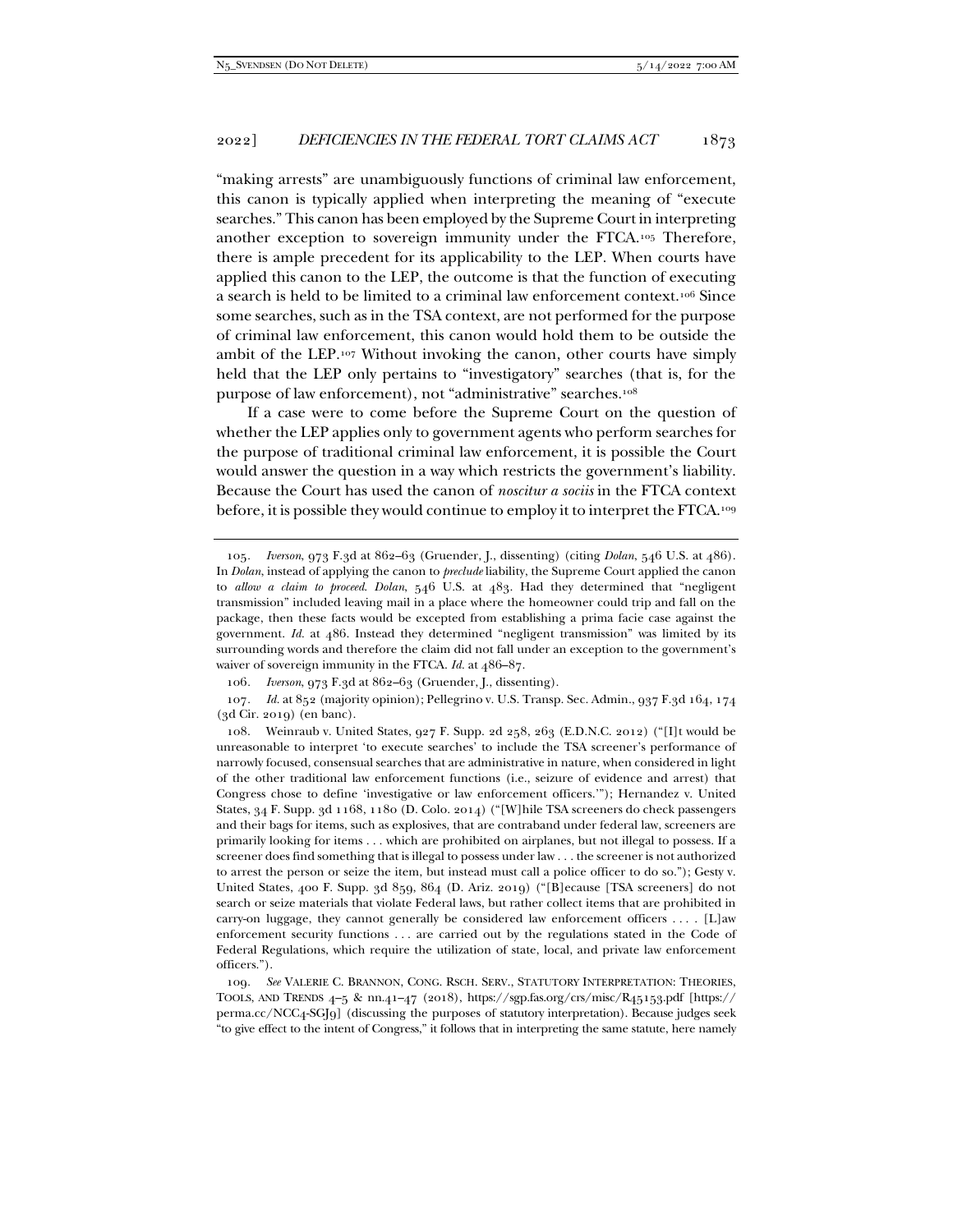To say the canon is applicable to one part of the FTCA but not another would be inconsistent. Applying the canon would lead to excluding conduct from government liability, such as the screenings performed by the TSA, unless some other consideration outweighed application of the canon. On the other hand, there is also the possibility that the Supreme Court could follow other precedential definitions it has given to the meaning of "search."110 Therefore, if—as this Note argues—conduct such as TSA searches is to be unambiguously within the bounds of the statute, Congress should amend the statute to provide absolute clarity on the matter.

#### *ii. Indirect Performance of an Enumerated Function*

Courts have determined that government agents are outside the limits of the LEP when an agent only indirectly causes a search, seizure, or arrest.<sup>111</sup> For example, a federal parole supervisor can only "recommend that the [U.S. Parole Commission] issue a warrant."<sup>112</sup> Even when an arrest warrant is issued and a parolee's arrest is effected on the parole supervisor's recommendation, the parole supervisor is not considered an "investigative or law enforcement officer" under the LEP.113 Related reasoning has been applied to a parole supervisor's ability to effect seizure of evidence. Because a parolee's consent is required before a parole supervisor may seize evidence, "parole [supervisors] lack the seizure power contemplated by [the LEP], and thus cannot be considered law enforcement personnel."114 Even when a government agent is responsible for directly "procuring" an arrest, government agents have been held to be outside the LEP.115 Similar reasoning has been applied to the situation of TSA screeners conducting routine pre-boarding searches of airline passengers.116 In arguing that TSA screeners are not investigative or law enforcement officers, courts note that "[s]creeners do not have the authority

the FTCA, they would use the same tools as they have in the past. *See id.* at 4 (quoting United States v. Am. Trucking Ass'ns, Inc., 310 U.S. 534, 542 (1940)).

 <sup>110.</sup> Terry v. Ohio, 392 U.S. 1, 16 (1968) ("[I]t is nothing less than sheer torture of the English language to suggest that a careful exploration of the outer surfaces of a person's clothing all over his or her body in an attempt to find weapons is not a 'search.'").

<sup>111</sup>*. See, e.g.*, Metz v. United States, 788 F.2d 1528, 1532 (11th Cir. 1986) ("[T]he provision permitting governmental liability on the basis of actions of law enforcement officers cannot be expanded to include governmental actors who procure law enforcement actions, but who are themselves not law enforcement officers."); Loumiet v. United States, 255 F. Supp. 3d 75, 98–99 (D.D.C. 2017) (holding that bank examiners are not investigative or law enforcement officers because they must apply to a district court in order to issue a subpoena), *rev'd*, 948 F.3d 376 (D.C. Cir. 2020); Biase v. Kaplan, 852 F. Supp. 268, 281–82 (D.N.J. 1994) (same).

 <sup>112.</sup> Edwards v. United States, 211 F. Supp. 3d 234, 239 (D.D.C. 2016) (alteration in original) (quoting Ford v. Mitchell, 890 F. Supp. 2d 24, 35 (D.D.C. 2012)).

<sup>113</sup>*. Id.*

 <sup>114.</sup> Wilson v. United States, 959 F.2d 12, 15 (2d Cir. 1992).

<sup>115</sup>*. Metz*, 788 F.2d at 1531–32.

 <sup>116.</sup> Iverson v. United States, 973 F.3d 843, 864 (8th Cir. 2020) (Gruender, J., dissenting).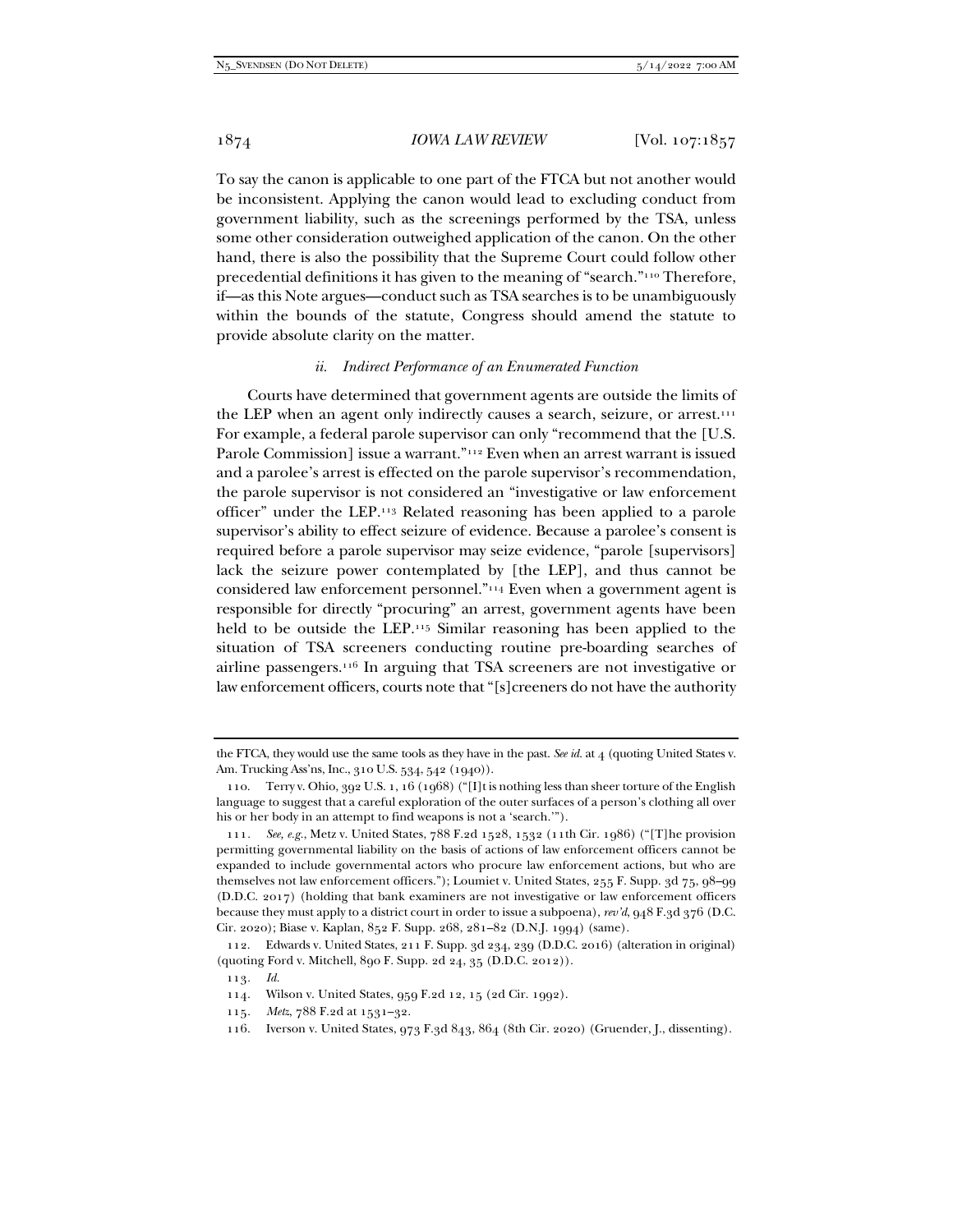to detain individuals and must call law enforcement officers to search, seize, and arrest individuals if illegal items are found."117

While the language in the statute seems to clearly require an official to be able "to execute searches, to seize evidence, or to make arrests" to qualify as an "investigative or law enforcement officer," this logic is at odds with other aspects of the statute.118 Before defining "investigative or law enforcement officer," the LEP states that "the provisions of this chapter . . . shall apply to any claim arising  $\ldots$  out of" the six included intentional torts.<sup>119</sup> The Supreme Court has interpreted this language permissively to even allow claims for negligent supervision, for example, when those claims arise out of one of the six intentional torts.120 In other words, the intentional tort need only provide the factual background for the claim. In light of that permissive reading of the statute, it is incongruent to distinguish between government agents who directly conduct a search, seizure, or arrest and those who indirectly cause a search, seizure, or arrest to occur. Furthermore, the Supreme Court has instructed that "the [LEP] extends to acts or omissions of law enforcement officers that arise within the scope of their employment, regardless of whether the[y] ... are executing a search, seizing evidence, or making an arrest."<sup>121</sup> Therefore, to limit the applicability of the LEP to only those *empowered* to make an arrest and not those agents who might *effect* an arrest is unnecessarily restrictive, especially if that arrest ultimately stems from an abuse of power by a government agent.

#### 3. Roadblock Three: The Problems Presented by Precedent

The third focal point at which circuit courts of appeal have found disagreement is over how to interpret the LEP in light of Supreme Court jurisprudence addressing the LEP, as well as the FTCA more generally. These differences address two distinct questions. First, circuit and district courts disagree about the extent to which Supreme Court precedent instructs them to broadly construe the LEP. Second, courts disagree about how the LEP should be construed within the larger context of sovereign immunity.

<sup>117</sup>*. Id.* (alteration in original) (emphasis omitted) (quoting Welch v. Huntleigh USA Corp., No. 04-663 KI, 2005 WL 1864296, at \*5 (D. Or. Aug. 4, 2005)).

 <sup>118. 28</sup> U.S.C. § 2680(h) (2018).

<sup>119</sup>*. Id.*

 <sup>120.</sup> Sheridan v. United States, 487 U.S. 392, 401 (1988) ("[T]he negligence of other Government employees who allowed a foreseeable assault and battery to occur may furnish a basis for Government liability that is entirely independent of [the plaintiff's] employment status.").

 <sup>121.</sup> Millbrook v. United States, 569 U.S. 50, 57 (2013); *see infra* Section III.B.3.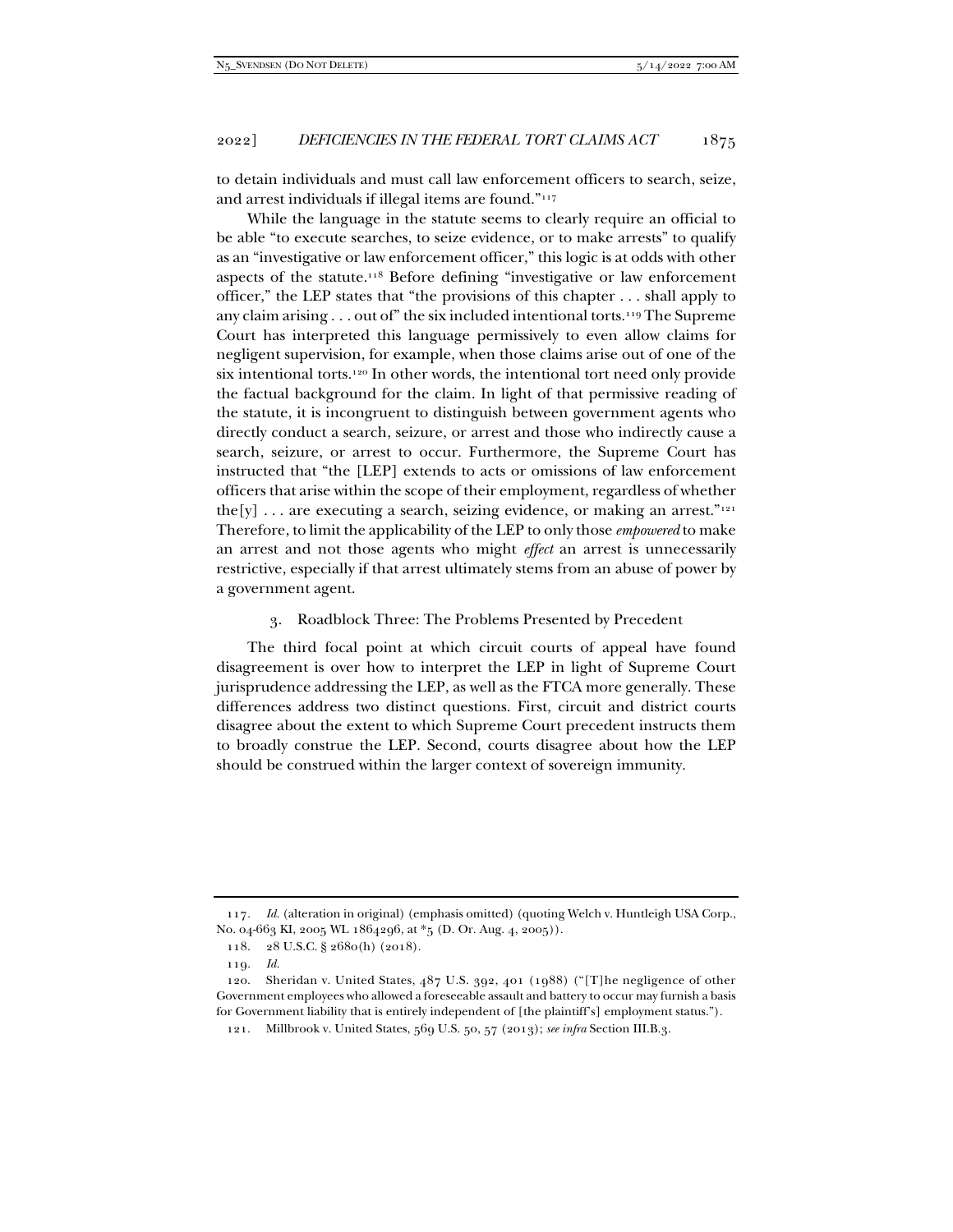# *i. Does* Millbrook v. United States *Necessitate Broad Application of the Law Enforcement Proviso?*

The most recent Supreme Court case to shape the LEP is *Millbrook v. United States*. 122 In *Millbrook*, the Court addressed whether a cause of action to which the LEP applies necessarily required the tortious conduct at issue to have occurred in the course of an agent performing a search, seizure, or arrest.123 *Millbrook* resolved a circuit split and clarified that the LEP applies even when the tortious conduct does not arise from one of the specified activities in the LEP.124 In other words, *Millbrook* addressed *when* the LEP applies. However, the Court expressly left open the question of *to whom* the LEP applies. $125$ 

While the Court did not provide any further clarity on the question of to whom the LEP applies, the holding in *Millbrook* did expand the liability of the government for actions of its agents. In fact, *Millbrook* reversed the holdings of more than one circuit that had previously applied the LEP only if the tortious conduct arose in the course of performing the three activities specified in the text of the LEP.126 Therefore, some courts interpret *Millbrook* as encouraging broad applicability of the LEP.127 Other courts, however, have noted the express limitation of the holding in Millbrook to justify taking a narrower approach to the LEP.128 Indeed, courts have cautioned against overreading the holding of *Millbrook*.129 Moreover, courts often cite their own

126*. Id.* at 55 (abrogating both the Third Circuit's holding in *Pooler v. United States*, which "applie[d] [the LEP] only to tortious conduct by federal officers during the course of 'executing a search, seizing evidence, or making an arrest,'" and the Ninth Circuit's holding in *Orsay v. U.S. Department of Justice* limiting application of the LEP to situations where "the tort was 'committed in the course of investigative or law enforcement activities'" (first quoting Pooler v. United States, 787 F.2d 868, 872 (3d. Cir 1986); and then quoting Orsay v. U.S. Dep't of Just., 289 F.3d 1125, 1135 (9th Cir. 2002))).

127*. See* Bunch v. United States, 880 F.3d 938, 945 (7th Cir. 2018) ("We are . . . influenced by the broad reading of the law-enforcement proviso that the [Supreme] Court adopted in *Millbrook*."); Iverson v. United States, 973 F.3d 843, 854 (8th Cir. 2020) ("In light of *Millbrook*  . . . two of our sister circuits have adopted similarly broad interpretations of the law enforcement proviso."); Pellegrino v. U.S. Transp. Sec. Admin., 937 F.3d 164, 172 (3d Cir. 2019) ("[In *Millbrook*] the Supreme Court clamped down on a cramped reading of the proviso.").

128*. See Pellegrino*, 937 F.3d at 193–94 (Krause, J., dissenting) ("*Millbrook* concerned only 'the acts for which immunity is waived,' not, as here, 'the class of persons whose acts may give rise to an actionable FTCA claim.'" (quoting *Millbrook*, 569 U.S. at 56)).

129*. See* Linder v. United States, 937 F.3d 1087, 1089 (7th Cir. 2019) ("[W]e must apply [the LEP] to mean neither more nor less than what the language tells us.").

<sup>122</sup>*. Millbrook*, 569 U.S. at 50.

<sup>123</sup>*. Id.* at 54.

<sup>124</sup>*. Id.*

<sup>125</sup>*. Id.* at 55 n.3 ("The Government conceded . . . that the named correctional officers qualify as 'investigative or law enforcement officers' within the meaning of the FTCA. Accordingly, we express no opinion on . . . the[] issue[]." (citation omitted)).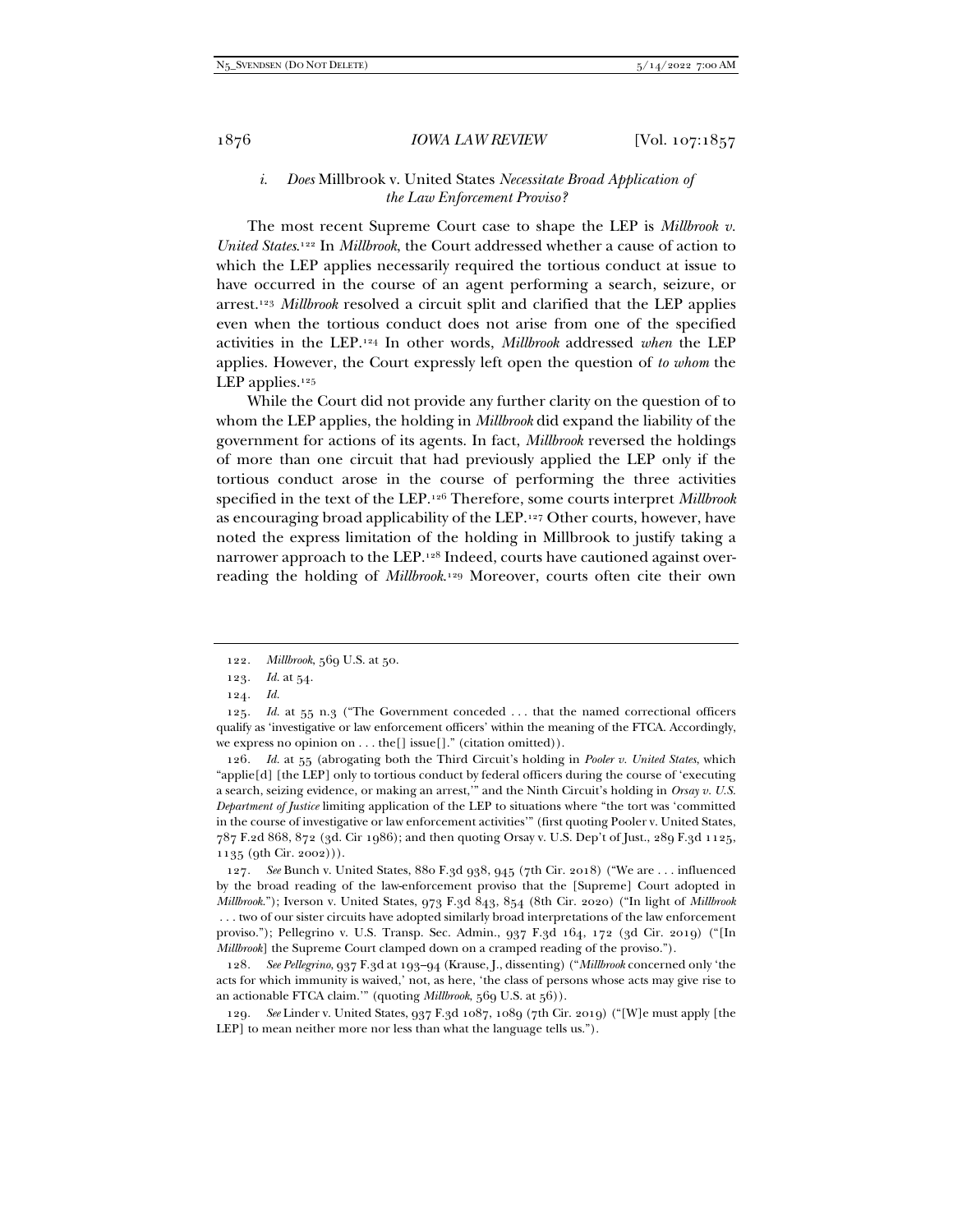precedents to reach opposite conclusions.130 Therefore, if the LEP is to be extended to a broader array of government actors and premise liability upon the function those actors perform, *Millbrook* cannot be relied upon to provide the basis for that extension. Instead, a better solution is for Congress to amend the LEP.131

#### *ii. Must a Waiver of Sovereign Immunity Be Stated Unambiguously?*

Interpretation and application of the LEP is further bound by precedent defining the doctrine of sovereign immunity and the interpretive rules governing the FTCA. Some of these precedential rules counsel a narrow application of the LEP in favor of the government. Others, however, counsel a broad application of the LEP in favor of plaintiffs. These dueling rules cannot be relied upon by plaintiffs seeking to hold government agents at the margins of the LEP accountable for their intentional torts.

In favor of the argument that the LEP must be narrowly applied, the Supreme Court has cited the rule that waivers of sovereign immunity must be unambiguously expressed by Congress.132 That rule contains a further corollary: When a waiver of sovereign immunity is not unambiguously expressed, the waiver should be narrowly applied and construed in favor of the government.<sup>133</sup> A statute is considered ambiguous even when only the scope of the waiver it contains is in question.134 When "there is a plausible interpretation of the statute that would not [authorize] money damages against the Government," sovereign immunity is not waived.<sup>135</sup>

However, the Supreme Court has also cited a counter-rule that instructs that an *exception* to a waiver of sovereign immunity need not be strictly construed.136 In *Dolan v. United States Postal Service*, the Supreme Court noted that "this principle [of strictly construing a waiver] is 'unhelpful' in the FTCA context, where 'unduly generous interpretations of the exceptions run the risk of defeating the central purpose of the statute.'"137 The Court provides the further (somewhat unhelpful) instruction that "the proper objective of a court attempting to construe one of the subsections of 28 U.S.C. § 2680 is to

<sup>130</sup>*. See* Anita S. Krishnakumar, *Dueling Canons*, 65 DUKE L.J. 909, 930 (2016) (noting that the Supreme Court used its own precedent to support contrary opinions in over 63 percent of cases between 2005–2010).

<sup>131</sup>*. See infra* Part V.

 <sup>132.</sup> Lane v. Pena, 518 U.S. 187, 192 (1996) ("A waiver of the Federal Government's sovereign immunity must be unequivocally expressed in statutory text.").

<sup>133</sup>*. Id.*

 <sup>134.</sup> Fed. Aviation Admin. v. Cooper, 566 U.S. 284, 291 (2012).

<sup>135</sup>*. Id.* at 290–91.

 <sup>136.</sup> Dolan v. U.S. Postal Serv., 546 U.S. 481, 491 (2006).

<sup>137</sup>*. Id.* at 491–92 (quoting Kosak v. United States, 465 U.S. 848, 853 n.9 (1984)).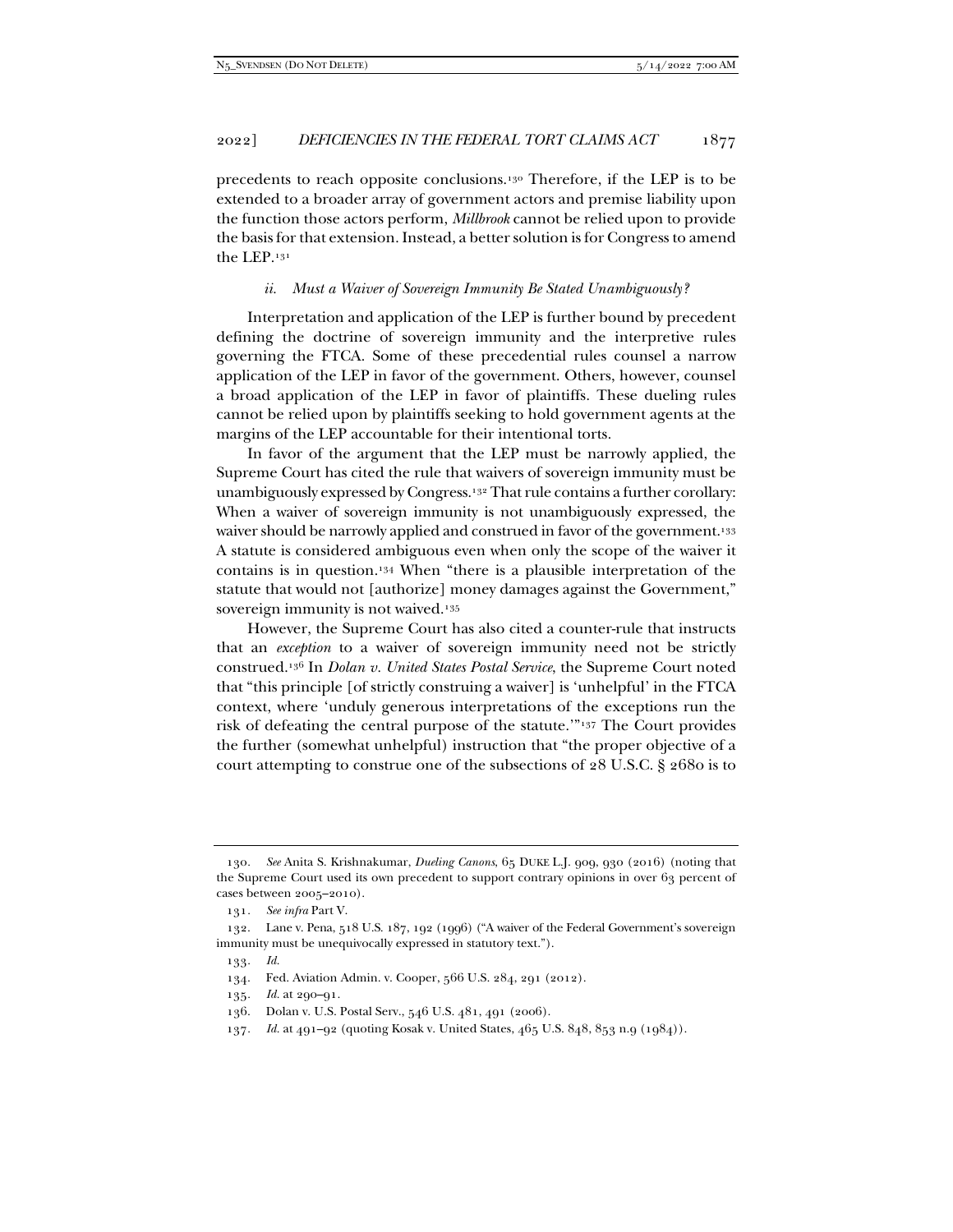identify those circumstances which are within the words and reason of the exception—no less and no more."138

The challenge courts must contend with in deciding between the applicability of these competing rules turns on whether they consider the LEP to be a waiver of sovereign immunity or whether they consider it to be *part of an exception* to a waiver. If a court views the LEP as only part of an exception —merely a subsection of 28 U.S.C. § 2680—then the LEP should be applied broadly to extend governmental liability to a broad array of agent conduct. This view interprets *Dolan* as counseling "against overextending the exceptions" that apply to the broad waiver of sovereign immunity wrought by the FTCA.139

But if a court views the LEP as a waiver, then it should be narrowly construed. In case the statute is ambiguous, the LEP should be construed in favor of the government in accordance with any other ambiguous waiver of sovereign immunity.140 This view takes issue with the above analysis because it has "overread *Dolan*" and treated the waiver of sovereign immunity in the FTCA as distinct from all other waivers of sovereign immunity.141

As discussed above, the LEP allows suits against the government; if it were not for the LEP, sovereign immunity would prevent those lawsuits. The better reading, especially considering that the adoption of the LEP occurred 28 years after Congress enacted the FTCA, is that the LEP functions as a waiver of sovereign immunity. Thus, in cases of ambiguity, the Ninth Circuit explained the task it faced in interpreting the LEP with clarity: "We interpret not an exception to the FTCA's waiver of sovereign immunity, but instead interpret an exception to the exception. That is, our task is to interpret a waiver of sovereign immunity."<sup>142</sup> Although the Ninth Circuit has articulated the better interpretation, most "circuits still apply the strict-construction rule [in favor of the government] to waivers of sovereign immunity in the FTCA."143

The continuing dispute about which presumption wins out leaves this doctrine subject to significant uncertainty and the potential for further split among the circuits. Finally, as those arguing the waiver of sovereign immunity in the FTCA is ambiguous have simply noted, the amount of back and forth on this issue indicates that the statute must be ambiguous; the "reasonable

<sup>138</sup>*. Id.* at 492 (quoting *Kosak*, 465 U.S. at 853 n.9).

 <sup>139.</sup> Bunch v. United States, 880 F.3d 938, 944–45 (7th Cir. 2018).

<sup>140.</sup> Iverson v. United States, 973 F.3d 843, 865-68 (8th Cir. 2020) (Gruender, J., dissenting).

<sup>141</sup>*. See id.* at 867.

 <sup>142.</sup> Foster v. United States, 522 F.3d 1071, 1079 (9th Cir. 2008).

<sup>143</sup>*. Iverson*, 973 F.3d at 867 (Gruender, J., dissenting) (collecting cases and noting that "the majority of . . . circuits still apply the strict-construction rule to waivers of sovereign immunity in the FTCA, *Dolan* notwithstanding"). The First, Second, Fourth, Fifth, Ninth, Tenth, and Eleventh Circuits all apply the strict-construction rule. *Id.*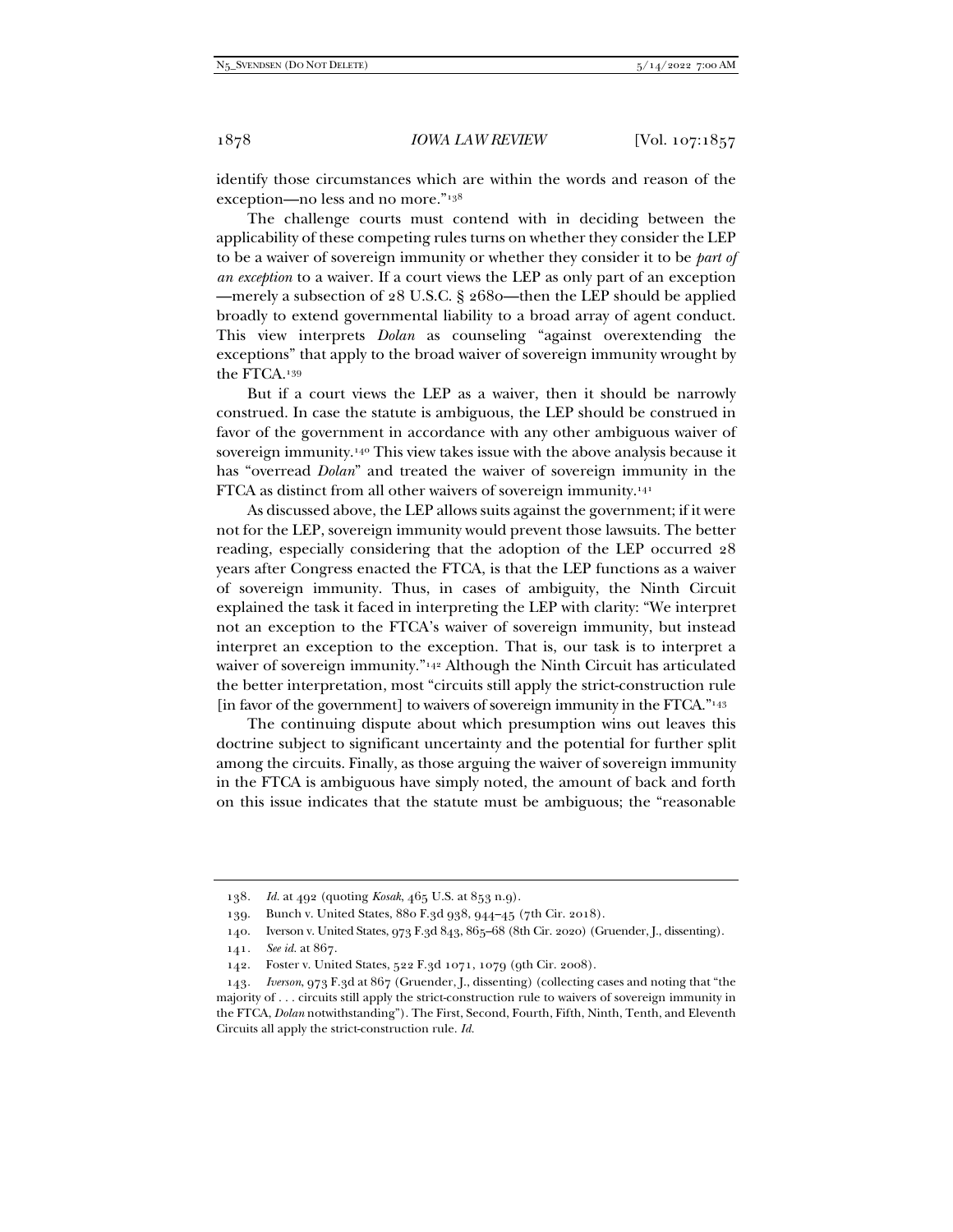disagreement" on the issue is itself evidence that the statute is ambiguous.144 Congress is in the best position to resolve this disagreement by expressly waiving sovereign immunity based on the function an actor performs.<sup>145</sup>

#### *B. A LIMITED TREND TOWARD BROADER APPLICATION OF THE LEP*

Three circuit courts of appeals each recently skirted the above roadblocks and interpreted the LEP broadly.146 By bypassing these roadblocks, each court has effectively imputed a functional interpretation to the LEP—that is, holding the government liable for the tortious conduct of its agents based primarily upon an agent's function. While these three cases represent a trend in expansion of federal liability, their holdings are likely limited to the circumstances of the agents at issue in each case. Therefore, they represent a significant but limited solution to the current problems presented by the LEP.

# 1. The Third and Eighth Circuits Expansively Apply the LEP to TSA Screeners

The government agent at issue in a Third Circuit and an Eighth Circuit case was a TSA screening agent. In *Pellegrino v. United States Transportation Security Administration*, the Third Circuit addressed whether the United States was liable for the actions of TSA screeners after an altercation at an airport checkpoint resulted in the plaintiff's claims of false arrest, false imprisonment, and malicious prosecution.147 And in *Iverson v. United States*, the Eighth Circuit addressed whether the United States was liable for the conduct of a TSA screening agent who allegedly intentionally battered the plaintiff by pulling him off his crutches while he underwent an airport security screening.<sup>148</sup>

 <sup>144.</sup> Pellegrino v. U.S. Transp. Sec. Admin., 937 F.3d 164, 200 (3d Cir. 2019) (Krause, J., dissenting). Judge Krause, in her dissent, summarizes the extent of the disagreement on the issue and the implication under the rule addressing ambiguity:

<sup>[</sup>T]he Majority cannot seriously argue that the original *Pellegrino* panel majority, the four dissenters here, and the unanimous panel in *Corbett* . . . all adopted an "implausible" view of the law enforcement proviso. Nor would I suggest as much of my colleagues in the Majority. But there's the rub: A "waiver of sovereign immunity must extend unambiguously," such that no "plausible interpretation of the statute" exists under which the United States would remain immune from suit. Our reasonable disagreement makes one thing clear: There is ambiguity in the scope of the proviso. In these circumstances, we may not impute to Congress so significant a waiver of sovereign immunity.

Id. (citations omitted) (first quoting Lane v. Pena, 518 U.S. 187, 192 (1996); and then quoting Fed. Aviation Admin. v. Cooper, 566 U.S. 284, 290–91 (2012)).

<sup>145</sup>*. See infra* Part V.

 <sup>146.</sup> The three decisions are Bunch v. United States, 880 F.3d 938, 946 (7th Cir. 2018); *Pellegrino*, 937 F.3d at 168, 180–81; and *Iverson*, 973 F.3d at 845. This Note analyzes these cases as a trend because each majority opinion cites with approval the case or cases which chronologically precede it.

<sup>147</sup>*. Pellegrino*, 937 F.3d at 168–69.

<sup>148</sup>*. Iverson*, 973 F.3d at 845–46.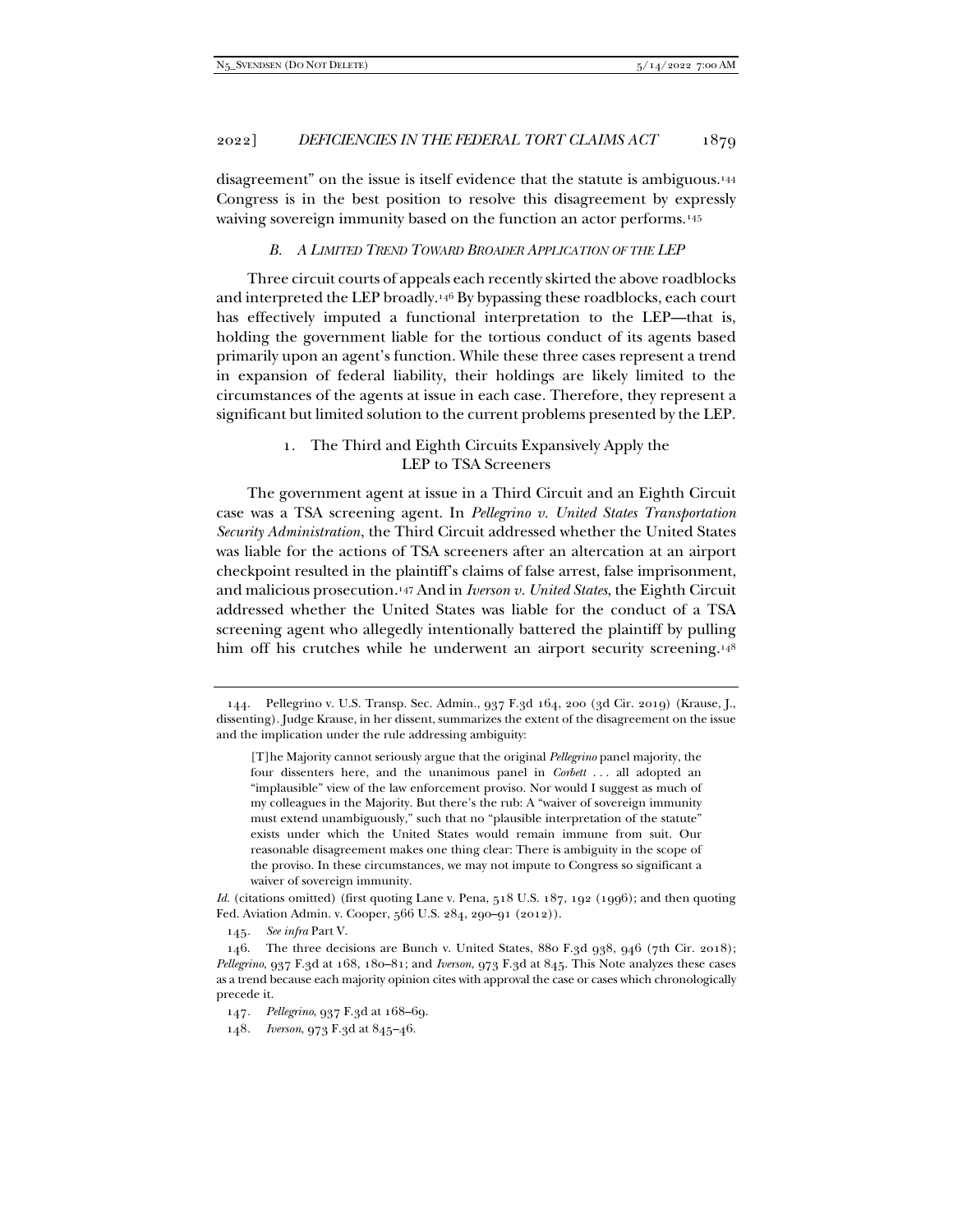These two similar cases are excellent illustrations of each of the three roadblocks present in finding liability under the LEP. Moreover, both the *Pellegrino* and *Iverson* opinions featured a robust dissent. The see-saw history of *Pellegrino* and the dissents in these cases illustrate that "reasonable disagreement" over the proper analysis of this issue can result in conflicting outcomes for plaintiffs on this novel issue.149

The analytical differences between the majority and dissenting opinions fracture along the three dimensions described above: (1) whether a TSA screener is considered an "officer of the United States"; (2) whether the LEP only applies to searches conducted for the purpose of criminal law enforcement; and (3) whether the holdings of *Millbrook* and *Dolan* necessitate a broad application of the LEP in favor of government liability. Along each dimension, the majority adopted the more expansive, liberal position. First, the majority held that the distinction between officer and employee was irrelevant in light of the de facto authority the screener holds.150 Therefore, a TSA screener must necessarily be considered an "officer of the United States."151 Second, the majority found that because TSA screeners "may physically examine passengers and the property they bring with them to airports," the type of search performed by a TSA screener is within the ambit of the LEP.152 Furthermore, the majority rejected narrowly applying the canon of *noscitur a sociis* by reasoning that if Congress had wanted to restrict the type of searches covered by the LEP they could have specified that agents execute "search warrants" instead of simply "searches."153 Third and finally, the majority found the holdings of the Supreme Court in *Millbrook* and *Dolan* supported a broad application of the LEP.154

While taking the expansive approach to each of these issues, the *Pellegrino*  majority ultimately rested its reasoning on the nature of the interaction TSA screeners have with the public. The court specified that TSA "searches" are "'searches' under the proviso because they are more personal than traditional administrative inspections—they extend to the general public and involve

154*. Id.* at 172.

<sup>149</sup>*. Pellegrino*, 937 F.3d at 200 (Krause, J., dissenting). In the original case heard in the Eastern District of Pennsylvania, the court followed Third Circuit precedent to dismiss the case, finding that TSA screeners were not "investigative or law enforcement officers" for purposes of the FTCA as a matter of law. Pellegrino v. U.S. Transp. Sec. Admin., No. 09-5505, 2014 WL 1489939, at \*8 (E.D. Pa. Apr. 16, 2014). After a panel of the Third Circuit affirmed the finding that a TSA screener is not within the ambit of the LEP, and thus the plaintiff had no remedy, the Circuit reheard the case *en banc*. Pellegrino v. U.S. Transp. Sec. Admin., 896 F.3d 207, 209 (3d Cir. 2018). The Third Circuit *en banc* reversed the panel decision, ultimately concluding that TSA screeners are "investigative or law enforcement officers" for purposes of the FTCA. *Pellegrino*, 937 F.3d at 180–81.

<sup>150</sup>*. Pellegrino*, 937 F.3d at 170–71.

<sup>151</sup>*. Id.*

<sup>152</sup>*. Id.* at 180.

<sup>153</sup>*. Id.* at 174.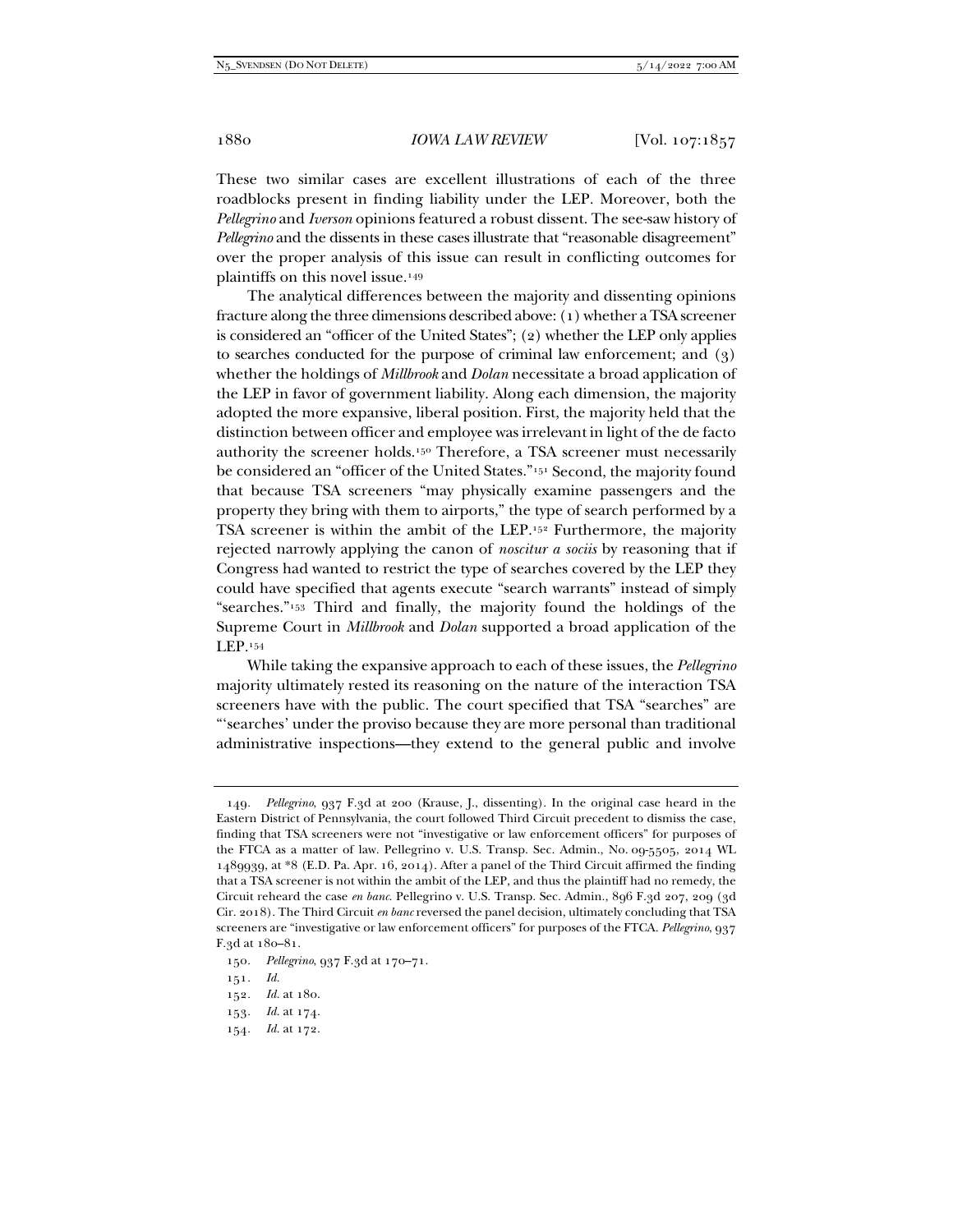examinations, often intrusive, of an individual's physical person along with her property."155 By circumventing each of the roadblocks, the *Pellegrino* majority effectively imputed a functional interpretation to the LEP. Indeed, the *Pellegrino* majority noted that liability lies where "any single duty [to execute searches, to seize evidence, or to make arrests] is statutorily present."<sup>156</sup>

In *Iverson v. United States*, the reasoning of the Eighth Circuit majority and dissenting opinions closely followed the reasoning of the Third Circuit.157 While noting that the decision of the Third Circuit provides "persuasive authority only," the majority opinion then cites that decision over half of a dozen times.158 If one difference is to be found between the two majority opinions, it is that the *Pellegrino* majority seems to place somewhat more emphasis on the "intrusive" nature of the type of search TSA screening agents perform. Regardless, the holding of the two cases is the same: TSA screening agents are within the extent of the LEP.159

# 2. The Seventh Circuit Expansively Applies the LEP to Forensic Chemists

The Seventh Circuit has also recently addressed whether the Law Enforcement Proviso applies to a government agent not typically considered "an investigative or law enforcement officer." In *Bunch v. United States*, the Seventh Circuit considered whether a forensic chemist employed by the Bureau of Alcohol, Tobacco, Firearms, and Explosives ("ATF") was within the definition of "the investigative or law-enforcement category" provided in the LEP.<sup>160</sup> Because the statutory authority and ATF regulations defined "officer" to include employees, the court focused its attention primarily on whether the forensic chemist performed searches or seized evidence as contemplated by the LEP.161 While the Seventh Circuit did not definitively answer the question, it held that there was enough of a factual dispute to preclude summary judgment on the issue.<sup>162</sup> This holding correspondingly shifted the

<sup>155</sup>*. Id.* at 177.

<sup>156</sup>*. Id.* at 175.

 <sup>157.</sup> Iverson v. United States, 973 F.3d 843, 849, 856 (8th Cir. 2020).

<sup>158</sup>*. Id.* at 847.

<sup>159</sup>*. Id.* at 854–55.

 <sup>160.</sup> Bunch v. United States, 880 F.3d 938, 943 (7th Cir. 2018). After a fire destroyed the plaintiff's home and killed her son, investigators from the Indiana Fire Marshal's office suspected that the fire was intentionally set by the plaintiff. *Id.* at 940. To corroborate this suspicion the investigators sent samples from the alleged crime scene to be tested by the ATF for traces of petroleum-based chemicals—which would signal that foul play was involved. *Id.* The analysis performed by the ATF chemist did not support the theory of arson. *Id.* Unsatisfied, the investigators apparently convinced the forensic chemist "to fabricate findings in his official report." *Id.* 

<sup>161</sup>*. Id.* at 941. 162*. Id.* at 946.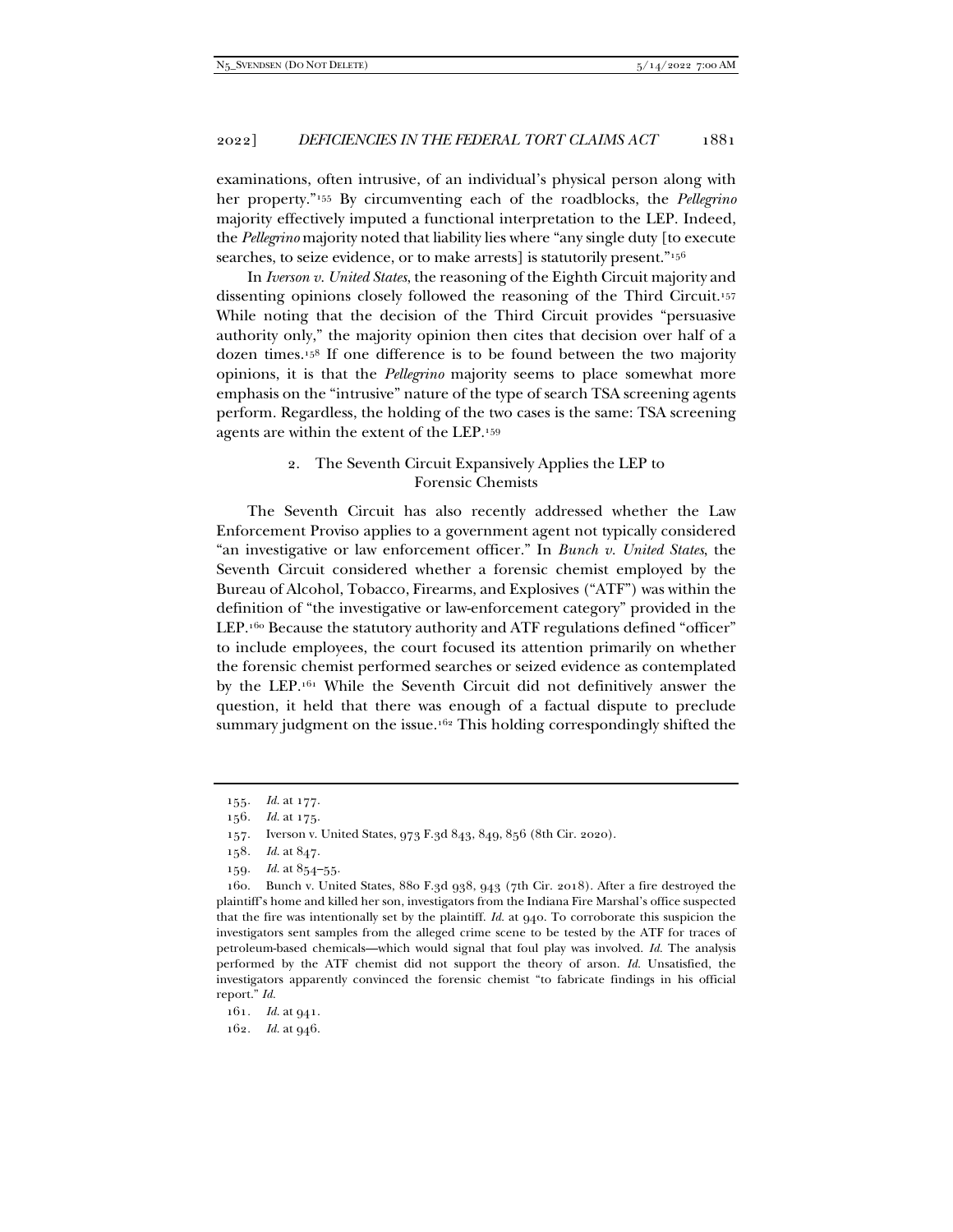burden to the government to show that the forensic chemist *did not* have authority to conduct searches or seize evidence.163

After adopting the liberal position from *Dolan* that waivers of sovereign immunity need not be strictly construed in favor of the government in the FTCA context, the court considered the scope of the LEP.164 It similarly viewed *Millbrook* as instructive of a broad reading of the LEP.165 Finding that the LEP does not require an investigative or law enforcement officer to execute "search warrants," only "searches," the court held that forensic chemists are not precluded under the LEP.166 Finally, the court further rejected making a distinction based upon the degree to which an employee performs law enforcement functions. The court rejected the notion that because another employee of the ATF is empowered to perform *a greater number of* law enforcement functions (such as carrying a weapon or making arrests) a forensic chemist is not within the ambit of the LEP.167 Because the court rejected a limitation of government liability based on a technical statutory comparison with other ATF employees, the court effectively imputed a functional definition to the LEP.168

#### 3. The Trend in These Circuits Is Necessarily Limited

While these three cases represent a trend of expansion of federal liability, their holdings are limited and do not represent complete solutions to the current deficiencies in the scope of the definition of "investigative or law enforcement officer" in the LEP. These cases offer insufficient solutions for two reasons. First, their holdings are generally limited to the factual situations they each specifically address. The TSA cases, *Pellegrino* and *Iverson*, would likely be difficult to extend to new fact patterns. *Pellegrino*, for example, implies this limitation by noting the particularly "intrusive" nature of searches performed on "an individual's physical person along with her property."169 Therefore, the holdings of these cases may be difficult to extend to other government agents who do not perform similarly personal physical searches.

The court in *Pellegrino* expressly alluded to the narrow implications of its holding by distinguishing the type of searches performed by TSA screeners from those performed by a mine inspector, which the court had previously

<sup>163</sup>*. Id.* at 943–44.

<sup>164</sup>*. Id.* at 944–45 ("As we construe this language, we must bear in mind the Supreme Court's insistence that we not construe the waiver of sovereign immunity in the FTCA too strictly.").

<sup>165</sup>*. Id.* at 945.

<sup>166</sup>*. Id.* at 944–46.

<sup>167</sup>*. Id.* at 944.

<sup>168</sup>*. See id.* ("[The LEP] refers to both investigative *and* law-enforcement officers, and it defines both types of officer as a person with legal authority to 'execute searches, to seize evidence, *or* to make arrests.' Any one of those three powers will do." (citation omitted) (quoting 28 U.S.C. § 2680(h) (2018))).

 <sup>169.</sup> Pellegrino v. U.S. Transp. Sec. Admin., 937 F.3d 164, 177 (3d Cir. 2019).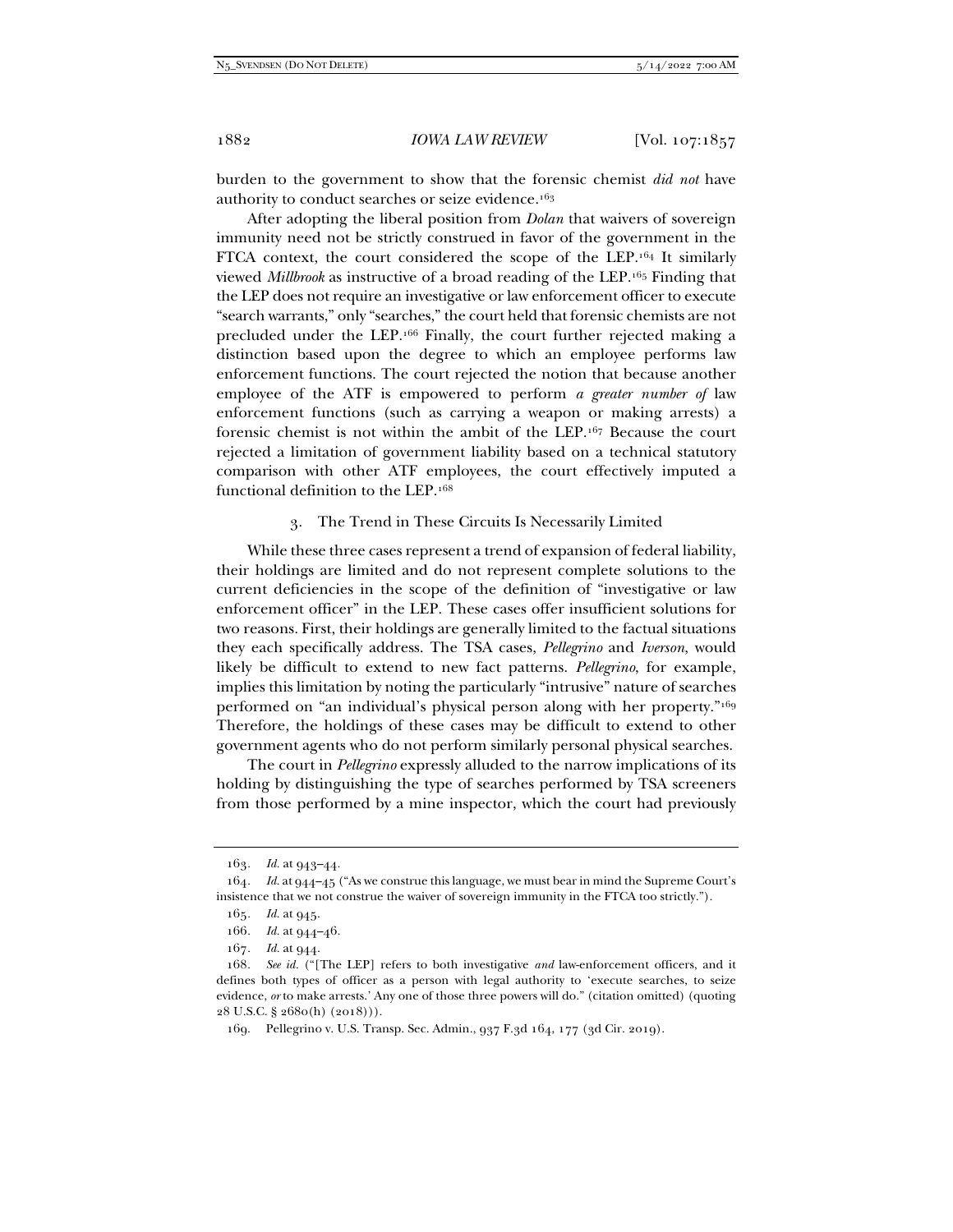held was outside the extent of the LEP.170 Seemingly conceding that the screenings performed by TSA screeners might be "administrative searches," the court distinguished these searches as posing greater "risk of abuse . . . than ... most other administrative searches." $171$  The court opined that, "[b] ecause TSA searches affect the public directly, the potential for widespread harm is elevated."172 Therefore, while the holdings of the TSA cases do indeed seem limited, one pathway for their extension could be based upon the possibility of widespread harm posed by a government agent. Congress should adopt this reasoning when considering the extent to which the LEP should be extended to consider a broader array of government agents.173

The holding in *Bunch* similarly suffers from limits on the extent to which it may be extended. Because the Seventh Circuit was procedurally limited to addressing whether the district court had improperly dismissed the case, the holding does not fully reach the merits of the issue.<sup>174</sup> And while the reasoning in the decision is supportive of a broad interpretation of the LEP, its limitations mean that liability for the intentional torts of government agents will need to be decided on a case-by-case basis. In other words, the holding in *Bunch* does not advance a new broad rule of law by which the scope of the LEP could be easily extended to include other government agents at its margins.

# IV. THE CURRENT INTERPRETATION OF THE LAW ENFORCEMENT PROVISO IS THEORETICALLY DEFICIENT

The previous Part identified various "roadblocks" plaintiffs face in finding a remedy against government agents at the margins of the LEP. This Part focuses on how those roadblocks misalign the current liability scheme with the principles of corrective justice and social policy that undergird tort law. As this Note has described, the LEP provides a narrow waiver of sovereign immunity.175 However, the LEP is by no means a direct path to a remedy for plaintiffs; the LEP instead winds its way through the thicket of exceptions and qualifiers in the broader statutory framework of the FTCA. Moreover, before the plaintiff can present their *prima facie* intentional tort case, they must show that the actor who wronged them is within the bounds of the definition in the

<sup>170</sup>*. Id.* at 176. In *Matsko v. United States*, the Third Circuit "held that an inspector of the Mine Safety and Health Administration, who had the 'authority to inspect mines and investigate possible violations,' was not covered by the proviso." *Id.* (quoting Matsko v. United States, 372 F.3d 556, 560 (3d Cir. 2004)).

<sup>171</sup>*. Id.* 

<sup>172</sup>*. Id.*

<sup>173</sup>*. See infra* Part V.

 <sup>174.</sup> Bunch v. United States, 880 F.3d 938, 946 (7th Cir. 2018) ("We conclude that there are too many disputed issues about the scope of the duties that an ATF forensic chemist . . . performs. It was therefore error for the district court to grant summary judgment in the government's favor.").

<sup>175</sup>*. See supra* Section III.A.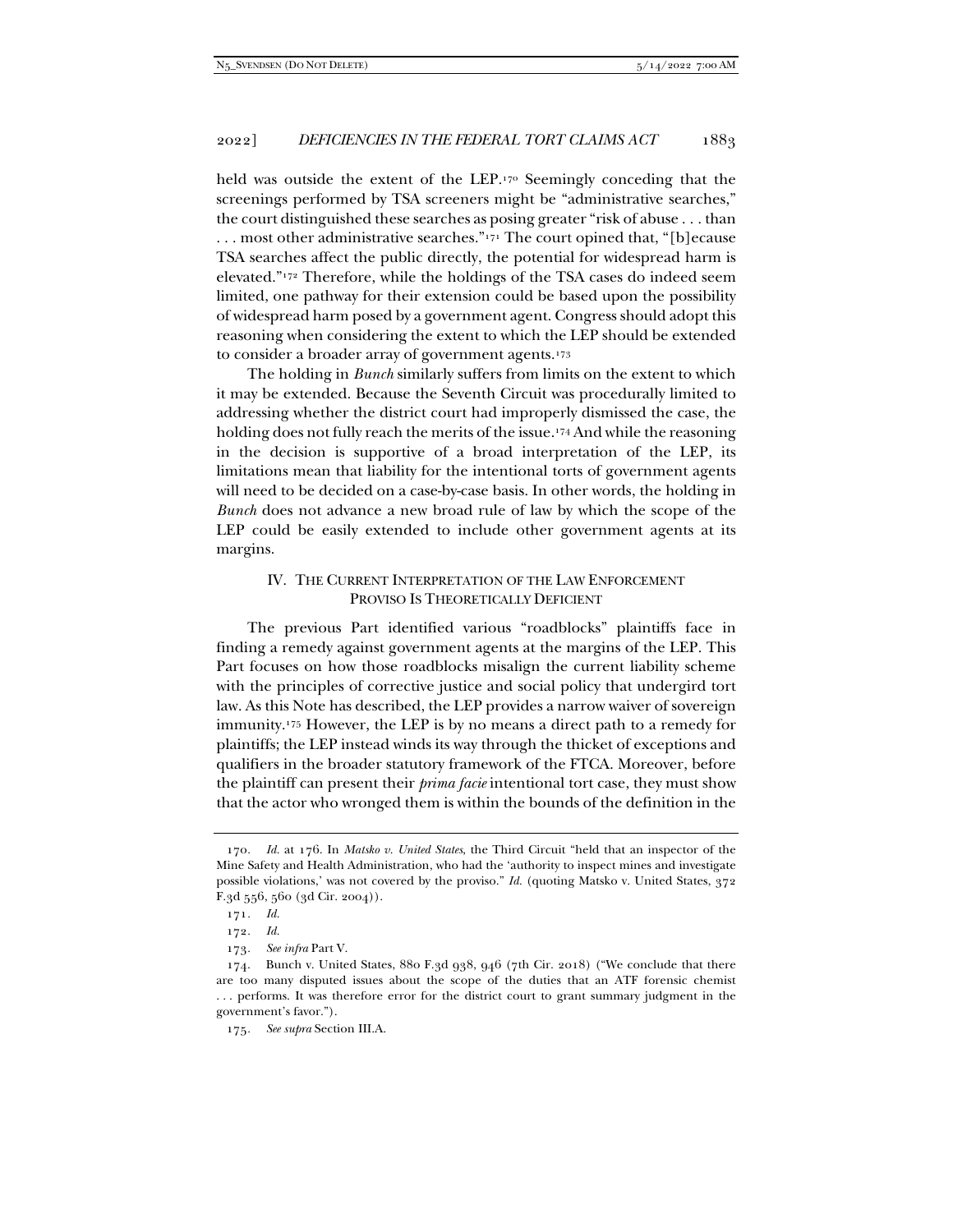LEP. To that end, the LEP functions as a gatekeeper, precluding plaintiffs' otherwise meritorious claims. Therefore, the question which must be addressed is whether the LEP, as gatekeeper, serves a valid purpose. The next two Sections examine why the existing liability framework is deficient under the principles of corrective justice and social policy. This Note then argues that, under these frameworks, the scope of government liability should be expanded to include the instances of agents at the margins.176 Finally, it should be noted that holding the government liable for the intentional torts of its agents serves as more than a tool of corrective justice or good policy. It also serves as a social anchor of morality. As torts scholar Marshall Shapo notes, "tort law sends a moral message to defendants and to the community at large. Often this is that the defendant should not have acted as it did. That message is significant in its own right as well as being an offshoot of any award of compensatory damages for torts."177

## *A. THE CURRENT INTERPRETATION DOES NOT ACCORD WITH PRINCIPLES OF CORRECTIVE JUSTICE*

Principles of corrective justice address what is morally responsible with respect to individuals' actions toward one another.178 When one individual wrongs another, "the notion of corrective justice envisions an individual injurer who directly compensates an individual victim, with the injurer's own money."179 This theory of justice raises two concerns. First, corrective justice is only realized when a victim is compensated.180 Second, as the source of the victim's compensation is increasingly removed from the wrongdoer, the principles of corrective justice become "more attenuated and indirect."181 In other words, if the source of a victim's compensation was not the cause of the victim's harm, the principles of corrective justice may not be served. Expanding the liability of the government for the conduct of a greater array of its agents would compensate a greater number of victims. Therefore, this Section pushes back on the attenuation concern by examining two concepts that help form a causal justification for the government compensating victims of its agents' intentional torts. This Section first examines the theory of enterprise causation and argues that this theory justifies expanding the scope of liability under the LEP. It then argues that the concept of foreseeability also justifies the connection between government and victim. These two rebuttals

<sup>176</sup>*. See infra* Part V.

<sup>177.</sup> MARSHALL S. SHAPO, PRINCIPLES OF TORT LAW § 1.03 (4th ed. 2016).

 <sup>178.</sup> DAN B. DOBBS, PAUL T. HAYDEN & ELLEN M. BUBLICK, HORNBOOK ON TORTS § 2.1 (2d ed. 2016).

<sup>179.</sup> KENNETH S. ABRAHAM, THE FORMS AND FUNCTIONS OF TORT LAW 17 (5th ed. 2017).

 <sup>180.</sup> Sisk, *supra* note 18, at 781 ("Whether conceived of as corrective justice to right individual wrongs or as part of distributive justice to promote general social well-being, compensation of the injured has always been a primary purpose of tort law." (footnote omitted)).

 <sup>181.</sup> ABRAHAM, *supra* note 179, at 17.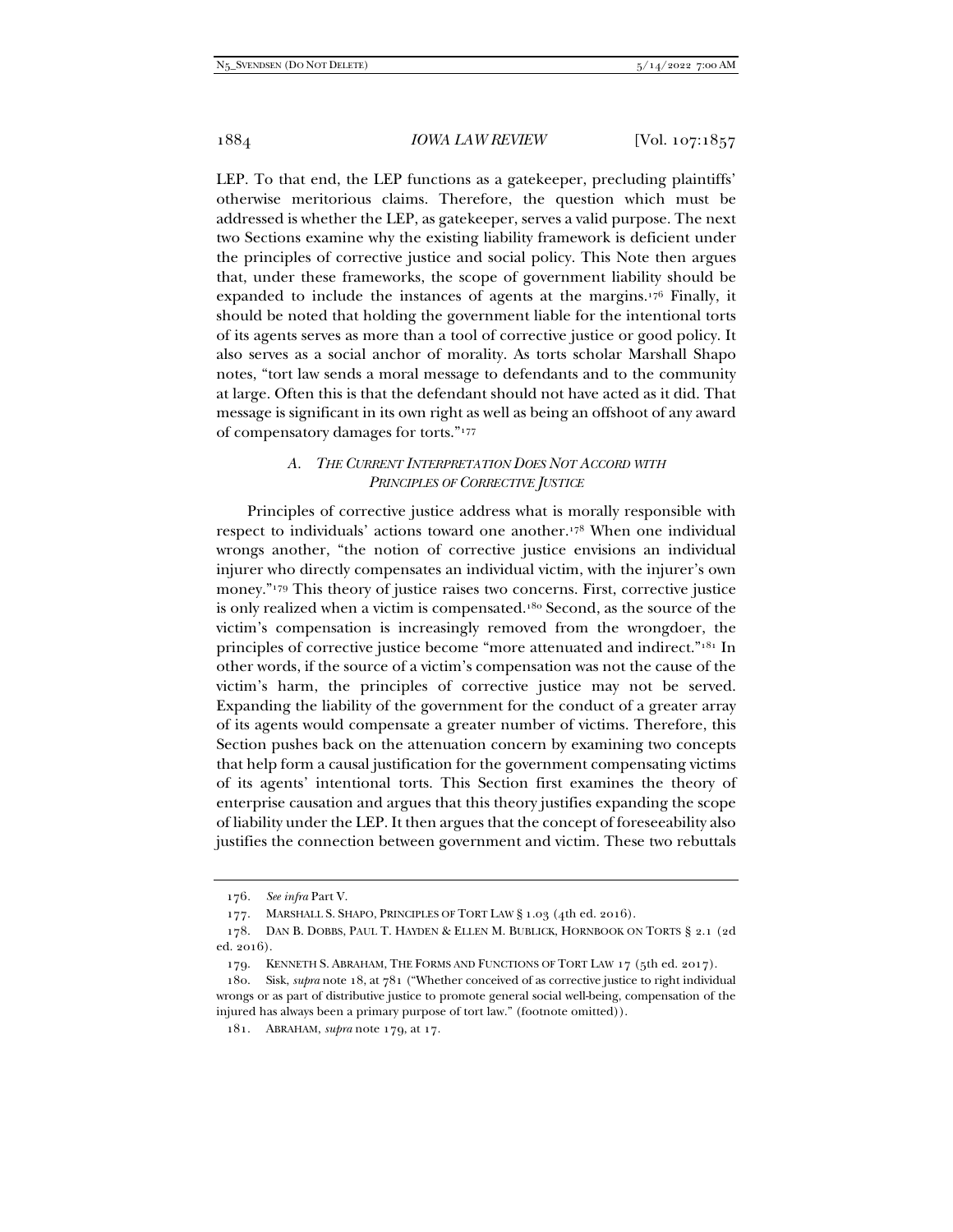provide the link between victim, wrongdoer, and the United States as employer of its agents.

# 1. The Theory of Enterprise Causation Justifies Amending the Law Enforcement Proviso

Although "the FTCA's 28-year legislative history contains scant commentary on the intentional-tort exception,"182 one argument in favor of disallowing plaintiffs to recover against the government is that the government was not the cause of the victim's harm. An intentional tort necessarily requires an actor's individual volition. Requiring the government to compensate victims, the argument goes, would not serve principles of corrective justice "because the injurer does not necessarily end up actually shouldering the burden of correction."183 This argument is further strengthened by the fact that the ultimate payors of the compensation are the taxpayers.

The theory of "enterprise causation" can help close this "attenuation gap." This particular flavor of vicarious liability "captures the relationship between the existence of an employer's business and the occurrence of a wrong by an employee."184 The theory states that where "the employment relation increases the probability of each wrong," enterprise causation either "fully causes" or "partially causes" the wrong committed by the employee.185 As it relates to intentional torts, the theory posits that where an occupation is especially stressful, the employee is more likely to negatively act on that stress and engage in socially harmful conduct.186 Besides providing the causal link necessary to corrective justice, basing vicarious liability on enterprise causation achieves economically efficient outcomes in most circumstances. That is, it helps balance social costs and social benefits so that the greatest net social benefit is realized. This is true when the employment relationship either fully or partially caused the tortious behavior.187

 <sup>182.</sup> Fuller, *supra* note 26, at 383–84.

 <sup>183.</sup> ABRAHAM, *supra* note 179, at 17.

 <sup>184.</sup> Alan O. Sykes, *The Boundaries of Vicarious Liability: An Economic Analysis of the Scope of Employment Rule and Related Legal Doctrines*, 101 HARV. L. REV. 563, 571 (1988). For this analysis, it makes no difference whether the employer is a profit-seeking enterprise or the federal government. *Id.* 

<sup>185</sup>*. Id.* at 572 ("An enterprise 'fully causes' the wrong of an employee if the dissolution of the enterprise and subsequent unemployment of the employee would reduce the probability of the wrong to zero . . . . An enterprise 'partially causes' the wrong of an employee if the dissolution of the enterprise and subsequent unemployment of the employee would reduce the probability of the wrong but not eliminate it.").

<sup>186</sup>*. Id.*

<sup>187</sup>*. Id.* at 588–89.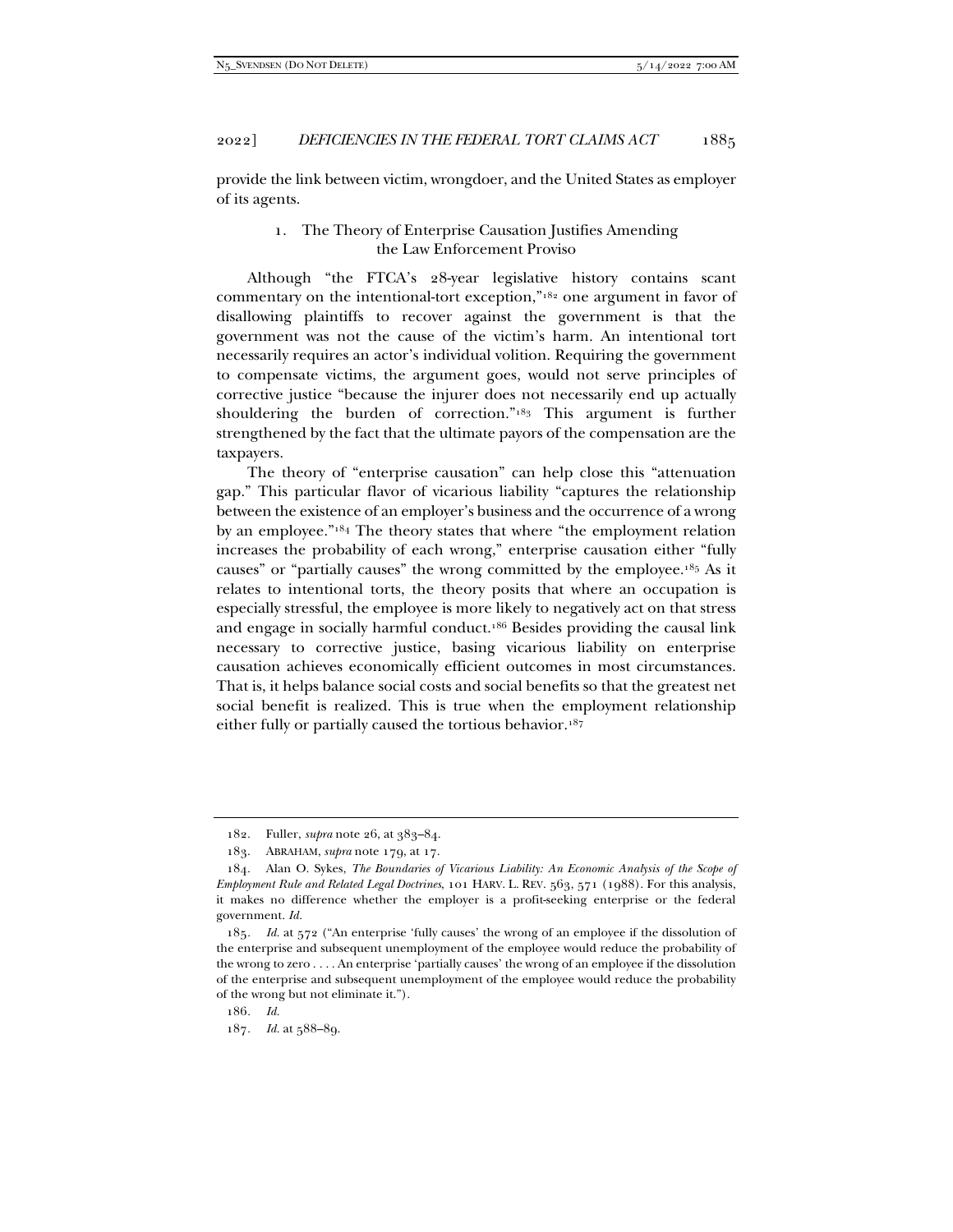Traditional tort theories typically do not advocate for vicarious liability when an agent's conduct follows from the agent's own volition.<sup>188</sup> That the traditional theories eschew vicarious liability in these cases may help explain Congress's exclusion of intentional torts from government liability. Enterprise causation justifies extending the LEP to the broader array of government actors because it provides the necessary causal connection between the government and their agents as well as leads to economically efficient outcomes. Government agents perform a variety of functions that are primarily public, rather than private. Airport screenings, federal parole supervision, and bank oversight would not occur if not for federal law *mandating* their performance and *empowering* government agents to perform them. Therefore, the action taken in the scope of the employment of those government agents is at least partially, if not fully, attributable to the existence of the employment relationship. This rationale applies with equal force regardless of whether the agents at issue fall squarely within the bounds of the LEP or near its margins. Either way, the harm arises from the employment relationship, and this causal link justifies government liability for the intentional torts of its agents.

## 2. The Concept of Foreseeability Also Justifies Amending the Law Enforcement Proviso

The concept of foreseeability can also link an agent's conduct to government liability to ensure corrective justice is realized. Foreseeability already plays a role in many liability determinations.189 Important to this discussion is the fact that determinations of vicarious liability are premised on state *respondeat superior* law.190 Since the concept of foreseeability is incorporated into *respondeat superior* doctrine in some states, it has already been used by some federal courts to justify vicarious liability for the intentional torts of government agents. One such example is the case of *Red Elk v. United States*.191

<sup>188</sup>*. See id.* at 589 ("Most hornbook statements of the law suggest that vicarious liability will not apply if an agent acts out of personal ill will. Rather, the employee must act out of a purpose to serve the employer.").

 <sup>189.</sup> For example, in cases premised on negligence, the concept plays a pivotal role. *See* Andrews v. United Airlines, Inc., 24 F.3d 39, 40 (9th Cir. 1994) (United was "responsible for any, even the slightest, negligence and [is] required to do all that human care, vigilance, and foresight reasonably can do under all the circumstances" (alteration in original) (quoting Acosta v. S. Cal. Rapid Transit Dist., 465 P.2d 72, 77 (Cal. 1970) (en banc))).

 <sup>190.</sup> Sisk, *supra* note 18, at 765 ("Federal law determines whether a person is a federal employee and defines the nature and contours of his official responsibilities; but the law of the state in which the tortious act allegedly occurred determines whether the employee was acting within the scope of those responsibilities." (quoting Lyons v. Brown, 158 F.3d 605, 609 (1st Cir. 1998))). Some commentators argue that the diversity of respondeat superior law across the country presents serious problems and is in itself unjust. *See generally* Rosky, *supra* note 66 (making a strong argument in favor of creating a federal *respondeat superior* rule for the purposes of federal liability under the FTCA).

<sup>191</sup>*. See generally* Red Elk *ex rel.* Red Elk v. United States, 62 F.3d 1102 (8th Cir. 1995) (discussing the liability of a federal office who committed rape while on duty).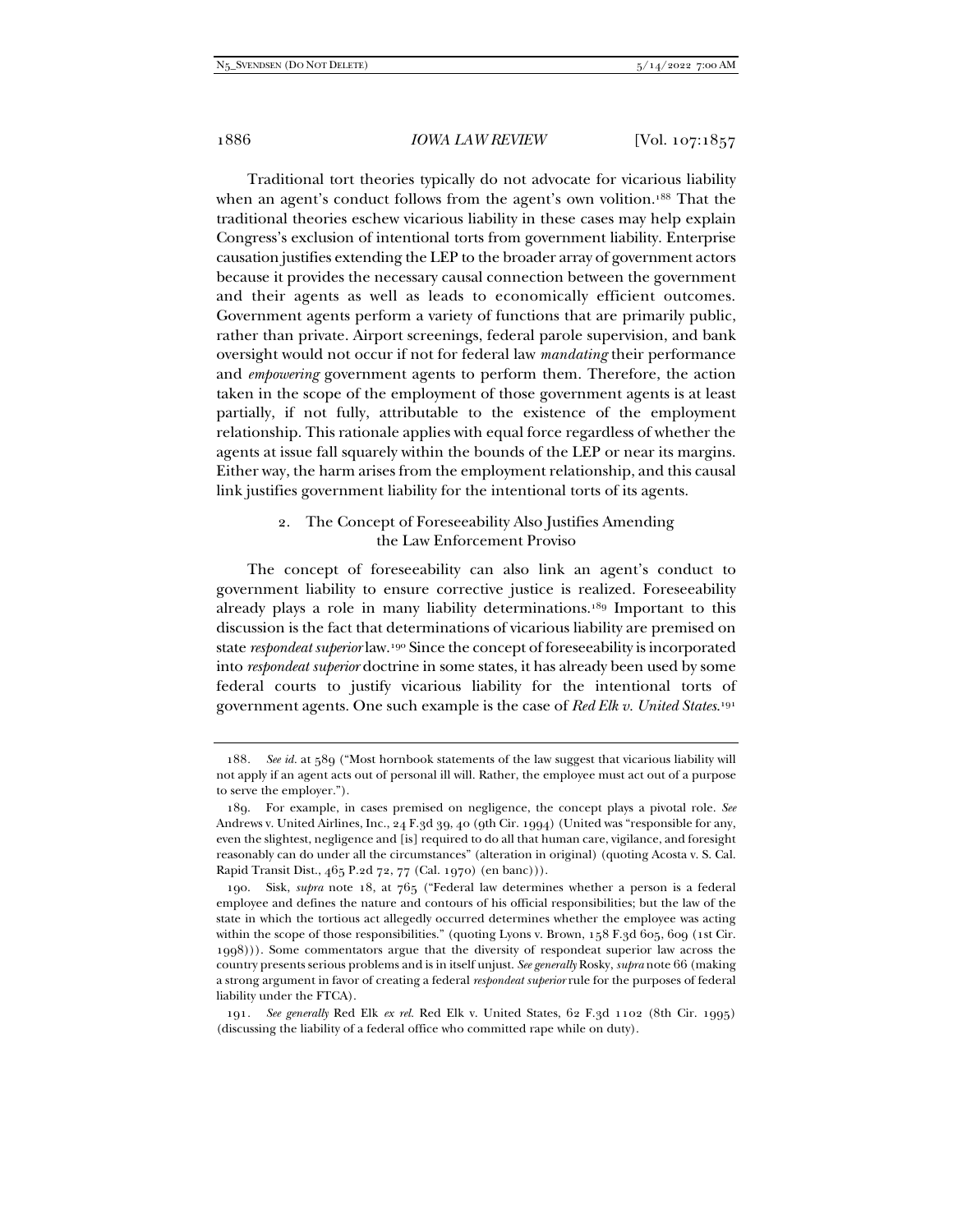In this case, a federal law enforcement officer abused the power of his office, committing rape while on duty.192 Since he was a federal law enforcement officer, the plaintiff brought a claim under the FTCA.193 On appeal, the government tried to argue that the rape occurred "outside the scope of [his] police employment," and therefore the government could not be vicariously liable for the officer's actions.194 However, the court reasoned that "it was . . . foreseeable that a male officer with authority to pick up a teenage girl out alone at night in violation of the curfew might be tempted to violate his trust."195 Furthermore, the officer "had that opportunity because of his employment, the trappings of his office, and the curfew policy he was to enforce."196

The court thus observed that employers of agents in social positions predicated on trust bear even greater responsibility for the actions of their agents, even when the conduct is seemingly unrelated to their job duties: "A police officer is a public servant given considerable public trust and authority .... [W]here excesses are committed by such officers, their employers are held to be responsible for their actions . . . because of the position of such officers in our society."197 With respect to positions of public trust, therefore, foreseeability of wrongdoing must be a paramount consideration.

Many of the same concerns for public trust and authority extend to the activities performed by government agents currently at the margins of the LEP.198 The principle of foreseeability is already incorporated into the LEP for the cases that clearly fall within the sweep of the statute. But, lawmakers must recognize that "the work assignment, context, special relationships created with others, or other factors make even outrageous misconduct by an employee a reasonably foreseeable cost of doing business" for a greater number of government agents than merely traditional law enforcement officers.199 While the concept of "foreseeability" may more directly apply to considerations of the "scope of employment" determination, it also justifies the limited extension of the LEP to agents at the margins for which this Note is arguing. So long as an argument can be made that those actors included in the expansion could foreseeably abuse the power the government has vested

197*. Id.* (quoting Applewhite v. City of Baton Rouge, 380 So. 2d 119, 121 (La. Ct. App. 1979)).

198*. See* Rosky, *supra* note 66, at 896–98. Discussing the changing landscape of federal law enforcement, specifically with respect to the USA Patriot Act, Rosky notes that "recent legislation increasing federal law enforcement powers heightens the already pressing need for an effective means to remedy the inevitable abuses of those powers." *Id.* at 897 & n.7.

199. Sisk, *supra* note 18, at 766.

 <sup>192.</sup> Rosky, *supra* note 66, at 897.

<sup>193</sup>*. Red Elk*, 62 F.3d at 1103.

<sup>194</sup>*. Id.* at 1104.

<sup>195</sup>*. Id.* at 1107.

<sup>196</sup>*. Id.*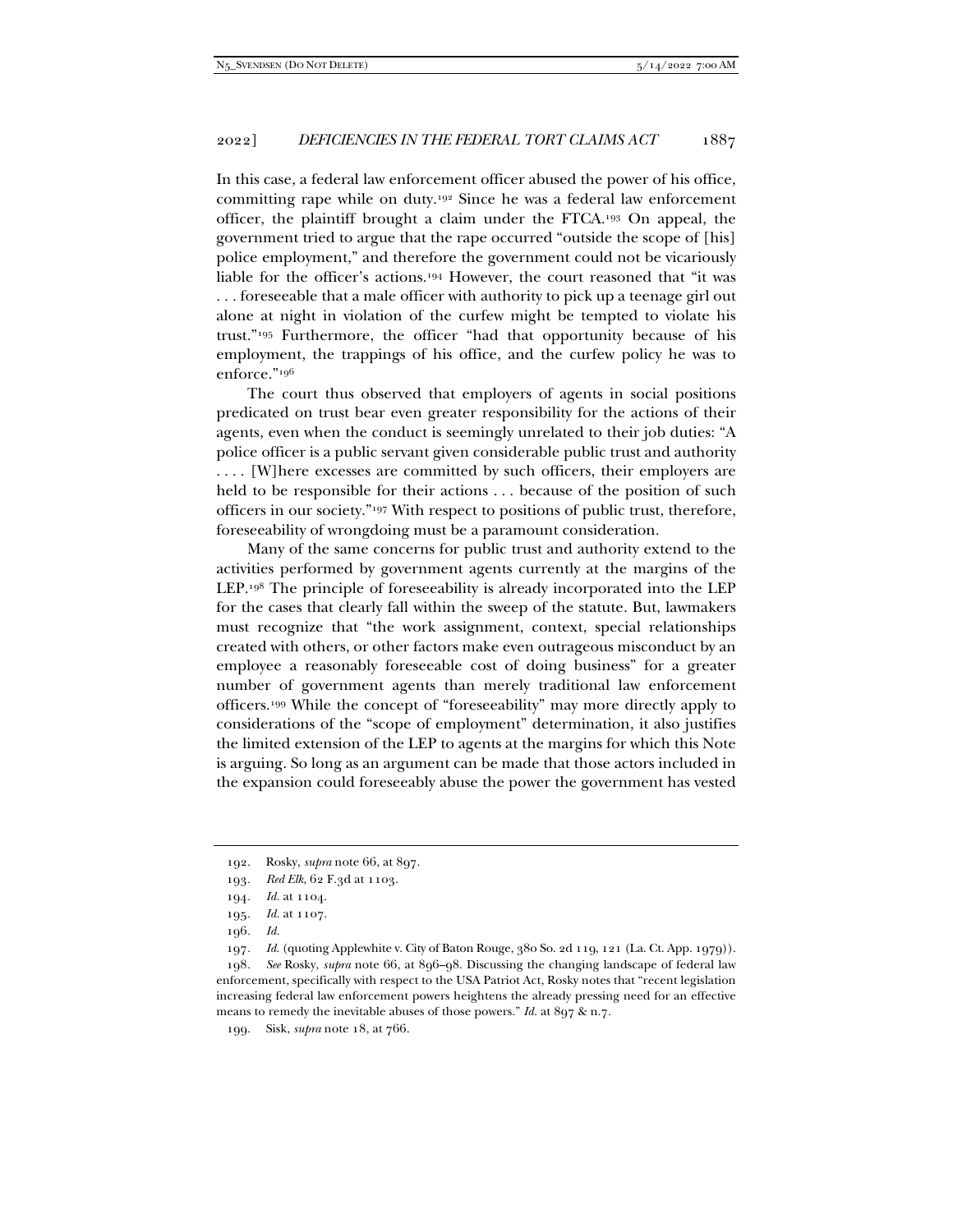in them, the concept creates the necessary connection between the liability of the government and the agents' intentionally tortious conduct.

## *B. THE CURRENT INTERPRETATION DOES NOT ACCORD WITH GOOD SOCIAL POLICY*

In contrast to asking what remedy is necessary to make a wronged plaintiff whole again, considerations of social policy ask what is best for society.200 These considerations recognize there are trade-offs between the costs and the benefits when liability is imposed upon the government for the conduct of its agents. Because these questions involve policy considerations, lawmakers are in the best position to make the choice. This Section addresses two policy considerations which may be critical of the idea that the government should foot the bill for the tortious conduct of its agents. It then rebuts each argument, concluding that the current limitations of the LEP are not justified by compelling social policy considerations.

# 1. Does Holding the Government Liable Have Only a Limited Deterrent Effect on Conduct?

The first policy-based counterargument to the idea that government should be liable for the tortious conduct of its agents is the theory that this liability scheme has only a limited effect on deterring agent malfeasance. Because the government—and not the individual tortfeasor—pays the damages, vicarious liability is not an effective deterrent against further wrongful conduct of other government agents. All judgments under the FTCA are paid from a Judgment Fund.201 These payments are "general appropriation[s] [which are] not levied against the individual federal employees or even the specific agencies at fault."202 Commentators note that, "[a]lthough the awards have the potential to influence behavior, in reality they are incurred by the government at a level too general to internalize the cost."203

To rebut the claim that government liability has an insufficient deterrent effect on malfeasance, commentators have made various proposals. One proposal suggests bringing the source of liability payment closer to the agent by requiring the supervising administrative agency—the Department of Homeland Security, for example—to make the payment rather than the general U.S. Treasury.204

 <sup>200.</sup> DOBBS ET AL., *supra* note 178, § 2.2.

<sup>201</sup>*. See generally* Paul F. Figley, *The Judgment Fund: America's Deepest Pocket & Its Susceptibility to Executive Branch Misuse*, 18 U. PA. J. CONST. L. 145 (2015) (providing a comprehensive overview of the Judgment Fund).

 <sup>202.</sup> Sisk, *supra* note 18, at 782.

 <sup>203.</sup> Stern, *supra* note 28, at 715.

<sup>204</sup>*. See id.* at 717–24 (arguing in favor of Congress amending the FTCA so that "all FTCA settlements and judgments arising from law enforcement activity [should] be paid through the department or agency that employed the tortfeasor").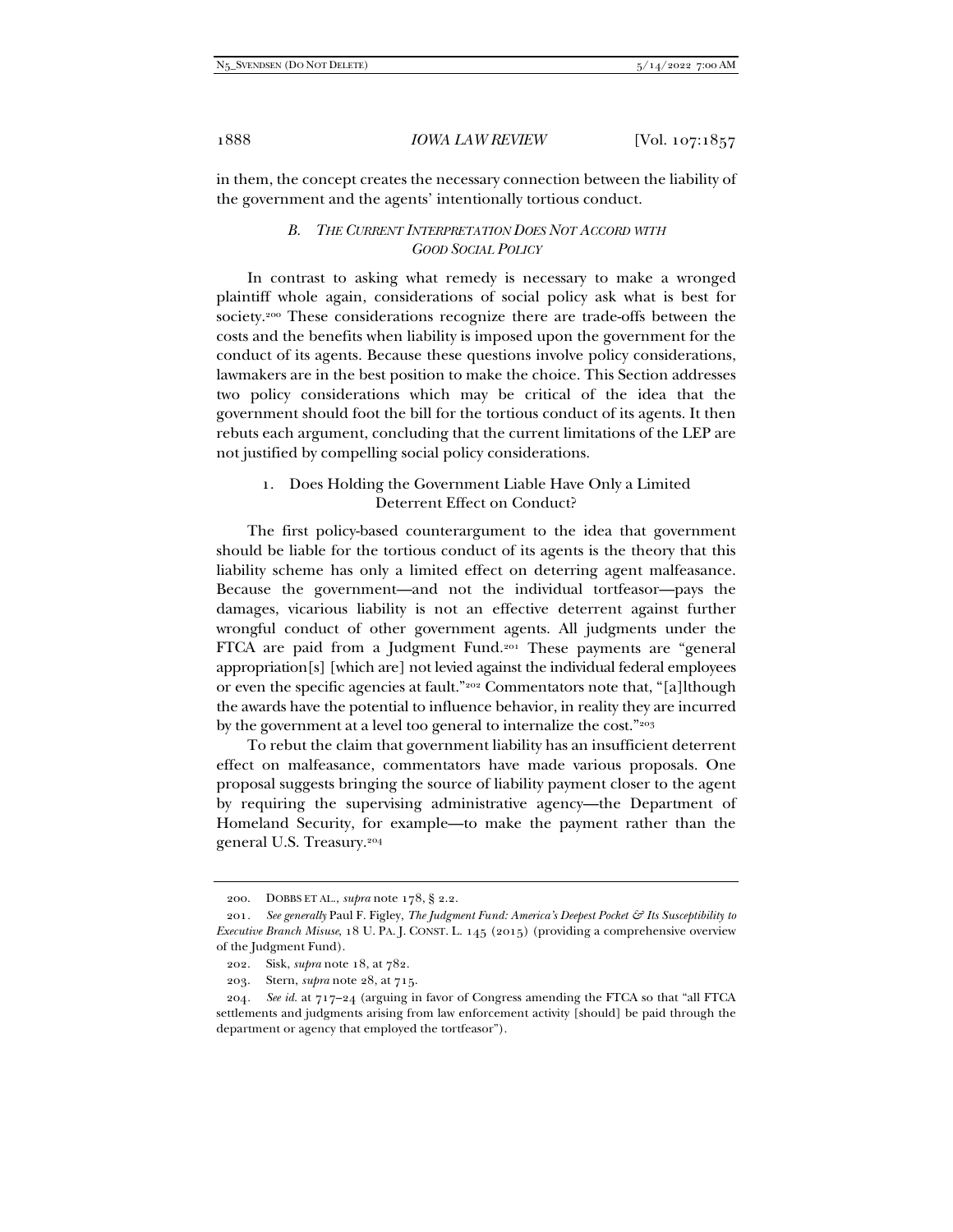Another option that would have a deterrent effect and still allow payments to be made from the Judgment Fund would be for Congress to bolster agency reporting requirements and its oversight of agency conduct subject to tort claims.205 If agencies were required to internally study and report to Congress the reasons various tort claims are brought against an agency, the agency may feel political pressure to deter the malfeasance of its agents.206

# 2. Is It Cost-effective for the Government to Provide Additional Supervision and Training?

A second policy argument counseling against holding the government liable for the actions of its agents is that it is simply more cost-effective for the government to pay judgments against it than to prevent the misconduct in the first place. The government, just like any enterprise, must make cost-effective decisions. Accordingly, the choice between providing additional training and supervision of its agents or covering the costs of liability payments becomes a choice of cost effectiveness, not corrective justice. Even if the LEP were amended to cover a broader array of government agents, if the costs of training and supervision to prevent tortious conduct exceeds what the government would pay in liabilities for that conduct, the government could choose to forego the training and supervision. In other words, the government may determine it is cost effective to allow the tortious conduct and simply pay the resulting judgments. This consideration may especially ring true at the margins of the LEP, where the probability of tortious conduct is lower.

Two points rebut the cost-effectiveness argument. First, the cost-effectiveness calculation cannot properly account for the value of an erosion of public trust. If the public loses faith that the government will not prevent its agents from abusing their power, there could be negative economic repercussions. For example, if the public expects it may suffer even limited abuse while undergoing an airport screening, they may choose to reduce their use of the airlines. Furthermore, as Professor Sisk notes, this erosion of trust toward a particular agency can bleed over into general distrust of federal employees: "When the very public institutions charged with public safety, social security, and upholding the law are exempted from tort liability . . . the public

<sup>205</sup>*. See generally* WILLIAM T. EGAR, CONG. RSCH. SERV., CONGRESSIONALLY MANDATED REPORTS: OVERVIEW AND CONSIDERATIONS FOR CONGRESS (2020), https://sgp.fas.org/crs/misc/ R46357.pdf [https://perma.cc/RX92-UACW] (describing common features of reporting requirements established by Congress).

<sup>206</sup>*. See* TODD GARVEY & DANIEL J. SHEFFNER, CONG. RSCH. SERV., CONGRESS'S AUTHORITY TO INFLUENCE AND CONTROL EXECUTIVE BRANCH AGENCIES 36 (2021), https://crsreports.congress. gov/product/pdf/R/R45442 [https://perma.cc/2FAF-SF6Z] ("Report language draws its ability to influence not from the law, but from the committee's relationship with the agencies it oversees. This tool may be used to direct the use of appropriated funds, as well as to guide an agency in implementing delegated authority." (footnote omitted)).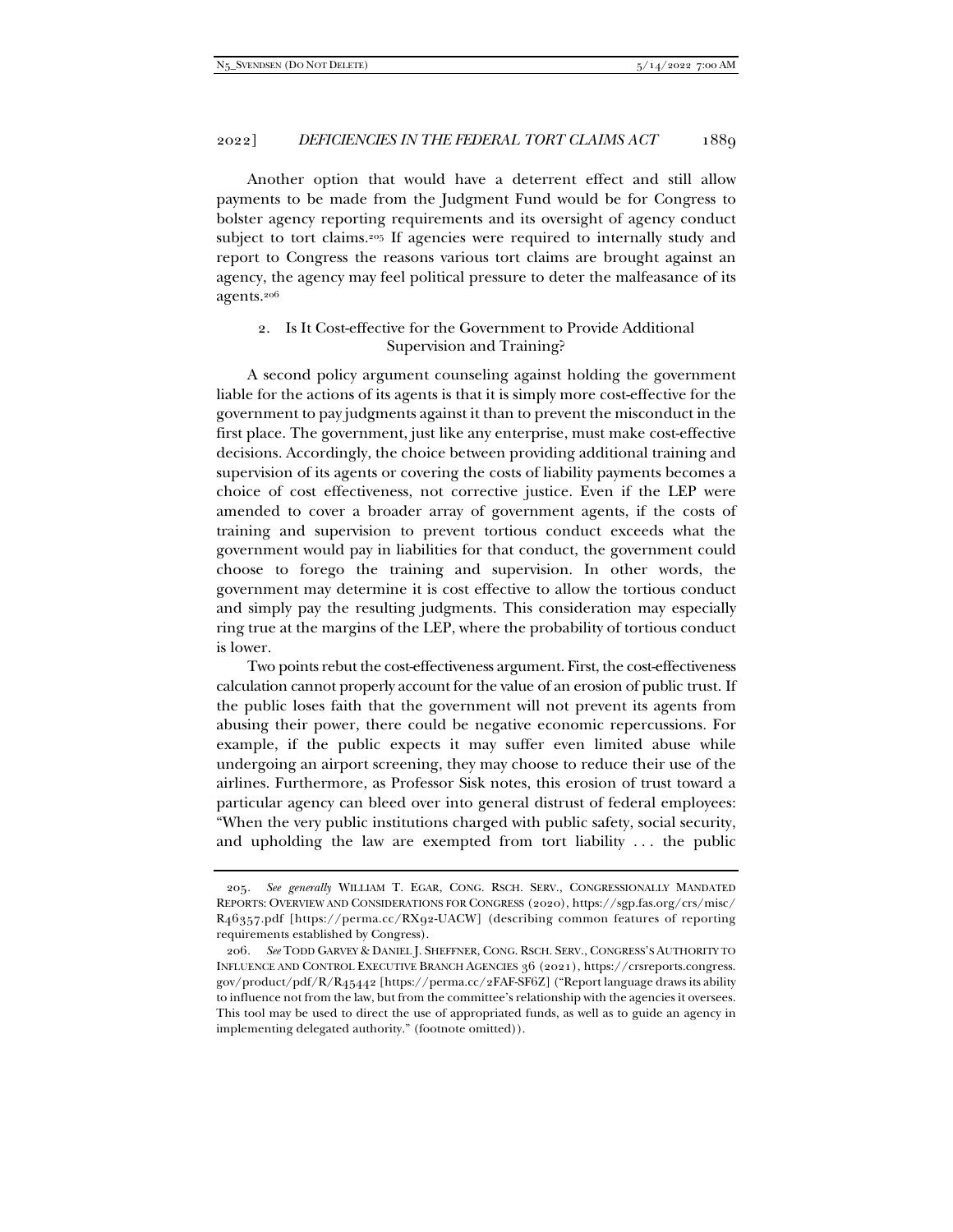unavoidably will feel less safe in general and especially when interacting with federal employees."207 This potential distrust of the government must outweigh the cost of preventing misconduct in the first place.

Second, the cost-effectiveness calculation does not account for the social harm following on the consequences of intentional torts. By not implementing oversight and training, the government is risking incurring secondary costs resulting from malfeasant actors. For example, when an investigator commits the intentional tort of falsifying evidence that causes the wrong defendant to be charged, the investigation comes to an end.<sup>208</sup> The true culprit remains at large and is never identified, which is effectively a social harm. Therefore, the cost of this malfeasance must be added to the cost of paying only compensatory damages when calculating trade-offs between oversight and training or making liability payments.

## V. THE LAW ENFORCEMENT PROVISO SHOULD BE AMENDED TO PREMISE LIABILITY UPON A FEDERAL AGENT'S FUNCTION

## *A. SEVERAL ALTERNATIVE OPTIONS ADDRESS THE CURRENT DEFICIENCIES*

As this Note has demonstrated, the scope of the LEP is limited at the margins by its own terms and the precedential rules by which the LEP is bound.209 Because the LEP is thus limited, it fails to provide an adequate remedy grounded in principles of corrective justice or compelling social policy.210 Any proposed solution should aim to better align the statute with these principles. This Section considers the tradeoffs with respect to these considerations for various amendments Congress could make to the LEP or FTCA.211 It then argues that the best available solution is for Congress to base government liability for the intentional conduct of its actors on the function such actors perform.<sup>212</sup>

## 1. Broad Solutions

#### *i. Completely Remove the Intentional Torts Exception*

One solution painted in broad strokes would be for Congress to remove the intentional torts exception from the FTCA.213 By way of the jurisdictional hook in  $28$  U.S.C. § 1346(b), this would make the government liable "for injury or loss of property, or personal injury or death caused by the negligent

 <sup>207.</sup> Sisk, *supra* note 18, at 784.

<sup>208</sup>*. See generally* Bunch v. United States, 880 F.3d 938 (7th Cir. 2018) (discussing the 17 year conviction of an innocent defendant after a federal forensic chemist fabricated evidence).

<sup>209</sup>*. See supra* Section III.A.1.

<sup>210</sup>*. See supra* Section III.B.

<sup>211</sup>*. See infra* Section V.A.1.

<sup>212</sup>*. See infra* Section V.A.2.

 <sup>213.</sup> The Intentional Torts Section is fully contained in 28 U.S.C. § 2680(h) (2018).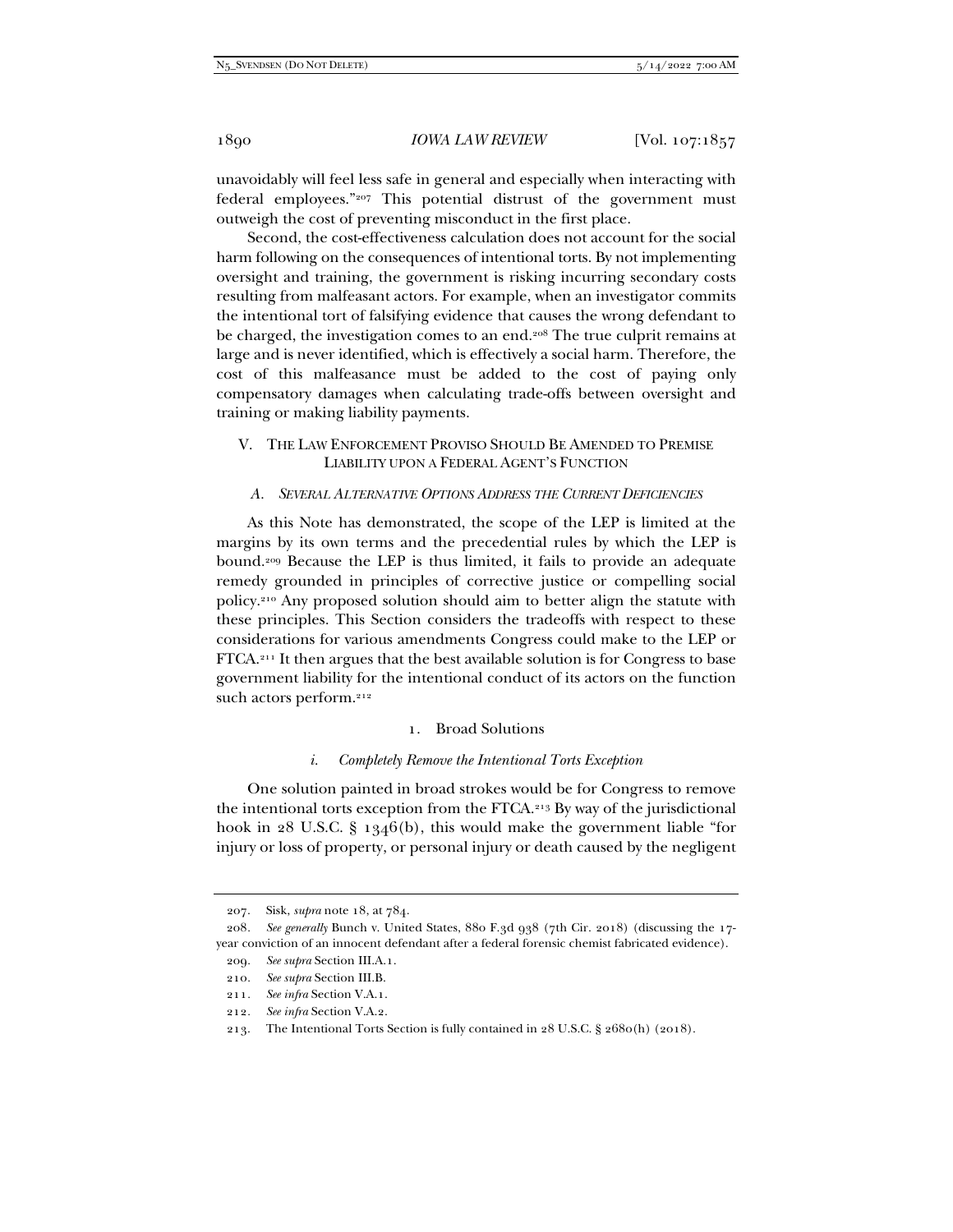or wrongful act or omission of any employee of the Government while acting within the scope of his office or employment."<sup>214</sup> Notably, the liability of the government would still be limited to conduct occurring in the scope of an agent's employment.215 It would also be generally limited to claims available under state tort law.216

Removing the intentional torts exception would better align the government's liability for its agents conduct with principles of corrective justice and social policy. First, this solution would provide plaintiffs a remedy who would otherwise generally be denied one if their cause of action "ar[ose] out of assault, battery, false imprisonment, false arrest, malicious prosecution, abuse of process, libel, slander, misrepresentation, deceit, or interference with contract rights."<sup>217</sup> This covers a broad range of potentially harmful conduct not previously covered. Second, the "scope of employment rule" generally reflects the principle of enterprise causation.218

While perhaps a theoretically optimal solution, deleting the intentional torts exception would likely have high absolute costs. In terms of absolute costs, the government might feel obligated to spend additional money on training its agents and monitoring their conduct. This option might also be politically difficult, as it is a sweeping change to federal liability.

## *ii. Remove the Six Enumerated Torts from the Intentional Torts Exception*

A variation on removing the intentional torts exception would be to remove only the six intentional torts currently covered by the LEP from the intentional torts exception. This would create liability for the government for the torts of assault, battery, false imprisonment, false arrest, abuse of process and malicious prosecution committed by any of its employees.<sup>219</sup> This liability would no longer be subject to the qualification that it arise from conduct of investigative or law enforcement officers.

By waiving sovereign immunity for these six torts, Congress would be acknowledging that these torts are especially injurious to persons and property or result in personal detriment (as is the case with false imprisonment). In contrast, the remaining torts (libel, slander, misrepresentation, deceit, or

<sup>214.</sup> *Id.* § 1346(b)(1).

<sup>215</sup>*. Id.* 

<sup>216</sup>*. Id.* (limiting claims to "circumstances where the United States, if a private person, would be liable to the claimant in accordance with the law of the place where the act or omission occurred"); *see also supra* notes 65–68 and accompanying text (addressing how state law defines the substantive causes of action available in tort against the federal government).

 <sup>217. 28</sup> U.S.C. § 2680(h).

<sup>218</sup>*. See supra* Section IV.A.1.

 <sup>219.</sup> The liability of the United States would still be subject to the other exceptions in 28 U.S.C. § 2680.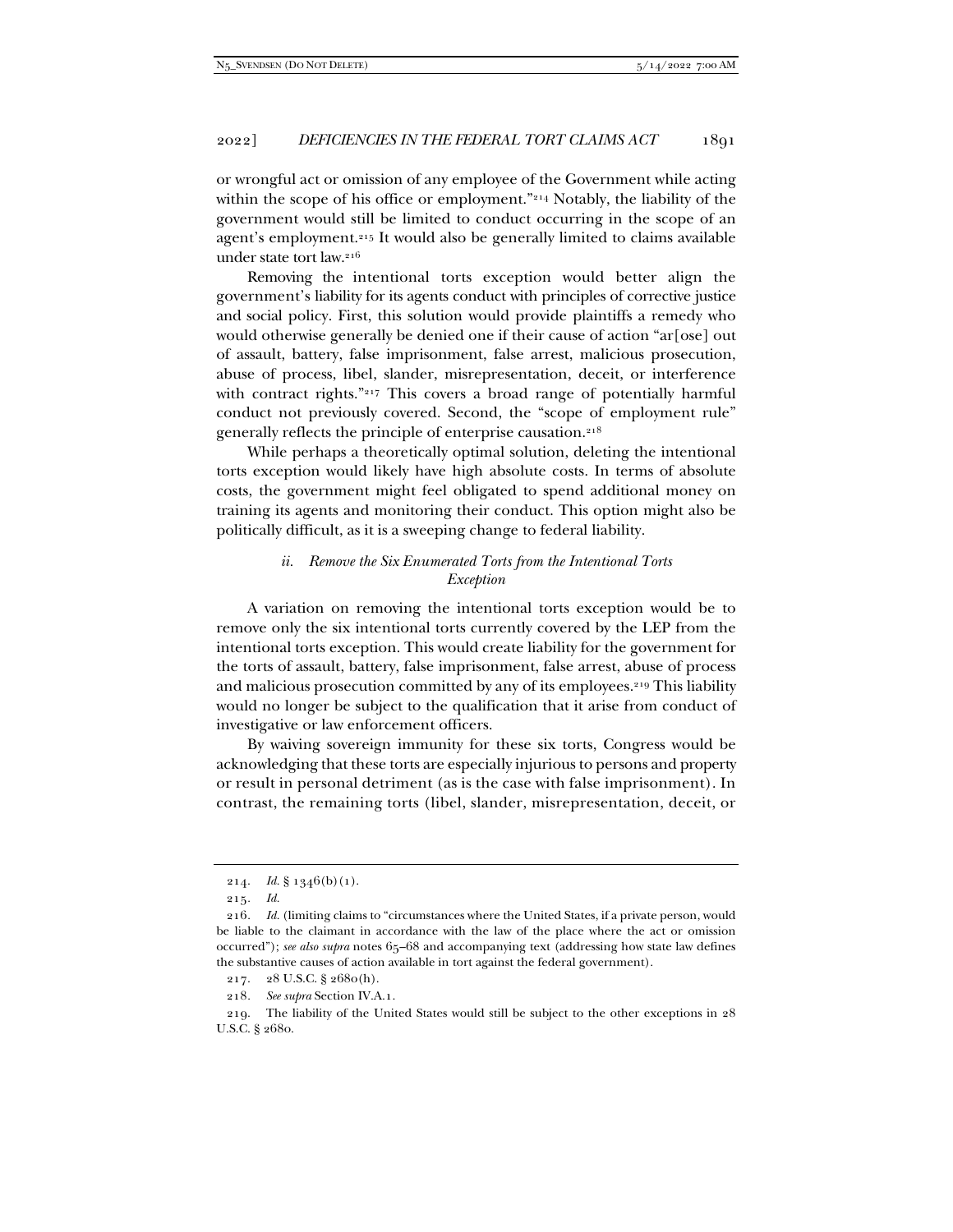interference with property rights) have primarily reputational or economic consequences.

This option would not serve the principles of corrective justice or social policy to the degree that completely removing the intentional torts exception might, as many victims of the remaining torts would still be left without a remedy. However, this option may be less costly to implement.

## *iii. Expressly Identify Every Actor to Whom the Law Enforcement Proviso Applies*

One alternative that would not require revising the LEP or FTCA would instead focus on the statutes designating the duties and responsibilities of government agents. Congress could amend the empowering statutes, such as the Air Transportation Safety Act ("ATSA"), to expressly clarify that an actor's intentionally tortious conduct creates a liability for the government under the FTCA. For example, Congress could amend the ATSA to include a provision stating that the provisions of the FTCA apply to the intentionally tortious conduct of TSA screeners. With this alternative, Congress would need to broadly review the catalog of agents employed by the federal government. This could prove an exhausting and costly task, which may also be prone to error due to the vast landscape of functions the federal government performs. While there are several foreseeable disadvantages to this approach, its primary advantage is its ultimate clarity on the issue of which actors do and which actors do not create liability for the federal government.

2. A Novel Proposal: Amend the Law Enforcement Proviso

While the above alternatives would each sufficiently improve the LEP and FTCA, this Note proposes a solution narrowly tailored to the contours of the problem it has analyzed. Congress should expand the scope of the LEP by amending the text of the statute itself. This proposal takes a position of compromise. It balances concerns about the potentially unfeasible costs of monitoring agents who pose a low risk for abuse of power, with the need to compensate victims in cases where abuse of power is more likely due to the function a government agent performs. By keeping the functions already enumerated in the LEP, this proposal recognizes the purposes for which the LEP was enacted.<sup>220</sup> It seeks to provide a limited update to the proviso to better reflect the wide array of agents who now perform law enforcement or *quasi* law enforcement functions. Regardless of how Congress might change the wording, the determinative factor for liability of the United States for the intentional torts of its agents should be the function an agent fulfills. To that end, this Note proposes the following changes to 28 U.S.C. § 2680(h). For visual ease, a comparison between the current code and the proposed

<sup>220</sup>*. See* S. REP. NO. 93-588, at 2789 (1974).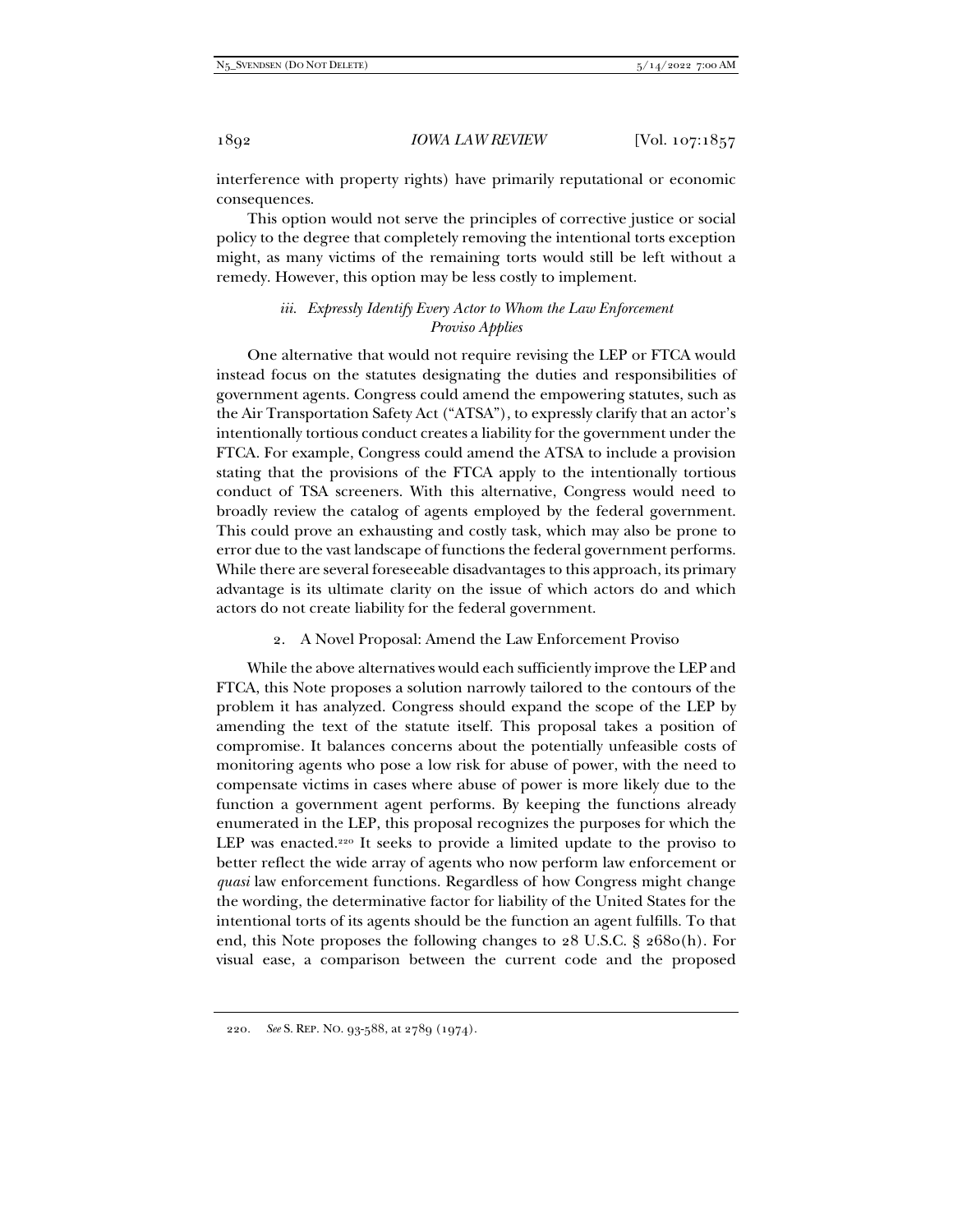changes, with strikethrough text for removed text and emphasized text for additions is included in Appendix A.

# *(1) Replace "investigative or law enforcement officers" with "employees."*

This change would broaden the scope of the LEP by removing any ambiguities caused by arbitrary distinctions between the title of officer and employee.221 And because the "[w]ell-established . . . distinctions between federal 'officers' and federal 'employees' . . . invoked by the amendment's definition  $\dots$  w[ere] apparently not  $\dots$  inten[ded]," it would further clarify the original intention of Congress.222 The effect of this change would be to preclude courts from holding a government agent who otherwise fits the LEP's criteria outside of the statute's scope simply because they are designated an "employee" and not an "officer."

If this were the only change made to the LEP (and provided that this change also deleted the definition attached to "investigative or law enforcement officer"), this change would be no different than the alternative discussed above, whereby the six LEP torts are removed from the intentional torts exception. Therefore, further changes to the LEP are required.

## *(2) Retain the enumerated functions, such that they limit "employees of the United States Government."*

This change retains the original functions enumerated by Congress—"to execute searches, to seize evidence, or to make arrests for violations of Federal law"223—and therefore effects a narrowly tailored modification of the LEP. Thus, this change does not seek to expand the functions which cause waiver of the United States' sovereign immunity.

This proposal leaves at least one unanswered question: are there other functions that should be included under the LEP? One possible answer to this question would be for Congress to include a "catch-all" clause after the three enumerated functions. This "catch-all" clause could significantly broaden the reach of the LEP but could also introduce unnecessary vagueness into the statute. Because such a clause (and the wording of such a clause) is beyond the scope of the issue analyzed here, this Note leaves this question for future research by legal scholars.

<sup>221</sup>*. See supra* Section III.A.1.

 <sup>222.</sup> Boger et al., *supra* note 1, at 519; *see also* Pellegrino v. U.S. Transp. Sec. Admin., 937 F.3d 164, 171 (3d Cir. 2019) (noting reluctance to apply statutory distinctions between the two terms). 223. 28 U.S.C. § 2680(h).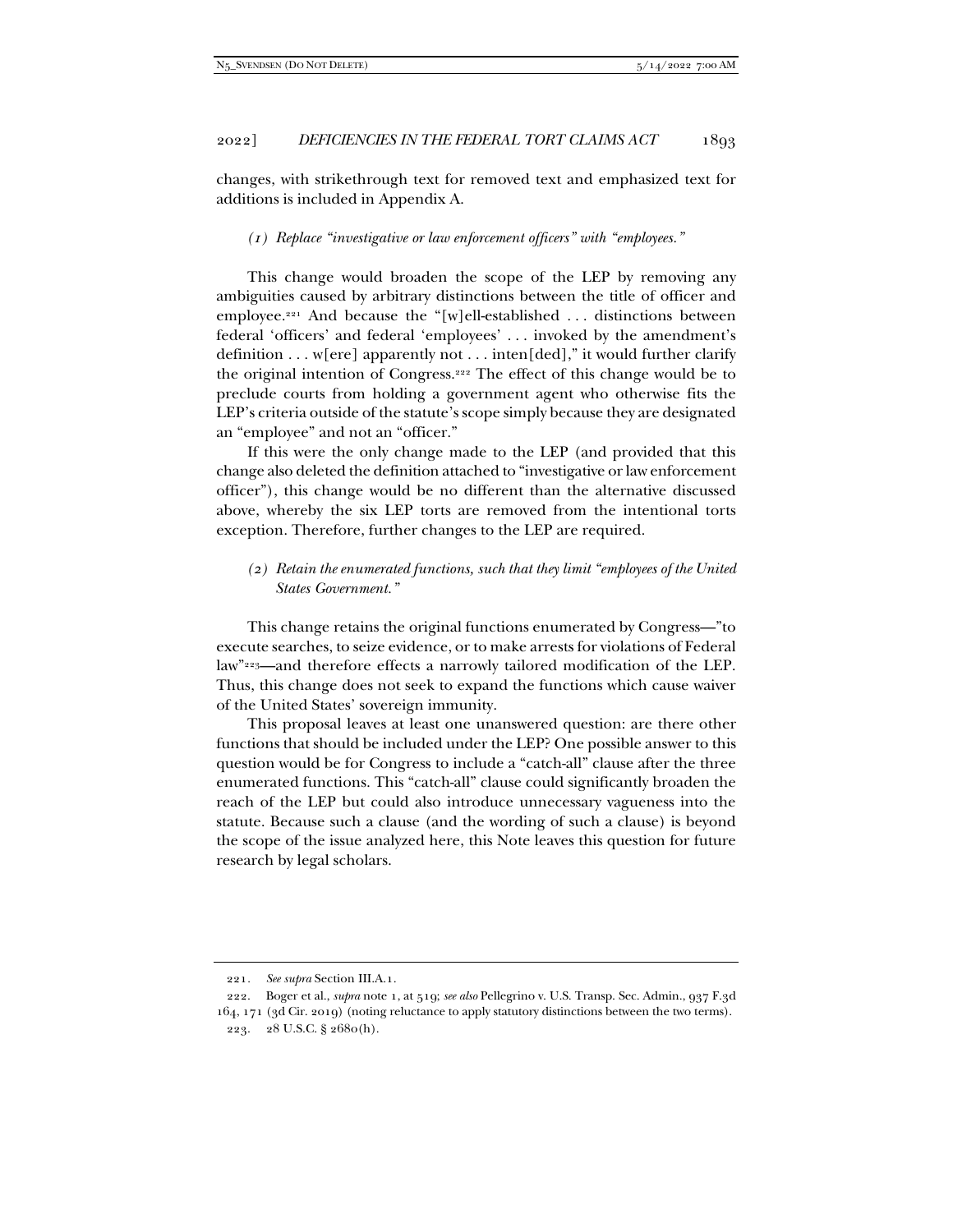*(3) Introduce wording that clarifies the scope of the enumerated functions: "execute or effect searches, seize or effect the seizure of evidence, or make or effect arrests."* 

This change does not introduce new functions under the ambit of the LEP. Instead, it clarifies the scope of those functions. One problem inherent in the current LEP is that courts have held actors who cause an arrest, but do not directly make the arrest (e.g., a parole officer) to be outside the limits of the LEP.224 This change thus clarifies that those actors who initiate an action that results in a search, seizure, or arrest are within the scope of the LEP.225 Therefore, sovereign immunity would be waived for the intentionally tortious conduct of a broader array of government agents as a result of this change.

#### *(4) Change "empowered by law" to "who in the scope of their employment."*

This change precludes an agency's ability to "write itself out of the proviso" through the process of administrative rulemaking or agency interpretation. In other words, because courts defer to agency interpretation of statutes and federal regulations, an agency can argue that under its own interpretation of the statute, its agents do not have statutory authority to perform a function that would subject them to the LEP.226 This change shifts the analysis so that courts place less emphasis on the statutory designation of authority—or an agency's interpretation of that authority—and more emphasis on the actual function *performed* in fact by the agent.

# *B. APPLYING AN AMENDED LAW ENFORCEMENT PROVISO TO FIVE TEST CASES*

As this Note has already argued, the LEP—unaltered since its enactment in 1974—does not present a "close call" for most government agents who fit the traditional definition of Law Enforcement Officer. Therefore, FBI agents,<sup>227</sup> U.S. Marshals,<sup>228</sup> federal corrections officers,<sup>229</sup> and Veterans'

<sup>224</sup>*. See supra* Section III.A.

 <sup>225.</sup> Note that those actors who are otherwise immune for their role in the law enforcement process, such as federal judges under the doctrine of judicial immunity, would still be immune under this proposed change to the LEP. *See generally* Stump v. Sparkman, 435 U.S. 349 (1978) (holding that the actions of judges acting within their jurisdiction are absolutely immune even if errant).

<sup>226</sup>*. See* Wilson v. United States, 959 F.2d 12, 15 (2d Cir. 1992) ("Where an agency interprets a statute within the agent's area of expertise, however, courts will defer to that reading if it is 'sufficiently reasonable.' As the . . . authorizing statute does not vest parole officers with any of the law enforcement powers identified in section 2680(h), . . . the district court properly deferred to the agency interpretation . . . .").

 <sup>227.</sup> Brown v. United States, 653 F.2d 196, 198 (5th Cir. 1981).

 <sup>228.</sup> Hoston v. Silbert, 681 F.2d 876, 878–80 (D.C. Cir. 1982).

 <sup>229.</sup> Hernandez v. Lattimore, 612 F.2d 61, 64 n.7 (2d Cir. 1979).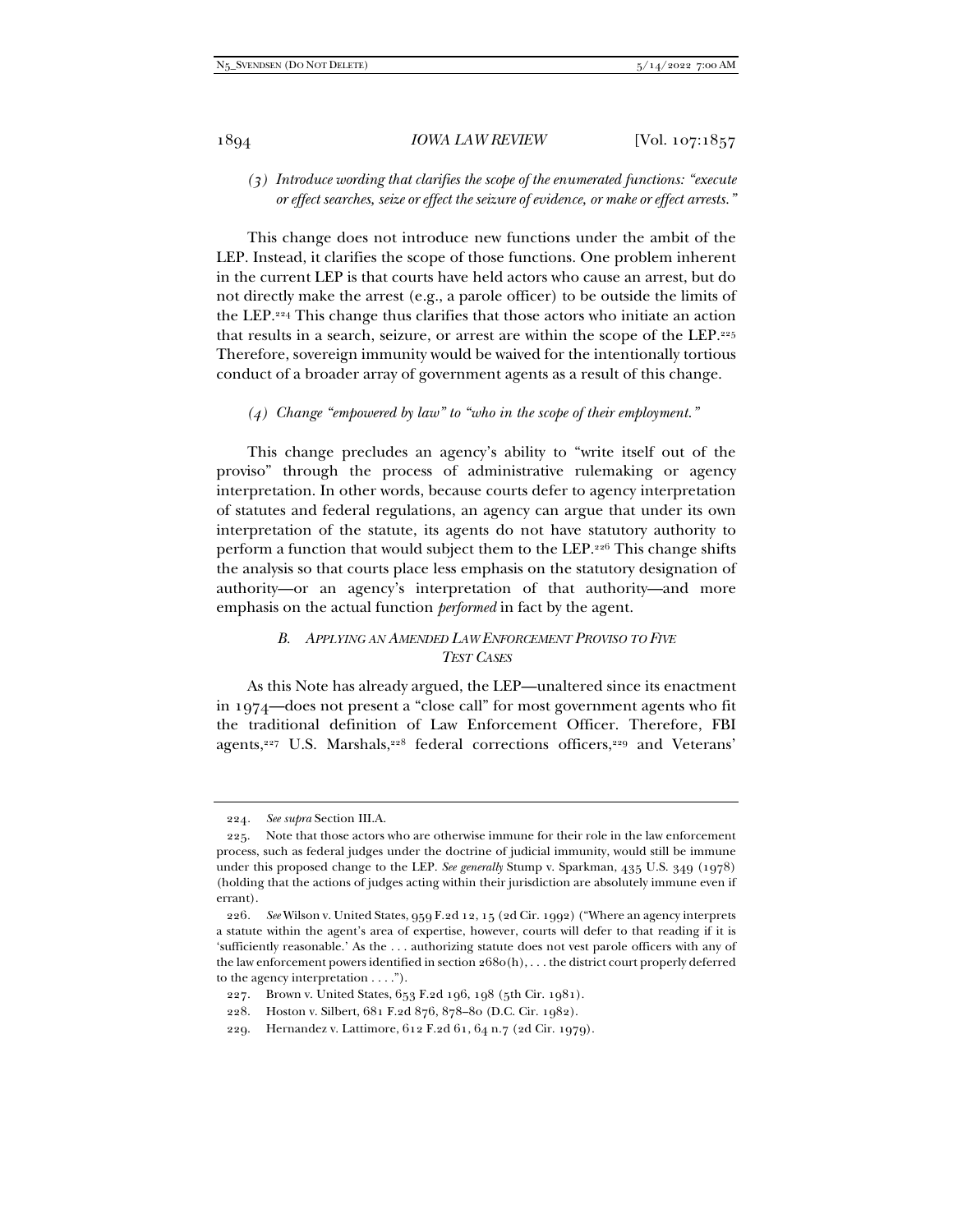Affairs police officers<sup>230</sup> have all been found to be within the ambit of the LEP. Even postal inspectors (who have the power to make arrests), $231$  ICE agents, $232$ and customs officers<sup>233</sup> have been included under the LEP. If Congress were to amend the LEP to reflect governmental liability based primarily upon the function a government agent performs, none of these already covered agents would be precluded from liability. Each of these agents already unambiguously performs arrests, seizures, or searches.

To better analyze the boundaries of an amended LEP, this Section presents various test cases against which its projected scope can be measured. This Section begins with the test cases that currently sit at the fringe of the current interpretation of the LEP: TSA screeners and forensic chemists.234 This Section then proceeds to apply the proposed amended LEP to government agents currently held outside the LEP: parole officers and bank examiners. Finally, this Section tests the proposal against government agents who would remain outside of the LEP.

#### 1. Airport Screening Agents

The experience of going through airport security is a familiar one for many people. The security screening is typically performed by a TSA screener. By the statutory definition, a TSA screener is distinct from a TSA "law enforcement officer." While TSA "law enforcement officers" can "carry firearms, make arrests, and seek and execute warrants for arrest or seizure of evidence," TSA screeners are not empowered to do any of those things.235 Nevertheless, "the TSA itself calls [TSA screeners] officers, and . . . '[TSA screeners] wear uniforms with badges that prominently display the title [officer]."<sup>236</sup>

TSA screeners represent the quintessential example of a government agent at the margins of the current LEP. Each of the roadblocks analyzed in Section III.A applies to these actors.<sup>237</sup> TSA screeners are not unambiguously "officers of the United States," nor do they perform the types of searches, seizures, or make arrests which fit the form of traditional law enforcement activities. Unsurprisingly, then, courts have arrived at a variety of determinations about the status of TSA screeners under the current LEP.238

237*. See supra* Part III.A.

 <sup>230.</sup> Celestine v. United States, 841 F.2d 851, 852–53 (8th Cir. 1988).

 <sup>231.</sup> Moore v. United States, 213 F.3d 705, 708–10 (D.C. Cir. 2000).

 <sup>232.</sup> Caban v. United States, 671 F.2d 1230, 1234 (2d Cir. 1982).

 <sup>233.</sup> Nurse v. United States, 226 F.3d 996, 1002–03 (9th Cir. 2000).

<sup>234</sup>*. See supra* Section III.B.1–.2.

 <sup>235.</sup> Iverson v. United States, 973 F.3d 843, 857–58 (8th Cir. 2020) (Gruender, J., dissenting).

<sup>236</sup>*. Id.* at 848 (majority opinion) (emphasis omitted) (quoting Pellegrino v. U.S. Transp. Sec. Admin., 937 F.3d 164, 170 (3d Cir. 2019)).

 <sup>238.</sup> This Note discussed the positive cases in Part III.A.2.i. For the negative cases, see, e.g., Weinraub v. United States, 927 F. Supp. 2d 258 (E.D.N.C. 2012) (holding that the LEP to intentional torts exceptions in the FTCA did not apply to TSA screeners); Corbett v. Transp. Sec.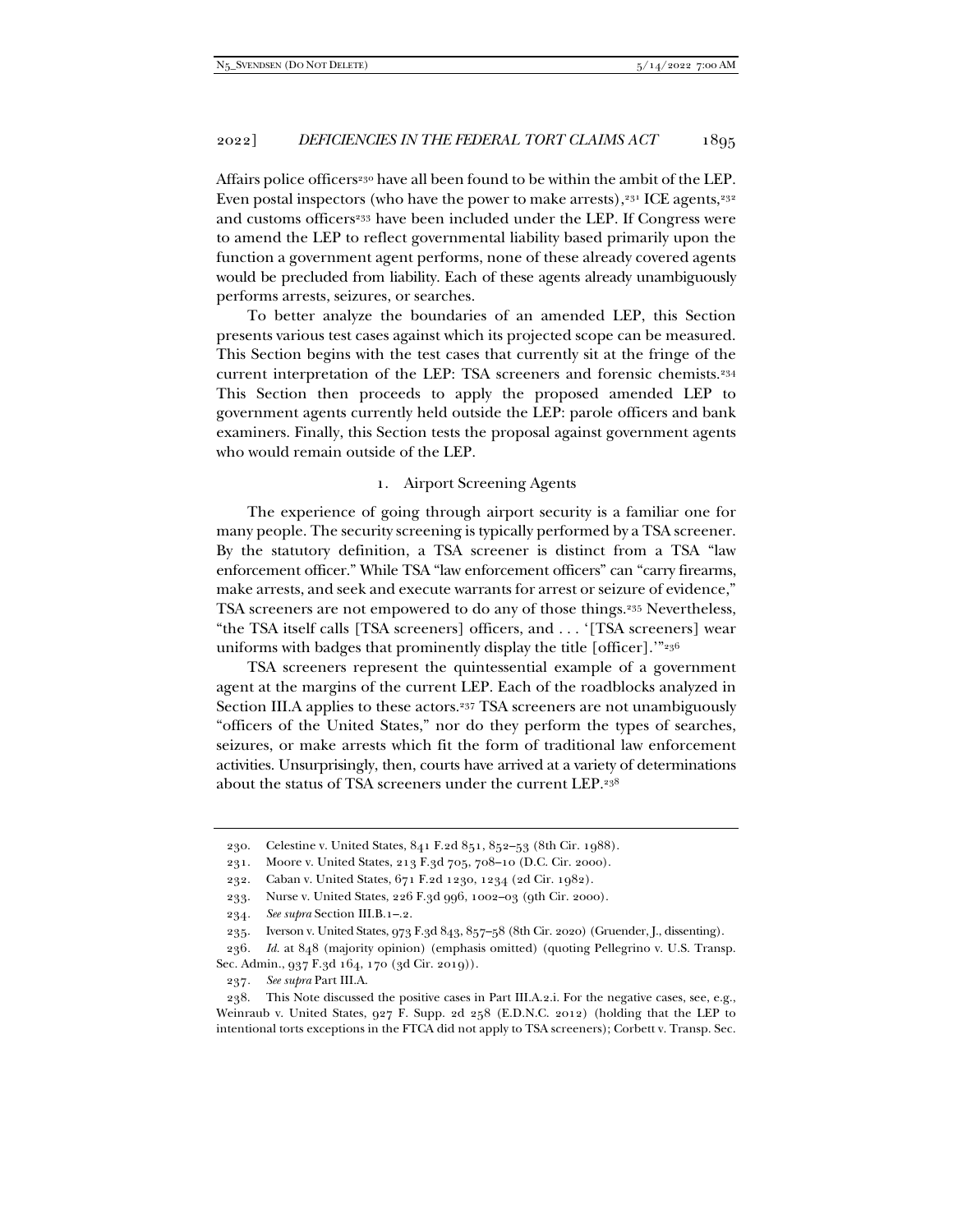Applying the amended version of the LEP, however, results in TSA screeners unambiguously being within the scope of the LEP. Because TSA screeners functionally perform searches, amending the LEP to apply to all employees of the United States who perform searches would generally bring TSA screeners within the extent of the statute. Notably, courts could no longer rely on the distinction between officers and employees as a determinative factor for TSA screeners, who are statutorily defined as employees, not officers.

#### 2. Forensic Chemists

Even when the "search" performed by a government agent is not the type of physical, intimate, and intrusive search performed by a TSA agent, the actions of a government agent performing functional searches and seizures may still have personal consequences intimately affecting victims' lives. Such is the potential case with a forensic chemist working for the ATF.239 Forensic chemists will occasionally collect physical evidence pertinent to an investigation from the scene of an alleged crime.240 After analyzing the evidence, a chemist will draft a report of their findings, and that report will often be used as direct or supplementary evidence in the trial of the alleged crime.<sup>241</sup> Therefore, if the ATF forensic chemist were to commit malfeasance by falsifying a crime scene report, the consequences to a defendant at trial could be dire. A falsified report could in fact form the basis of a defendant's conviction.

This relationship with potential plaintiffs is different from the interaction a TSA screener has with a potential plaintiff. There is no direct interaction, much less any potential for direct physical contact between the forensic chemist and the plaintiff. 242 Moreover, a forensic chemist, performing work in a lab, is not typically thought of as a traditional law enforcement officer. Nor is a forensic chemist empowered to "seize evidence" in the same way an FBI agent would. Just as in the case of the TSA screener, the ATF empowers a different class of employees, termed "Special Agents," with the traditional functions of carrying weapons, executing warrants, and seizing property.<sup>243</sup> Yet, forensic chemists have the power to dramatically influence the outcome

241*. See Bunch*, 880 F.3d at 940–42.

243*. Id.* at 944.

Admin., 568 F. App'x 690 (11th Cir. 2014) (same); Hernandez v. United States, 34 F. Supp. 3d 1168 (D. Colo. 2014) (same); Gesty v. United States, 400 F. Supp. 3d 859 (D. Ariz. 2019) (same).

 <sup>239.</sup> The facts of this hypothetical are based on Bunch v. United States, 880 F.3d 938, 940 –41 (7th Cir. 2018).

<sup>240</sup>*. Forensic Chemists*, ATF (Sept. 9, 2021), https://www.atf.gov/careers/forensic-chemists  $[https://perma.cc/247Z-W2AE].$ 

<sup>242</sup>*. Id.* at 943 (noting that an authorized ATF officer or employee may "inspect the site of any accident or fire in which there is reason to believe that explosive materials were involved or to enter into or upon any property where explosive materials have been used, are suspected of having been used, or have been found in an otherwise unauthorized location" (internal quotation marks omitted) (quoting 27 C.F.R. § 55.31 (1995))).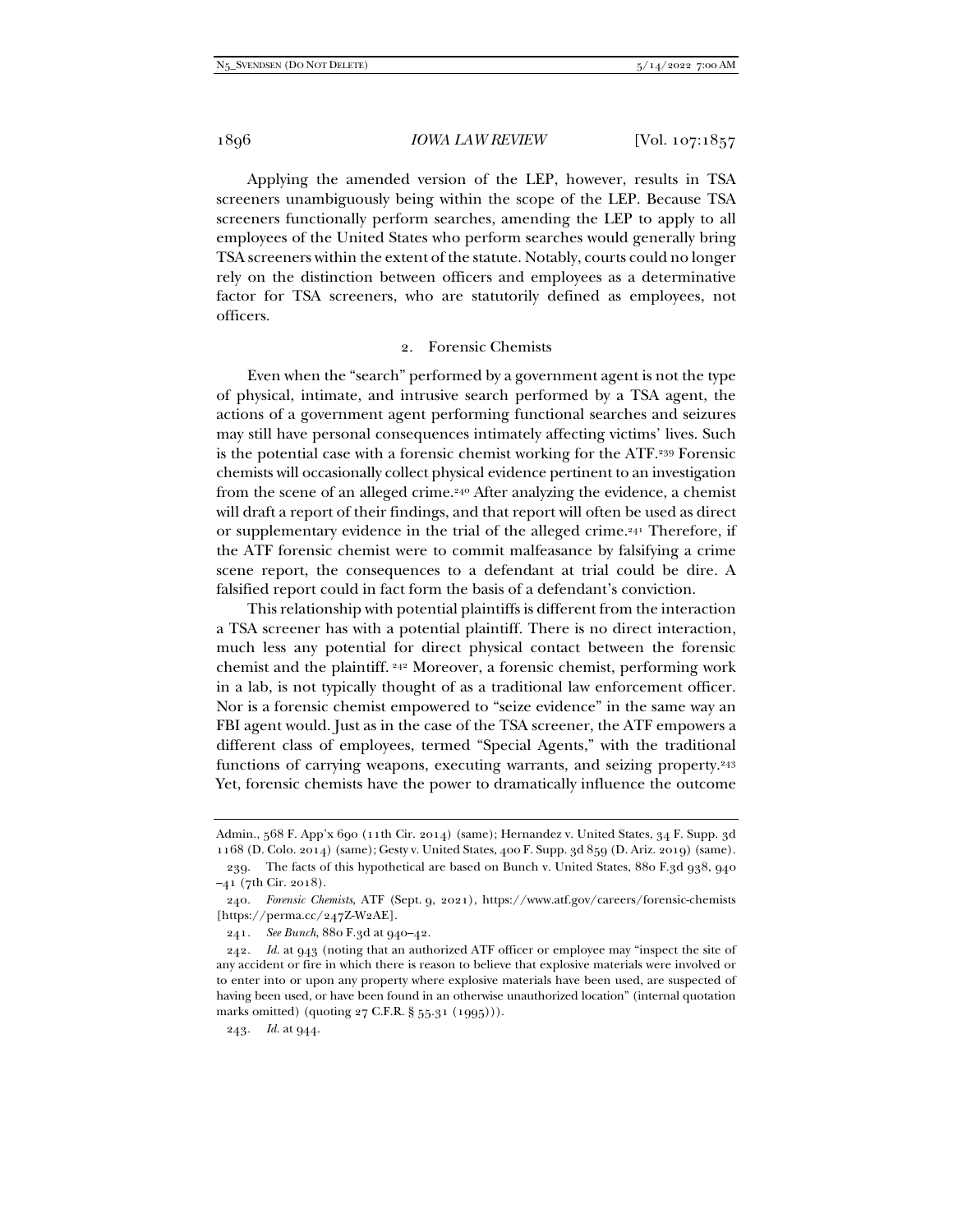of criminal proceedings by identifying "relevant evidence for colleagues during crime-scene investigations."244 Because they have this power, the possibility that they are within the ambit of the LEP should not be precluded.

Amending the LEP to premise government liability based on the functions a government agent performs would cover an actor such as a forensic chemist who effectively certifies the validity of potentially dispositive evidence. The act of certifying dispositive evidence is a precursor to executing a search or arrest for violation of Federal law. This direct relationship with searches and arrests justifies the inclusion of ATF forensic chemists within the bounds of the LEP. Under the amended statutory text, these actors *effect searches* or *effect arrests*. Therefore, they should be considered within the amended statute when they abuse their power by falsifying evidence.

### 3. Parole Supervisors

Parole Supervisors also have the ability to significantly affect their supervisees' lives, and they represent a test case of actors not currently within the scope of the LEP.245 Moreover, because they have personal interactions with vulnerable populations and serve a broader purpose within the vein of law enforcement, they represent an interesting comparator with TSA screeners.

Under an amended LEP parole supervisors would be within the bounds of the statute because they *effect arrests*. Upon finding an alleged violation of parole, a supervisor can recommend the parolee's arrest. The U.S. Parole Commission will then issue a warrant for the parolee's arrest. As officers of the court there is little reason to believe a supervisor's recommendation will not be followed by the U.S. Parole Commission. The function of *recommending* arrest is too attenuated under the current language; yet under the amended language, the government would unambiguously be liable for intentionally tortious actions of parole supervisors.

#### 4. Bank Examiners

Unlike the government actors whose role is most relevant in the course of an investigation—such as an FBI agent or forensic chemist—bank examiners and regulators perform a primarily regulatory function.<sup>246</sup> No

<sup>244</sup>*. Id.* at 945.

<sup>245</sup>*. See* Edwards v. United States, 211 F. Supp. 3d 234, 236 (D.D.C. 2016). The plaintiff in *Edwards* was held for 30 days *after* "a court found that there was no probable cause to support a finding that Plaintiff had violated his parole and ordered his immediate release." *Id.*

 <sup>246.</sup> However, consider that TSA screener functions are performed in the regular course of business, not pursuant to any specific investigations. This hypothetical is based on the facts of Loumiet v. United States, 255 F. Supp. 3d 75 (D.D.C. 2017), *rev'd*, 948 F.3d 376 (D.C. Cir. 2020); and Biase v. Kaplan, 852 F. Supp. 268 (D.N.J. 1994). *See* OFF. OF THE COMPTROLLER OF THE CURRENCY, COMPTROLLER'S HANDBOOK EXAMINATION PROCESS: BANK SUPERVISION PROCESS 1 (2018), https://www.occ.gov/publications-and-resources/publications/comptrollers-handbook/files bank-supervision-process/pub-ch-bank-supervision-process.pdf [https://perma.cc/A8SA-5VAY] (providing an introductory overview of the responsibilities of the OCC).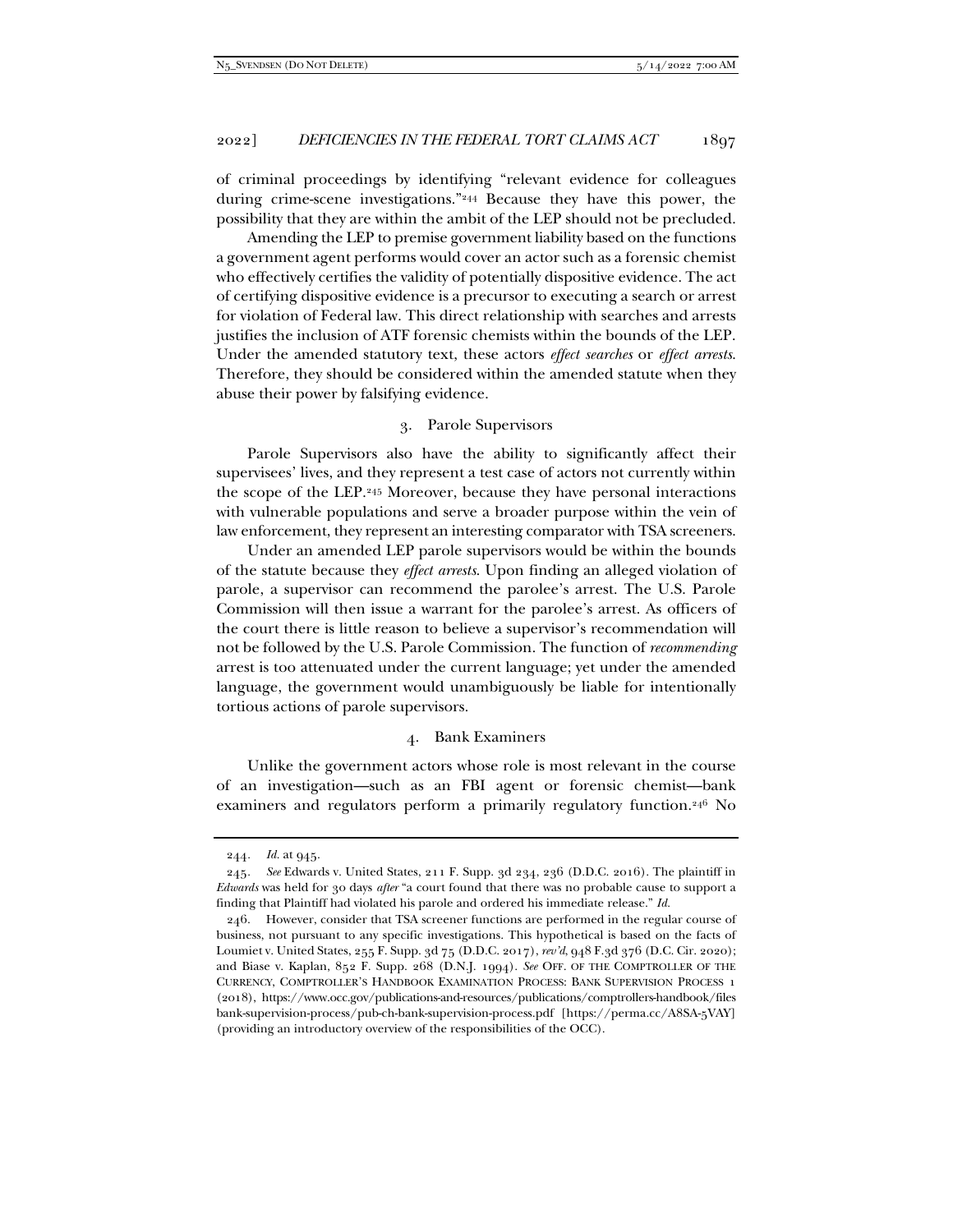court has held bank examiners to be "investigative or law enforcement officers" under the current LEP.247 Yet, bank examiners could be covered under an amended LEP which bases liability on the function bank examiners perform.

Bank examiners, in general, can: "(i) examine a bank; (ii) inspect a bank's books and records; (iii) regulate and supervise the bank; and (iv) enforce compliance with any applicable federal or state laws concerning those activities."248 They also have the power to "engage in comprehensive investigations."249 Through these investigations they can issue subpoenas and conduct depositions.250 However, in issuing subpoenas, bank examiners must act through the district courts.251

With respect to their investigatory powers to examine, inspect, and regulate banks, it seems that—in the abstract—the function of a bank examiner is not significantly different than the function performed by a forensic chemist. That is, a bank examiner analyzes data or evidence that could potentially form the basis for "violations of Federal law."252 However, central to the holdings of the courts that have examined the issue is the fact that bank examiners use the district courts as an intermediary in carrying out their full investigatory powers.253

Nevertheless, when an actor procures a law enforcement action, the effect on the victim is the same as if the actor directly caused the effect herself.254 The principles of corrective justice and social policy do not provide any exception for these actors just because they are further removed from the specific seizure, search, or arrest.255 Thus, under the proposed amendment bank examiners and regulators would be brought within the scope of the statute because they can "execute *or effect* searches, seize *or effect the seizure* of evidence, or make *or effect* arrests."256

<sup>247</sup>*. See, e.g.*, *Loumiet*, 255 F. Supp. 3d at 98 (holding bank examiners of OCC are not investigative or law enforcement officers); *Biase*, 852 F. Supp. at 281 (holding bank regulators of the now dissolved Office of Thrift Supervision are not investigative or law enforcement officers); Saratoga Sav. & Loan Ass'n v. Fed. Home Loan Bank of S.F., 724 F. Supp. 683, 689 (N.D. Cal. 1989) (holding that bank examiners of the Federal Home Loan Bank are not investigative or law enforcement officers).

<sup>248</sup>*. Loumiet*, 255 F. Supp. 3d at 98; *see also* 12 U.S.C. §§ 481, 484, 1820 (2018) (codifying these duties).

<sup>249</sup>*. Loumiet*, 255 F. Supp. 3d at 98*.*

<sup>250</sup>*. Id.*; *see also* 12 U.S.C. § 1818(n) (codifying these powers).

<sup>251</sup>*. Loumiet*, 255 F. Supp. 3d at 98 (noting that bank examiners "can only enforce witness and document subpoenas by application to a United States District Court").

 <sup>252. 28</sup> U.S.C. § 2680(h).

<sup>253</sup>*. See Loumiet*, 255 F. Supp. 3d at 99 ("Obtaining evidence by subpoena is the antithesis of obtaining it through search and seizure." (quoting Art Metal-U.S.A., Inc. v. United States, 577 F. Supp. 182, 185 (D.D.C. 1983))).

<sup>254</sup>*. See supra* Section IV.A.

<sup>255</sup>*. See supra* Section IV.A.

<sup>256</sup>*. See supra* Section V.A.2.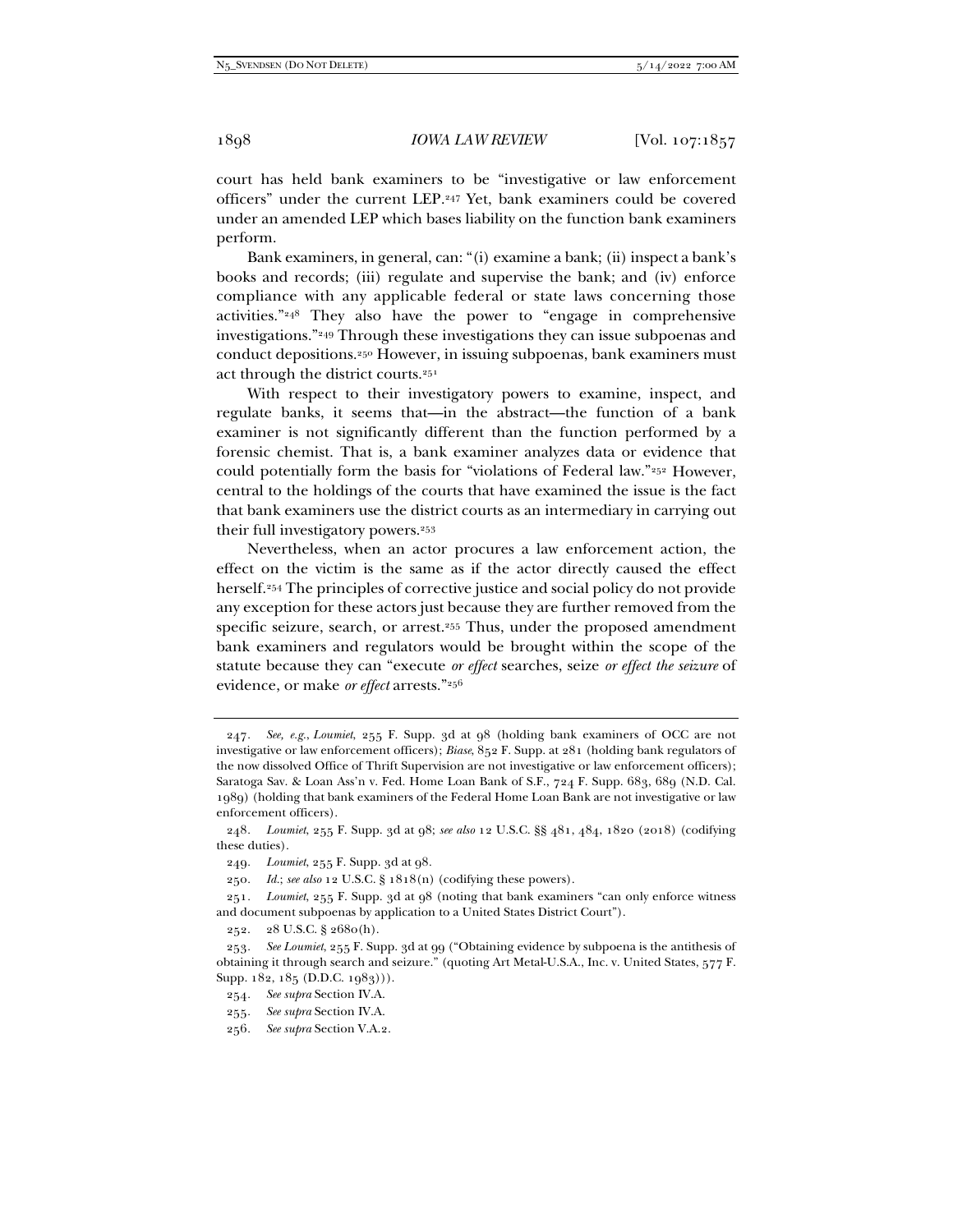#### 5. Actors Remaining Outside an Amended Proviso

The recommended revisions to the LEP would not create unlimited liability for the United States. For instance, if a federal employee with no authority to perform an investigation falsely imprisoned his supervisee, this would be outside the bounds of the proposed amendment. To illustrate, an employee at an Army Exchange store was suspected of participating in an "employee theft ring."257 Her supervisor, also a federal employee, confronted the employee about his suspicions, interrogating her for approximately 45 minutes. Then, the employee was further interrogated for another 45 minutes by the Exchange "Safety and Security Manager," who "threatened [her] with investigation by the FBI."258 The employee alleges she was harassed "in complete disregard for her pregnant condition" and ultimately coerced into signing a typewritten statement.259 She was subsequently fired but never charged with any wrongdoing.<sup>260</sup>

Because the FTCA bars claims of false imprisonment, the plaintiff in this example does not have a cause of action against her employer, the government, unless her claim is "saved" by the LEP.261 Neither a supervisor of a military exchange store, nor a safety and security manager, are considered investigative or law enforcement officers under the current LEP.<sup>262</sup> And while this scenario illustrates the broader issues many plaintiffs face when the intentional tort exception bars their cause of action against the government, these facts would not support a cause of action under the amended LEP this Note proposes. Even if the LEP is amended to apply to "any employee empowered by law to execute or effect searches," the type of "investigation" conducted by a store supervisor of his own employees is not the type intended to give rise to a cause of action. While the supervisor would certainly be acting within the scope of their employment, their *function* as a government actor is primarily to operate a government retail facility, not search, seize, or arrest. Moreover, they are not "empowered by law" to take these actions "for violation of federal law." In contrast, a TSA screener, a forensic chemist, a parole officer, and even a bank examiner each perform these functions as a primary duty of their position and in enforcement of federal law. The functional test

 <sup>257.</sup> The facts of this example are based upon the facts in Santiago-Ramirez v. Sec'y of Dep't of Def., 984 F.2d 16, 17 (1st Cir. 1993).

<sup>258</sup>*. Id.*

<sup>259</sup>*. Id.*

<sup>260</sup>*. Id.*

 <sup>261. 28</sup> U.S.C. § 2680(h) (2018). Because claims for Intentional Infliction of Emotional Distress are not barred by the FTCA, plaintiff could potentially base a claim on this cause of action. However, a claim for IIED is fundamentally a different claim than one based upon false imprisonment.

<sup>262</sup>*. See Santiago-Ramirez*, 984 F.2d at 20 (holding that plaintiff did not have a claim for false imprisonment against either of these government agents under the FTCA).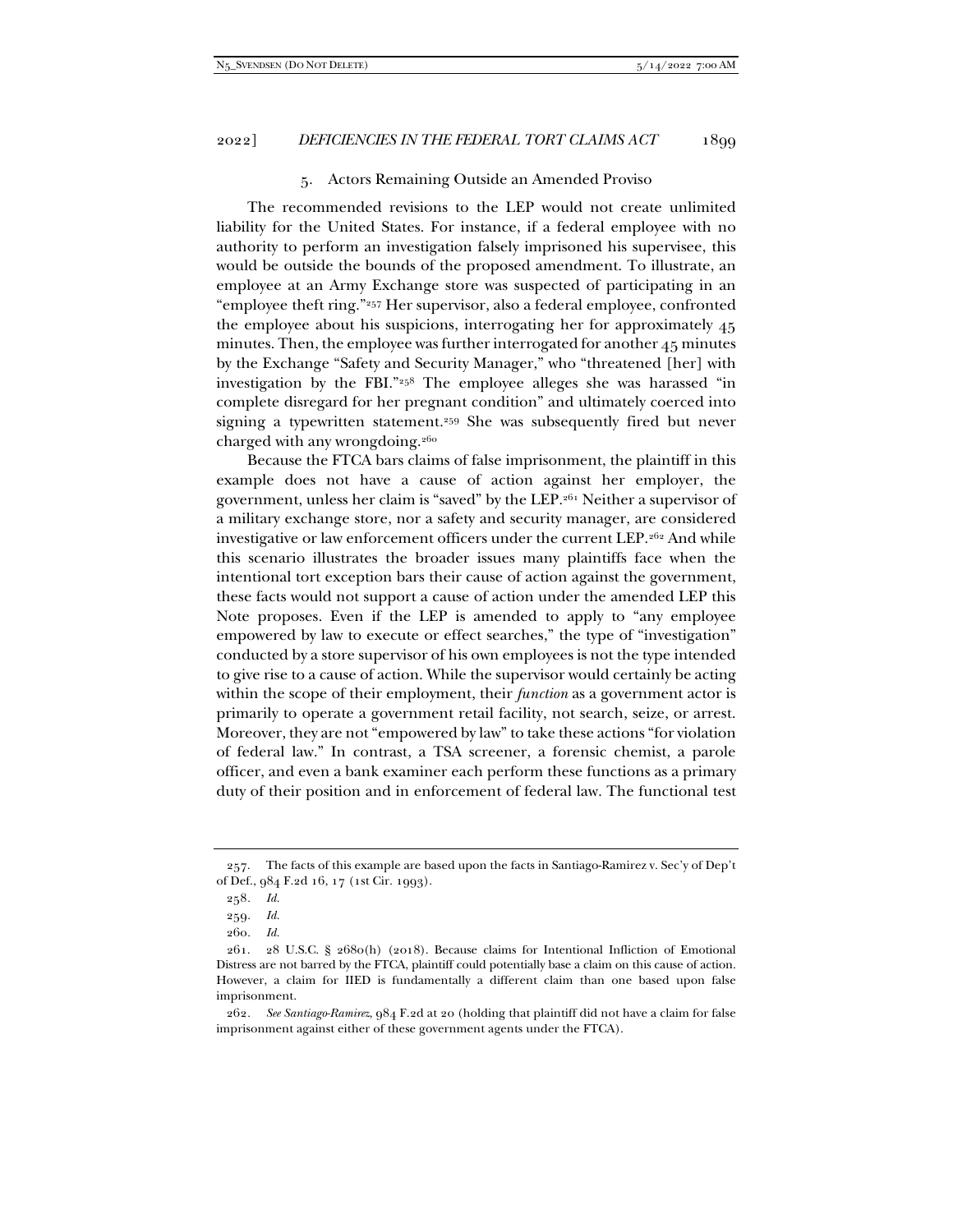thus remains an overarching limit to the LEP, ensuring the exception stays within the bounds of its original purpose.

#### VI. CONCLUSION

In Conclusion, this Note has adopted a narrowly tailored proposal for congressional amendment of the Law Enforcement Proviso. After analyzing the general limitations of the LEP, this Note comprehensively examined the ambiguities present in its text and interpretation. Recognizing that these ambiguities create roadblocks for plaintiffs bringing claims pursuant to the LEP, this Note set forth various justifications for why an extension of the Law Enforcement Proviso would better accord with principles of corrective justice and good social policy. While acknowledging the spectrum of solutions to these issues, this Note suggested that the solution most tailored to the contours of the problem analyzed would be for Congress to amend the Law Enforcement Proviso. The amendment should aim to ensure that government liability follows primarily from the function a government agent performs. Finally, this Note applied the proposed amended LEP to five test cases. The amended LEP would unambiguously expand the scope of government liability for the intentionally conduct of its agents in many, but not all, cases.

#### APPENDIX A

28 U.S.C. § 2680 (2018) [Current] 28 U.S.C. § 2680 [Proposed]

The provisions of this chapter and section 1346(b) of this title shall not apply to—

 $[\ldots]$ 

(h) Any claim arising out of assault, battery, false imprisonment, false arrest, malicious prosecution, abuse of process, libel, slander, misrepresentation, deceit, or interference with contract rights:

Provided, That, with regard to acts or omissions of investigative or law enforcement officers of the United States Government, the provisions of this chapter and section 1346(b) of this title shall apply to any claim arising, on or after the date of the enactment of this proviso, out of assault, battery, false imprisonment,

The provisions of this chapter and section 1346(b) of this title shall not apply to—

 $[\ldots]$ 

(h) Any claim arising out of assault, battery, false imprisonment, false arrest, malicious prosecution, abuse of process, libel, slander, misrepresentation, deceit, or interference with contract rights:

Provided, That, with regard to acts or omissions of investigative or law enforcement officers *employees* of the United States Government *who in the scope of their employment* execute *or effect* searches, seize *or effect the seizure of* evidence, or make *or effect* arrests for violations of Federal law, the provisions of this